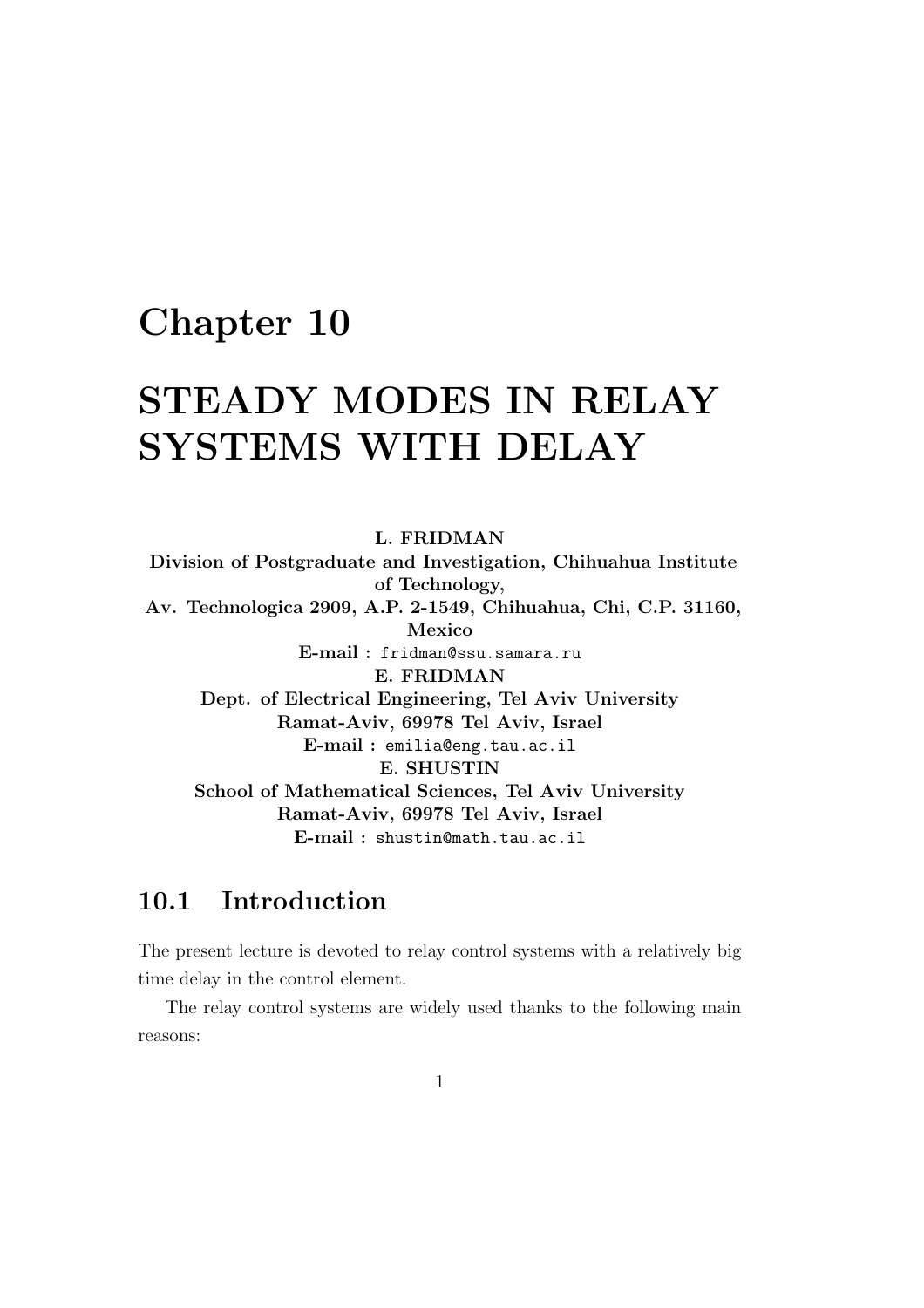- the relay control law is one of the simplest control algorithms;
- relay controllers are robust;
- there are control systems in which only sign of variables is observable  $([8], [22])$ ;
- sliding motions on a discontinuity surface, a special kind of motions in discontinuous systems, are quite useful for design of an efficient control.

On the other hand, time delay in control systems is usually present and must be taken into account. In practice, time delay is caused by the following:

- Measuring devices have time delay. An example of such systems is the controllers of exhausted gas in the fuel injector automotive control systems (see for example [8], [22]).
- Actuators have a time delay. An example of such a system is the controller for stabilization of the fingers of an underwater manipulator [4].

We distinguish between the two classes of the relay control system with delay:

- Systems with time delay in the state.
- Systems with time delay in the input.

The usual approach to the systems with delay in the state consists of two steps  $([5],[6])$ :

(i) definition of the sliding equation;

(ii) application of the sliding mode technique.

We shall concentrate on systems with time delay in the input and describe in detail what kind of stabilization can be achieved, though the standard sliding mode technique does not apply here.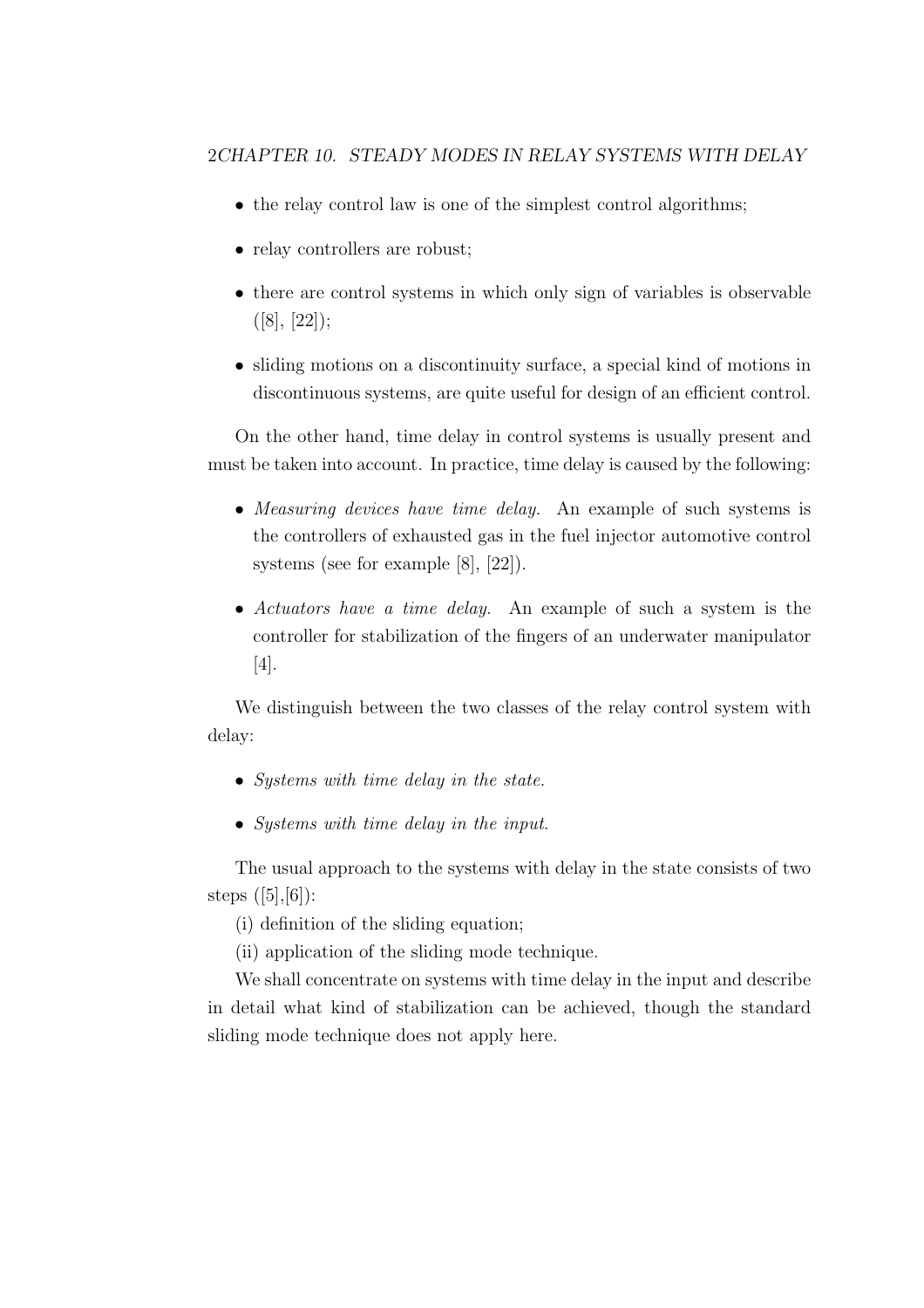The following simple example shows that the time delay in the relay control law does not allow to realize an ideal sliding mode and underlines the meaning of the general results presented in the sequel.

#### The simplest example of steady modes

The equation

$$
\dot{x}(t) = -\text{sign}\left[x(t-1)\right] \tag{SE}
$$

has a 4-periodic solution

$$
g_0(t) = \begin{cases} t, & \text{for } -1 \le t \le 1, \\ 2 - t, & \text{for } 1 \le t \le 3. \end{cases}
$$
  

$$
g_0(t + 4k) = g_0(t), \quad k \in \mathbb{Z}.
$$

Since

$$
\dot{g}_0(t) = -\text{sign}[g_0(t-1-4n)] ,
$$

one we can substitute t for  $(4n + 1)t$  and obtain

$$
\frac{1}{4n+1}[g_0((4n+1)t)]' = -\text{sign}\left[\frac{1}{4n+1}g_0((4n+1)t)\right],
$$

hence a  $4/(4n+1)$ -periodic solution to (SE)

$$
g_n(t) = \frac{1}{4n+1} g_0((4n+1)t) , \quad t \in \mathbb{R} ,
$$

for each integer  $n \geq 1$ . This means that there exists a countable set of periodic solution, so-called steady modes (briefly, SM).

We shall show later that any solution  $x(t) \neq 0$ , of (SE) is equivalent to  $g_n(t + \alpha)$  for some  $n \geq 0$ ,  $\alpha \in \mathbb{R}$ ; moreover, a solution  $g_n(t)$  is stable for  $n = 0$ , and unstable for  $n \geq 1$ . These crucial features persist in more general situations.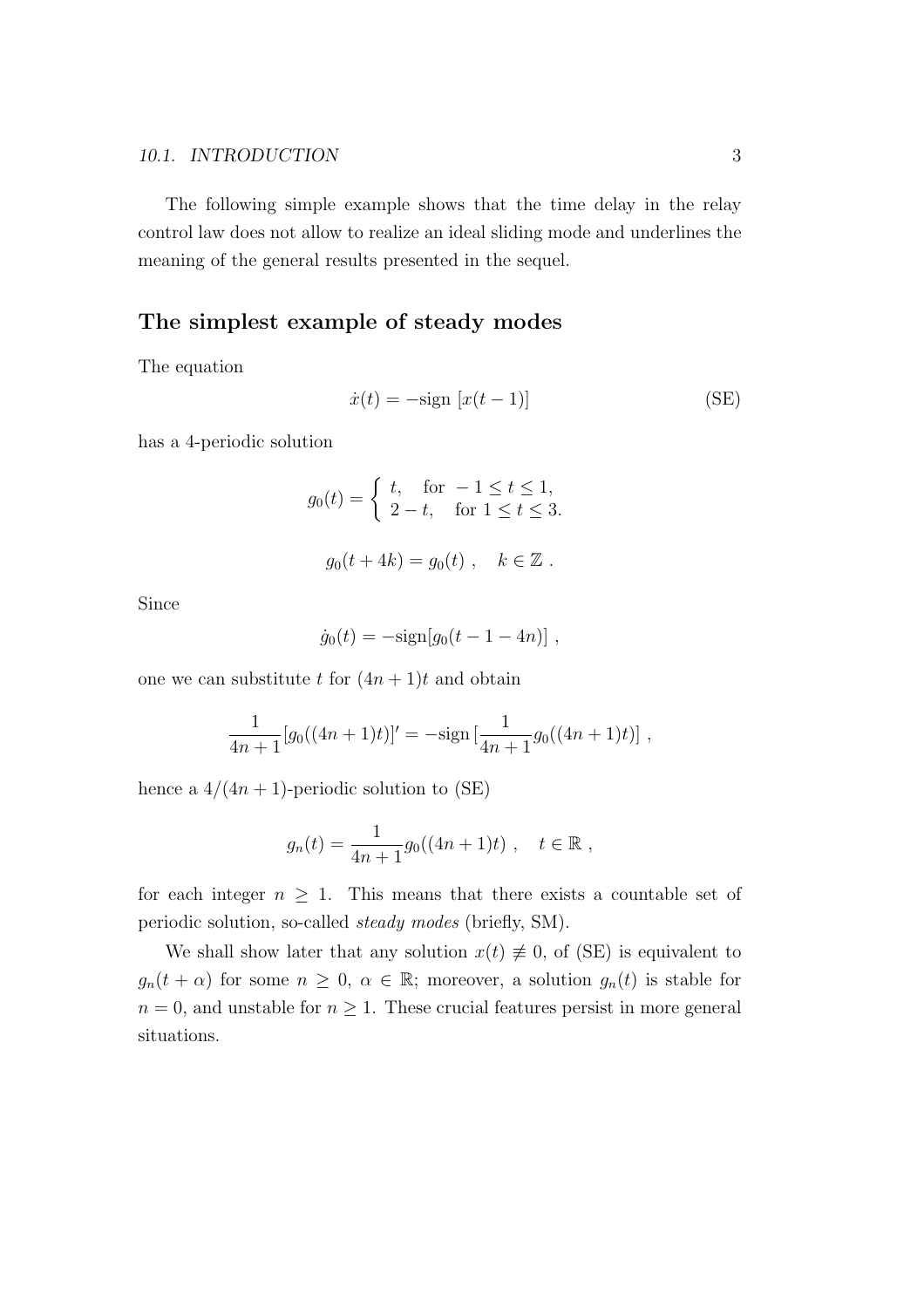#### Statement of the problem

Consider the equation

$$
\dot{x}(t) = -\text{sign}\left[x(t-1)\right] + F(x(t), t), \quad t \ge 0 \tag{10.1}
$$

$$
|F(x,t)| \le p < 1, \quad F \in C^1(\mathbb{R}^2) , \tag{10.2}
$$

$$
x(t) = \varphi(t), \ t \in [-1; 0], \ \varphi \in C[-1, 0]. \tag{10.3}
$$

Under condition (10.2), for any  $\varphi \in C[-1,0]$ , there exists a unique continuous solution  $x_{\varphi}(t)$ ,  $t \in [-1, \infty)$ , of the problem (10.1), (10.3) [21]. We will consider further only such solutions.

The time delay does not allow to realize an ideal sliding mode, but implies the oscillations, whose stability is determined by one discrete parameter – oscillation frequency, which is the number of zeroes on the time interval with length of delay preceding some zero of  $x_{\varphi}(t)$ . The basic property of the frequency, its monotone decrease, has been observed in other situations (see [23], [25]). A specific topic for discontinuous delay equations, infinite frequency oscillations, have been studied in [27],[1],[26],[9]. Some problem of qualitative behavior of solutions of relay equation with delay was considered in [20]. The relay control algorithms for systems with delay have been suggested in  $[8]$ ,  $[22]$ ,  $[2]$ . We show also that any motion of system  $(10.1)$  turns into a steady mode, a motion with a constant frequency, as it happens in the case of usual sliding modes. At the same time this means that there are no asymptotically decreasing solutions.

All these observations are used in our approach to the following main questions on relay controllers with delay:

1. What steady modes are stable?

2. How could relay controllers with delay be used for stabilization of unstable systems?

3. How could relay controllers with delay be used for stabilization of oscillations in a small neighborhood of constraints for stable systems, in which perturbations accumulate and take the system rather far from constraints?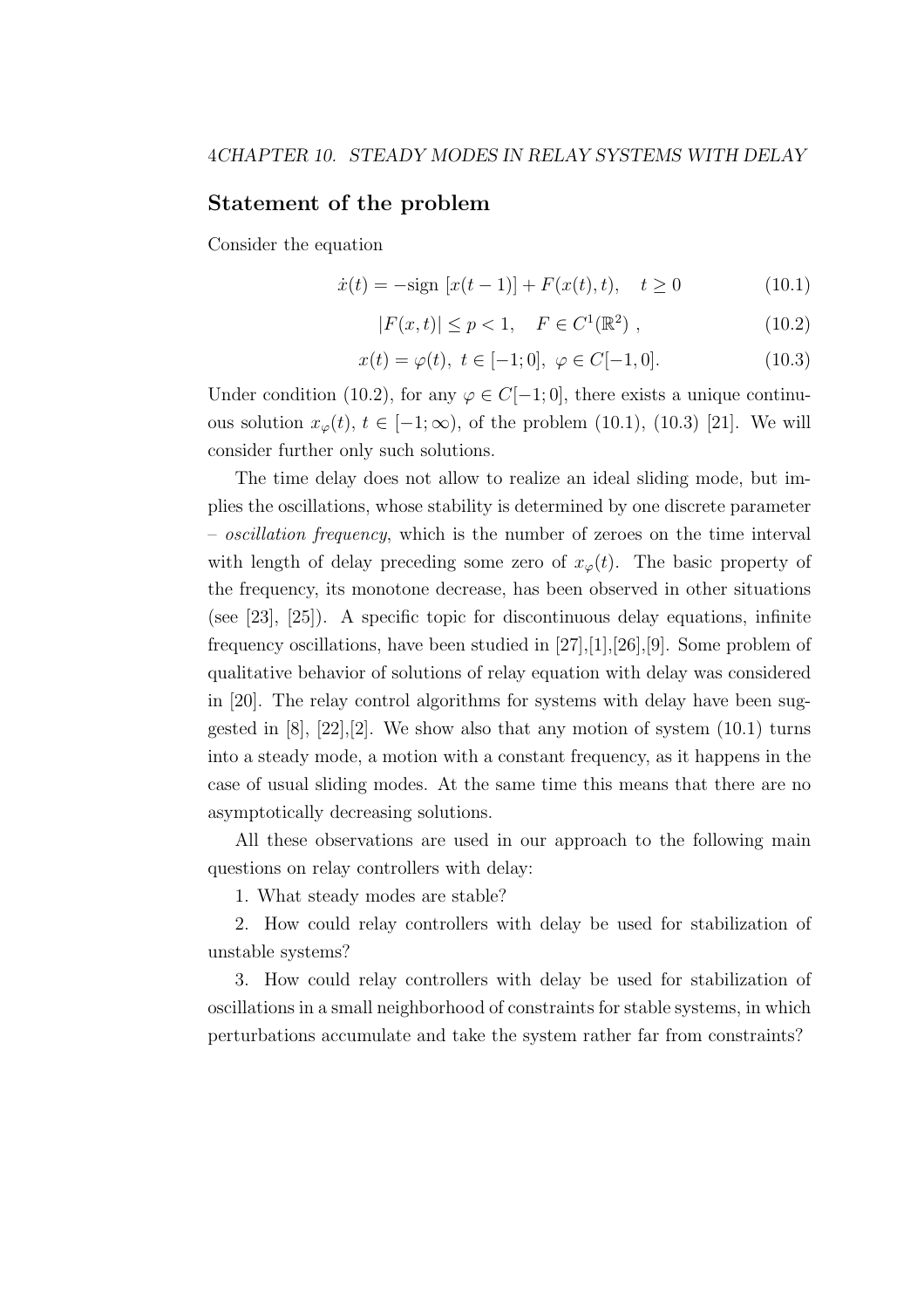#### Organization of the material

Section 10.2.1 contains one of the main results, Theorem 4, which says that any solution of the equation (10.1) can be basically characterized by one discrete parameter, an average oscillation frequency, which is the number of zeroes on the time interval, preceding some zero of the solution, of length equal to the delay. A similar result was obtained for the smooth system in [23]. It is shown that each solution of the equation (10.1) is equivalent to steady mode, which is a *solution with a constant frequency*. That means we have *finite time* of input in steady mode. Moreover, in the autonomous case, there exists a countable set of periodic SM generating all other SM by translations in t. Another important result consists in a description of classes of stable and unstable SM (section 10.2.2). A multidimensional singularly perturbed relay system with time delay is studied in section 10.3, where we prove the existence of slow stable periodic solutions, which is a generalization of a similar result for system (SE).

The algorithms of stabilization are presented in section 10.4. After this section we discuss possible generalization and open problems. The proofs are presented in section 10.6.

## 10.2 Steady Modes and Stability

#### 10.2.1 Steady Modes

The main object of this section is a special characteristic of a solution, its oscillation frequency. Our main result (Theorem 1) states that, for any solution, its frequency becomes constant after a period of time. Two solutions are called equivalent if they coincide after some time moment. So, each solution is equivalent to some steady mode, a solution with a constant frequency.

Here we formulate and discuss the statements. The proofs are presented in appendix.

Let  $Z_{\varphi}$  denote a set of zeros of  $x_{\varphi}(t)$ . Put  $Z_{\varphi}^{+} = Z_{\varphi} \cap [0; +\infty)$ .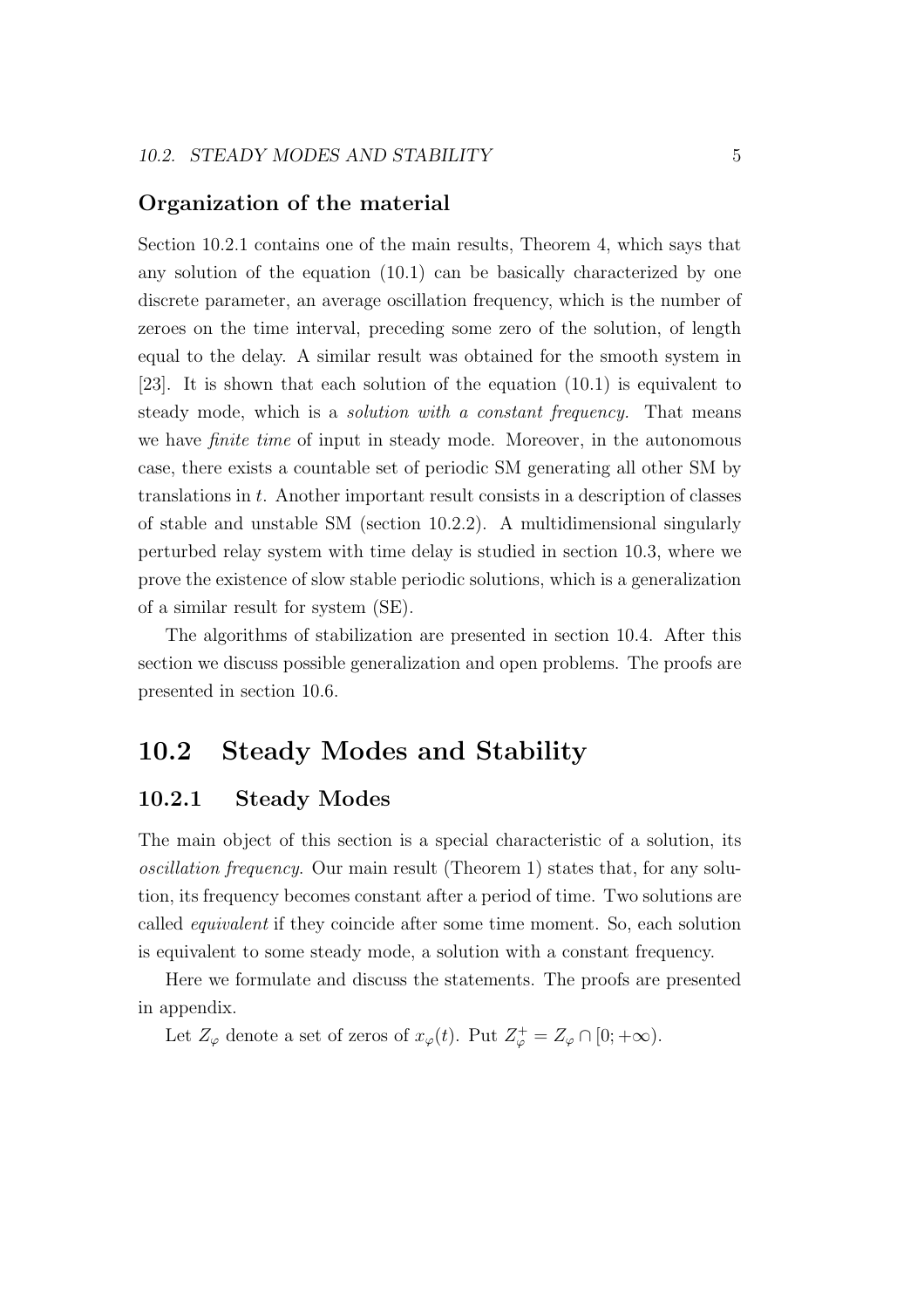**Lemma 1** For any  $\varphi \in C[-1,0]$  the set  $Z_{\varphi}$  is non-empty and unbounded.

Hence we can define the frequency function  $\nu_{\varphi}: Z_{\varphi}^+ \longrightarrow \mathbb{N} \cup \{0\} \cup \{\infty\}$ by

$$
\nu_{\varphi}(t) = \text{card} \left( Z_{\varphi} \cap (t - 1; t) \right), \quad t \in Z_{\varphi}^{+} .
$$

**Theorem 1** For any  $\varphi \in C[-1,0]$  the function  $\nu_{\varphi}$  is non-increasing, and hence there exists a limit

$$
N_{\varphi} \stackrel{\text{def}}{=} \lim_{\substack{t \to \infty \\ t \in Z_{\varphi}^+}} \nu_{\varphi}(t).
$$

**Lemma 2** If  $N_{\varphi} < \infty$  then  $N_{\varphi}$  is even, and  $C[-1,0]$  is divided into sets

$$
\mathcal{U}_{\infty} = \{ \varphi \in C[-1;0] : N_{\varphi} = \infty \},
$$
  

$$
\mathcal{U}_{n} = \{ \varphi \in C[-1;0] : N_{\varphi} = 2n \}, \quad n \ge 0.
$$

Introduce the following subset of  $C[-1,0]$ :

$$
\mathcal{F} = \{ \varphi \in C[-1;0] \ : \ \varphi^{-1}(0) \text{ is finite} \}
$$

It follows immediately from Theorem 1 that

$$
\mathcal{F}\subset\bigcup_{0\leq n<\infty}\mathcal{U}_n
$$

**Definition 3** A solution  $x_{\varphi}(t)$  with  $\nu_{\varphi} \equiv$  const is called steady mode (SM).

The set of SM is represented naturally as the union of disjoint sets  $S_n$  =  $\{x_\varphi(t)\ :\ \nu_\varphi\equiv 2n\},\, n\geq 0,\, \mathcal{S}_\infty=\{x_\varphi(t)|\nu_\varphi\equiv \infty\}.$ 

**Theorem 2** For any integer  $n \geq 0$  and real  $T \geq 0$  there exists  $g(t) \in S_n$ such that

$$
g(T) = 0 \; , \quad \dot{g}(T) > 0 \; . \tag{10.4}
$$

If  $n = 0$  then such SM is unique.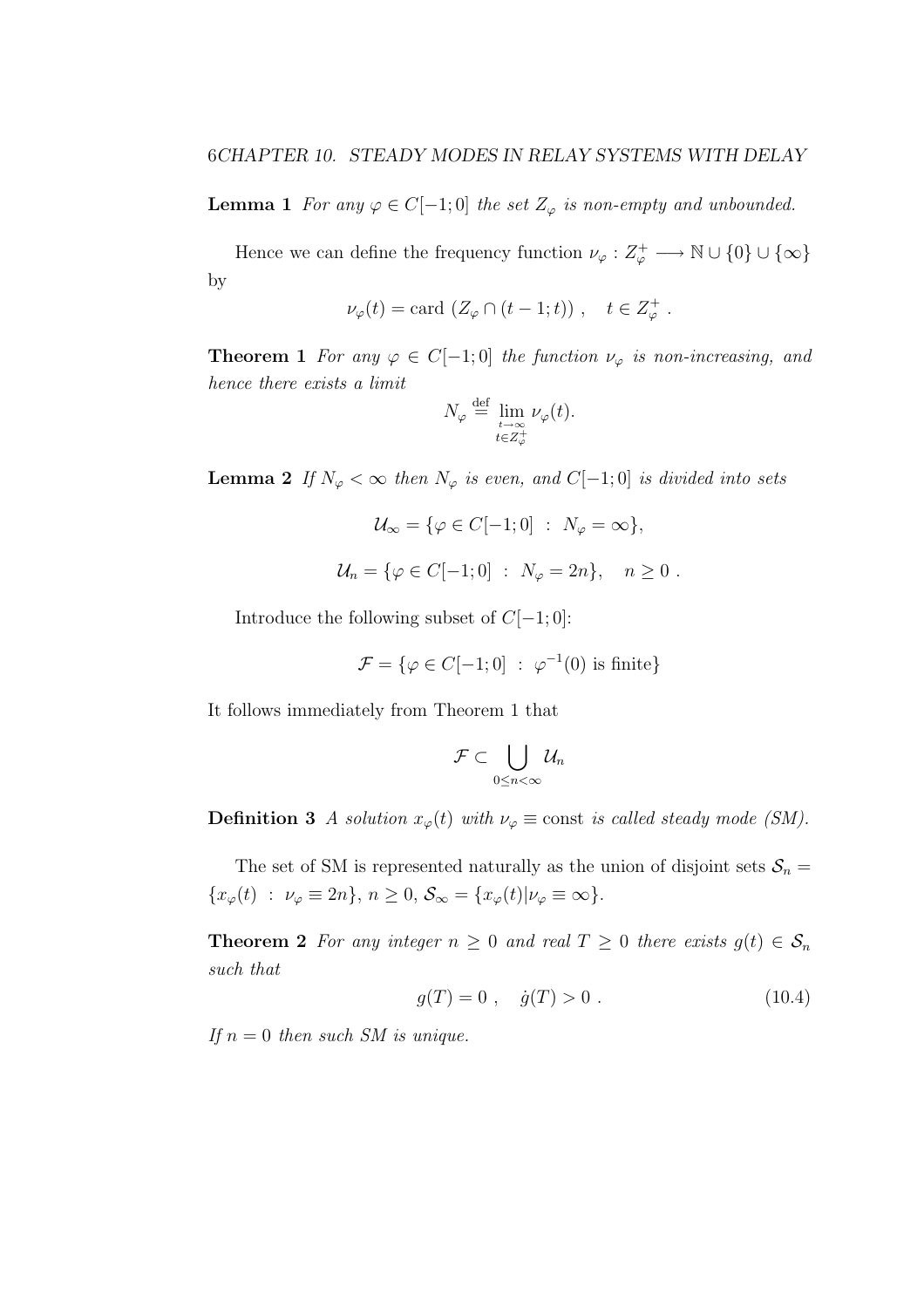In the autonomous case, we give a more precise description of the SM set:

**Theorem 3** In the autonomous case for any  $n \geq 0$  the SM are unique in following sense: there are periodic steady modes  $g_0, g_1 \ldots g_n, \ldots$  such that

$$
\mathcal{S}_n = \{ g_n(t + \alpha) \, : \, \alpha \in \mathbb{R}, \quad n \ge 0 \},
$$

and their periods satisfy inequalities

$$
\tau_0 > 2, \quad n^{-1} > \tau_n > (n+1)^{-1}, \quad n \ge 1. \tag{10.5}
$$

**Remark 4** In fact, in the autonomous case  $S_{\infty} = \emptyset$  if  $F(0) \neq 0$ , and  $\mathcal{S}_{\infty} = \{0\}$  if  $F(0) = 0$ . This was recently proved by Akian, Bliman [1] and Nussbaum, Shustin [26]. For the non-autonomous case see [9, 27].

As a consequence of the above statements we obtain

**Theorem 4** Any solution  $x_{\varphi}(t)$  of the (10.1), (10.3) is equivalent to a suitable SM.

#### 10.2.2 Stability

Here we study the stability of solutions of our equation with respect to the standard metric in the space  $C[-1,0]$  of initial functions. First we show that the zero steady frequency is stable, then from this we derive the nonasymptotic stability of zero-frequency SM in the autonomous case and give a condition of the closeness to the autonomous case, where the same type of stability is present. Finally, we establish that SM with positive frequency are unstable.

**Theorem 5** The set  $U_0$  has nonempty interior. Moreover, Int  $U_0$  contains the non-empty set

$$
\tilde{\mathcal{U}}_0 = \mathcal{U}_0 \cap \{ \varphi \in C[-1;0] : \text{mes}(\varphi^{-1}(0)) = 0 \}.
$$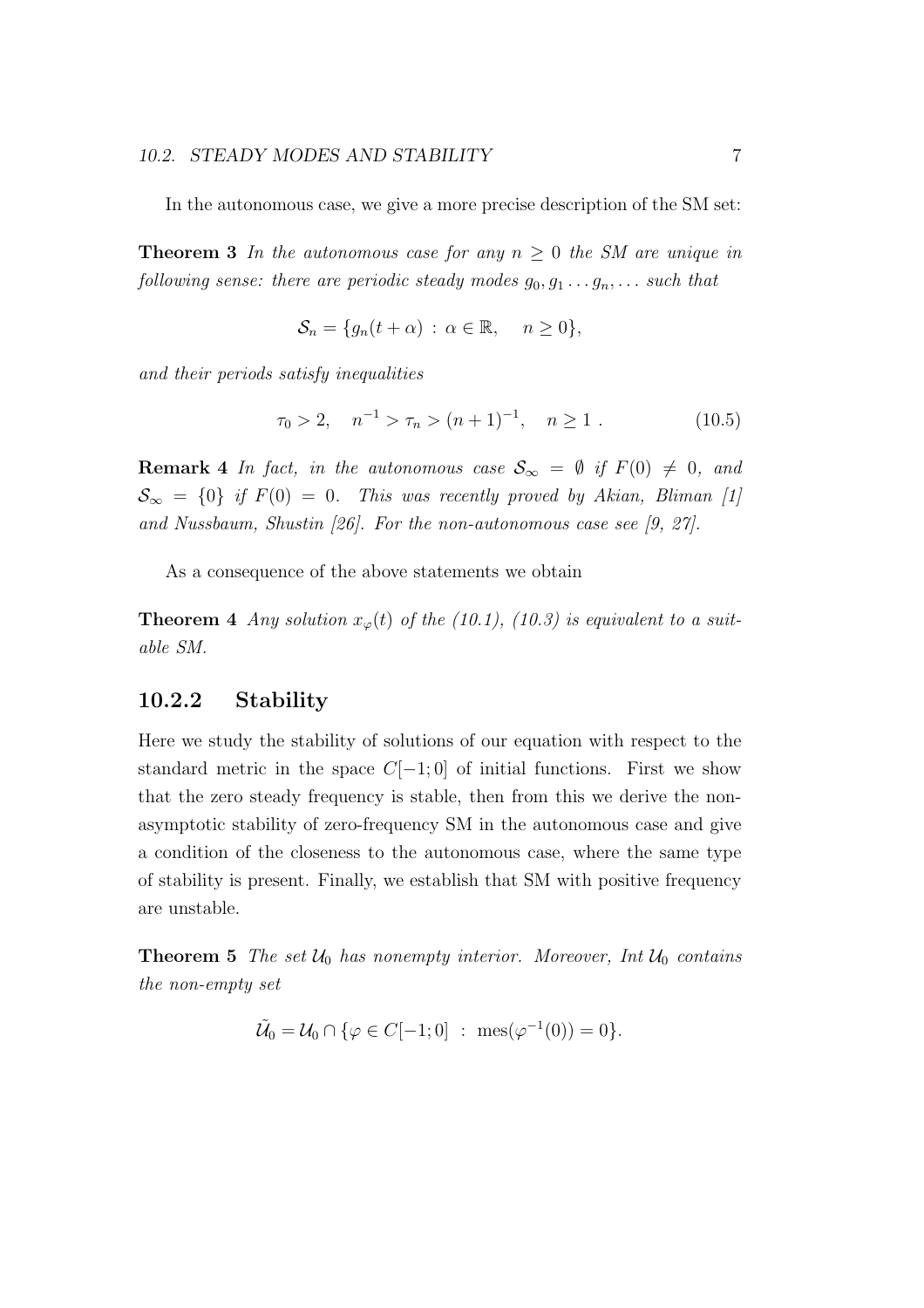In particular, we get that the function  $N(\varphi) = N_{\varphi} = 0$  is stable if  $\text{mes}(\varphi^{-1}(0)) = 0.$ 

**Corollary 6** In the autonomous case all the solutions  $x_{\varphi}(t), \varphi \in \tilde{U}_0$ , are non-asymptotically stable.

Theorem 7 If

$$
\int_0^\infty \max_x \left| \frac{\partial F(x,t)}{\partial t} \right| dt < \infty \tag{10.6}
$$

then all solutions  $x_{\varphi}(t), \varphi \in \tilde{\mathcal{U}}_0$ , are non-asymptotically stable.

We should underline that there are unstable solutions  $x_{\varphi}(t)$  with  $\varphi \in \mathcal{U}_0$ . For example, let  $\psi \in \mathcal{U}_n$ ,  $n \geq 1$ , then  $\varphi(t) = \max\{0; \psi(t)\} \in \mathcal{U}_0$ , but  $\varphi_{\tau}(t) = \varphi(t) + \tau \psi(t) \in \mathcal{U}_n$ , for any  $\tau > 0$ .

Theorem 8 If

$$
\sup \left| \frac{\partial F}{\partial x} \right| = M_x < 2(1 - p)^2 (1 + p)^{-3} \tag{10.7}
$$

or

$$
\sup \left| \frac{\partial F}{\partial t} \right| = M_t < 2(1 - p)^2 (1 + p)^{-2} \tag{10.8}
$$

then all solutions  $x_{\varphi}(t)$ ,  $\varphi \in$ S 1≤n≤∞  $\mathcal{U}_n$ , are unstable.

Note that conditions of Theorems 7 and 8 are fulfilled in the autonomous case.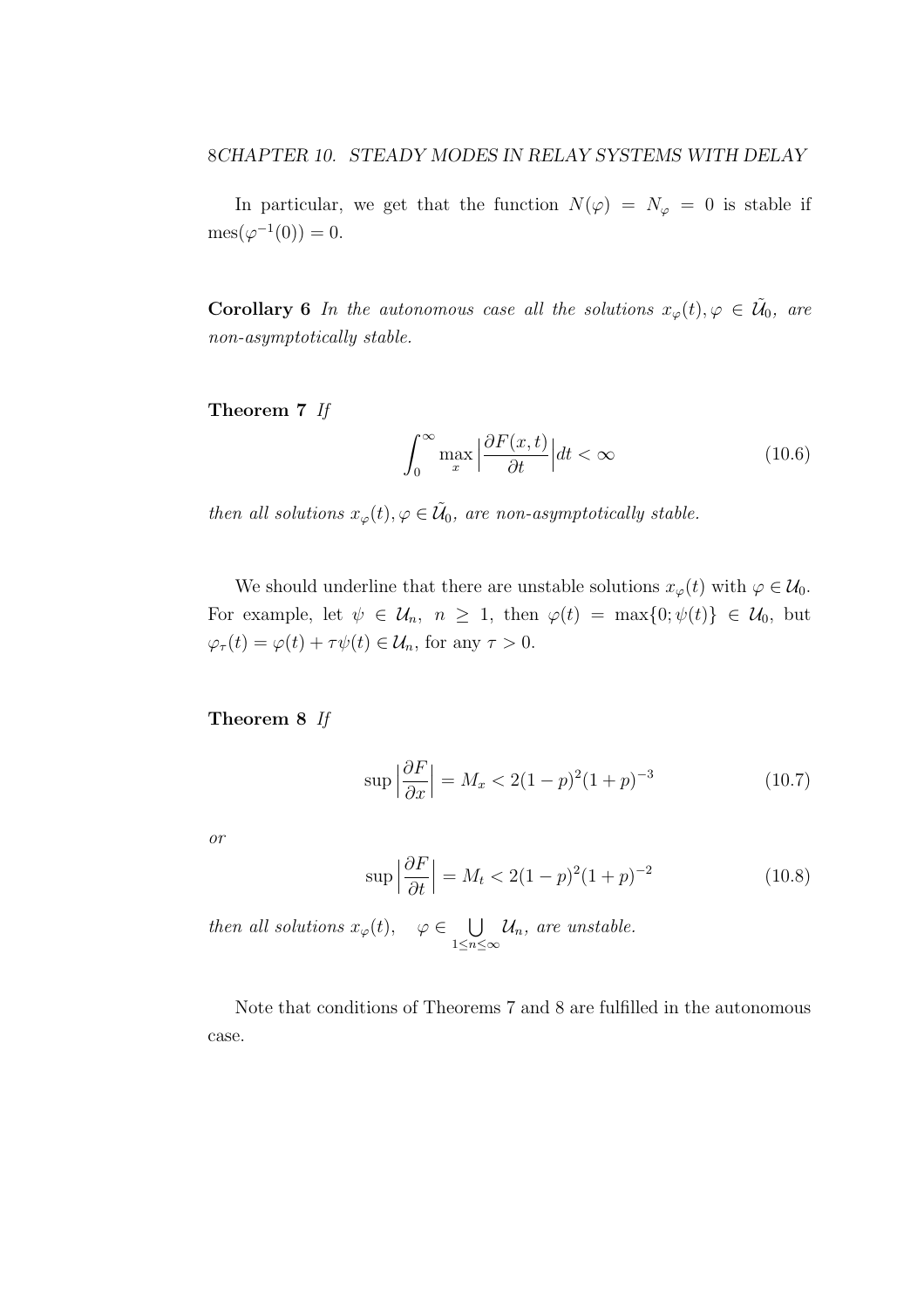## 10.3 Singular perturbation in relay systems with time delay

## 10.3.1 Existence of stable zero frequency periodic steady modes for a singularly perturbed multidimensional system

Here we study a multidimensional generalization of system (SE). Consider the system

$$
\mu \frac{dz}{dt} = f(z, s, x, u), \quad \frac{ds}{dt} = g(z, s, x, u), \quad \frac{dx}{dt} = h(z, s, x, u), \quad (10.9)
$$

where  $z \in \mathbb{R}^m, s \in \mathbb{R}, x \in \mathbb{R}^n, u(s) = \text{sign}[s(t-1)]; f, g, h \in C^2(\bar{Z}), Z \subset$  $\mathbb{R}^m \times \mathbb{R} \times \mathbb{R}^n \times [-1,1];$   $\mu$  is a small parameter.

Ignoring additional dynamics, accepting  $\mu = 0$  and expressing  $z_0$  from the equation

$$
g(z_0, s, x, u(s)) = 0,
$$

we obtain from the formula  $z_0 = \varphi(s, x, u)$  that

$$
\frac{ds}{dt} = g(\varphi(s, x, u), s, x, u) = G(s, x, u) ,
$$
  

$$
\frac{dx}{dt} = h(\varphi(s, x, u), s, x, u) = H(s, x, u) ,
$$
 (10.10)

which satisfy the sufficient conditions for the existence of a zero frequency steady mode.

Suppose that

**C1**: the function  $z_0 = \varphi(s, x, u)$ , for all  $(s, x, u) \in \overline{S}$ ;  $S \subset \mathbb{R} \times \mathbb{R}^n \times [-1, 1]$ , is a uniformly asymptotically stable isolated equilibrium point of system  $dz/d\tau = f(z, s, x, u)$ ; moreover, the matrix  $\frac{\partial f(z, s, x, u)}{\partial z}$  is stable at all  $(s, x, u) \in$  $\bar{S}$ , and the inequality  $\text{Re Spec } \frac{\partial f(z,s,x,u)}{\partial z} < -\alpha < 0$  holds.

Under condition C1 we design the point mapping of surface  $s = 0$  into itself determined by system (10.10).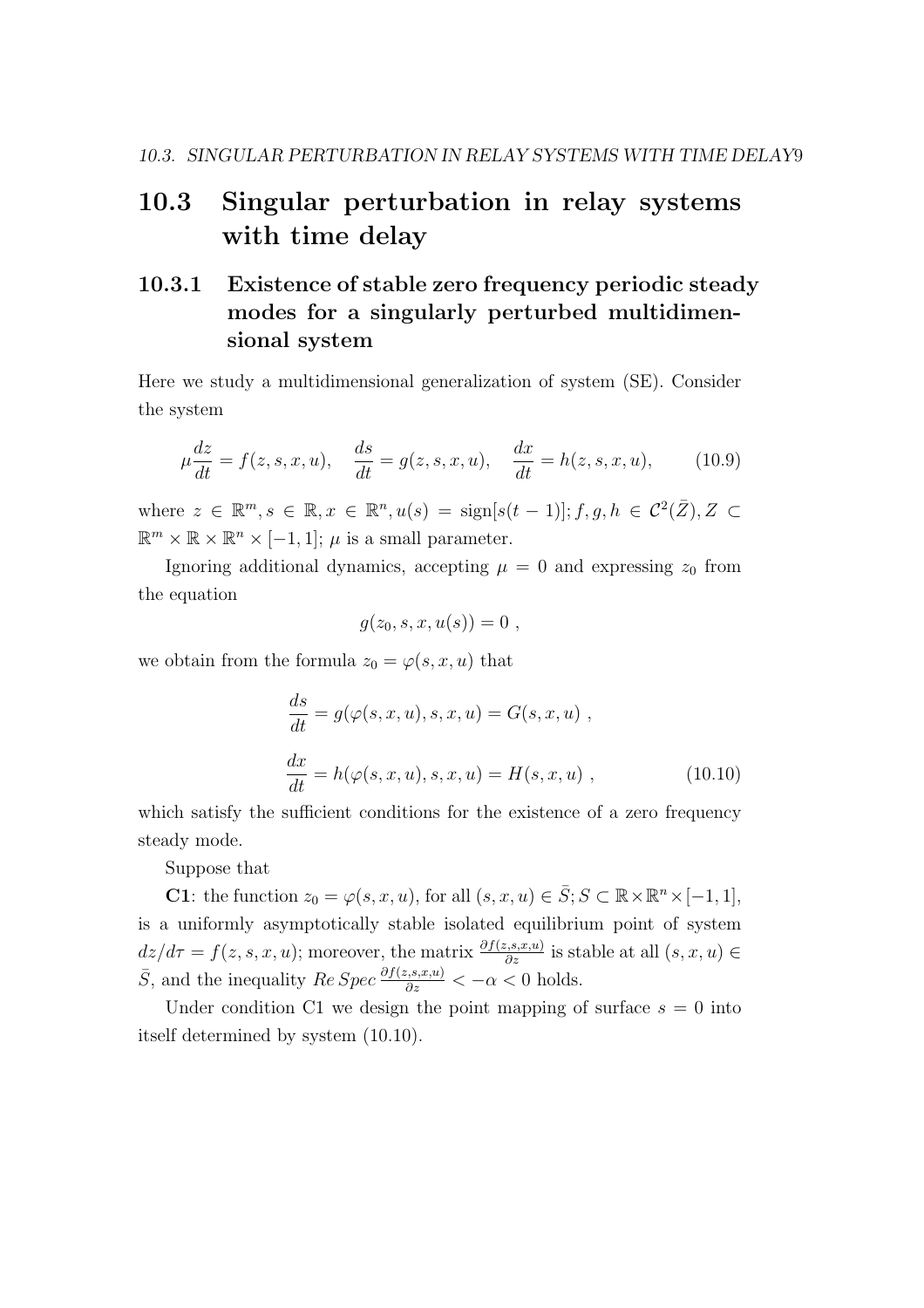#### 10CHAPTER 10. STEADY MODES IN RELAY SYSTEMS WITH DELAY

Namely, consider the solution to  $(10.10)$  for  $u = 1$ :

$$
\frac{d\bar{s}\,_{0}^{+}}{dt} = G(\bar{s}\,_{0}^{+}, \bar{x}\,_{0}^{+}, 1), \quad \frac{d\bar{x}\,_{0}^{+}}{dt} = H(\bar{s}\,_{0}^{+}, \bar{x}\,_{0}^{+}, 1) \tag{10.10+}
$$

with the initial conditions

$$
\bar{s}_0^+(0) = 0, \, \bar{s}_0^+(t) < 0, \, t \in [-1, 0); \, \bar{x}_0^+(0) = \xi, \, \xi \in V \subset S^+ = \{\xi : G(0, \xi, 1) > 0\}.
$$

Suppose that, for  $t = 1$ , the relay control u changes its value from  $+1$  to  $-1$ so that the behavior of a solution to (10.10) is described by the system

$$
\frac{d\bar{s}\,_{0}^{-}}{dt} = G(\bar{s}\,_{0}^{-}, \bar{x}\,_{0}^{-}, -1), \quad \frac{d\bar{x}\,_{0}^{-}}{dt} = H(\bar{s}\,_{0}^{-}, \bar{x}\,_{0}^{-}, -1), \tag{10.10-}
$$
\n
$$
\bar{s}\,_{0}^{-}(1) = \bar{s}\,_{0}^{+}(1), \, \bar{x}\,_{0}^{-}(1) = \bar{x}\,_{0}^{+}(1) .
$$

Suppose that, for all  $\xi \in V$ , there exists the smallest root of equation  $\bar{s}_0(\theta(\xi)) = 0$  such that  $G(0, \bar{x}_0(\theta(\xi)) - 1) < 0$  and consequently for  $t =$  $\theta(\xi) + 1$  the control low u changes its value from  $-1$  to  $+1$ . Then the behavior of solution of (10.10) the behavior of the system for  $t > \theta(\xi) + 1$  is described by system (10.10+) with initial condition

$$
\bar{s}_0^+(\theta(\xi)+1) = \bar{s}_0^-(\theta(\xi)+1), \quad \bar{x}_0^+(\theta(\xi)+1) = \bar{x}_0^-(\theta(\xi)+1).
$$

Suppose also that, for all  $\xi \in V$ , there exists  $T(\xi)$ , the smallest root of the equation  $\bar{s}_0^+(T(\xi)) = 0$ , such that  $T(\xi) > \theta(\xi) + 1$  and  $G(0, \bar{x}_0^+(T(\xi)), 1) > 0$ . Then the point mapping  $\Psi(\xi) : \xi \to \bar{x}_0^+(T(\xi))$  is the point mapping of the domain V on the surface  $s = 0$  produced by system (10.10).

Introduce now the following assumptions

**C2**: system (10.10) has an isolated zero frequency steady mode  $(s_0(t), x_0(t))$ , which has exactly two intersection points with the surface  $s = 0$  such that

$$
s_0(0) = 0, \frac{ds_0}{dt}(0) > 0, \quad s_0(\theta_0) = 0, \frac{ds_0}{dt}(\theta_0) < 0 ;
$$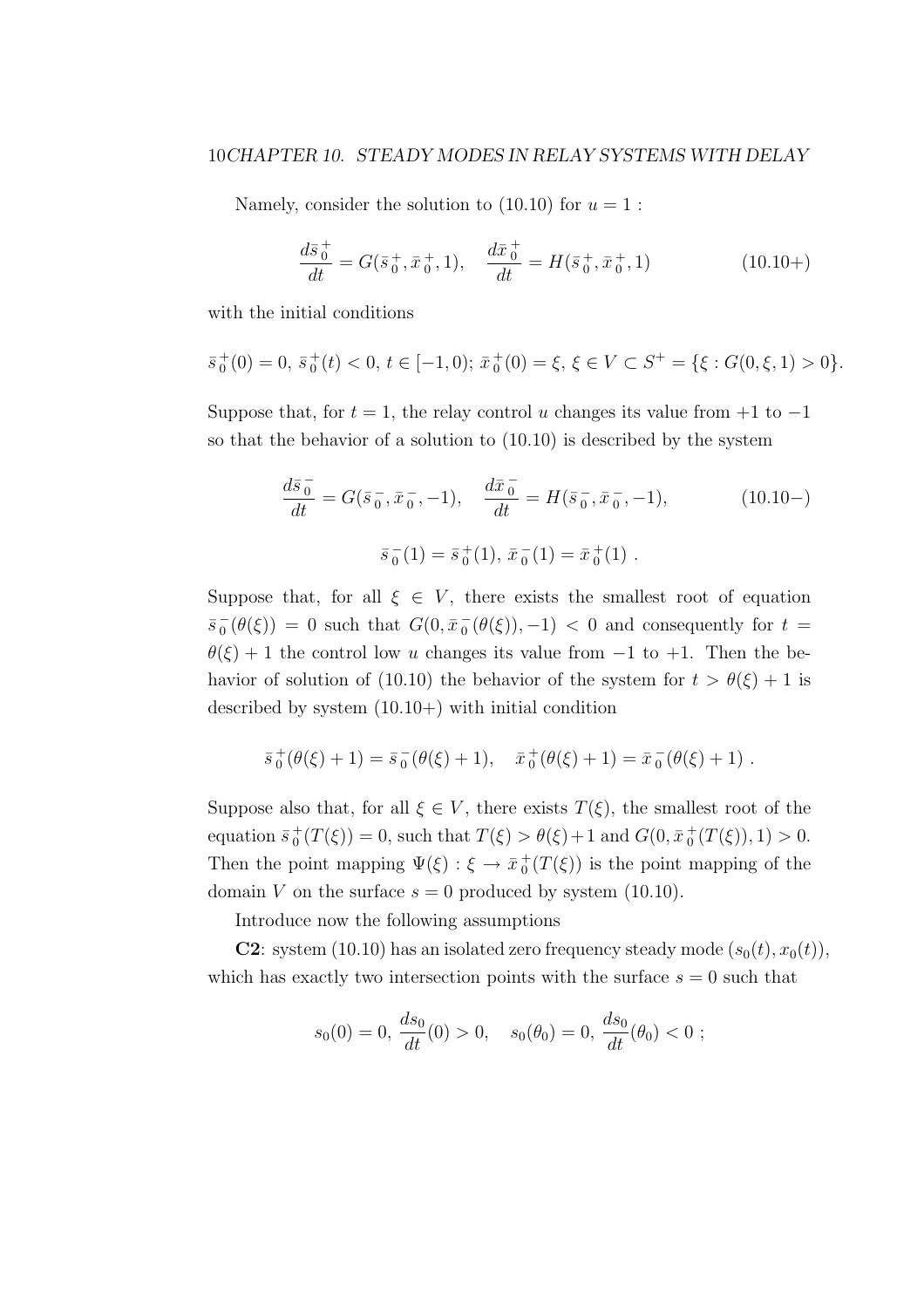**C3**: the point mapping  $\Psi(x)$  of the surface  $s = 0$  into itself, which made by system  $(10.10)$ , has the stable isolated equilibrium point  $x_0$  corresponding  $(s_0(t), x_0(t))$ , moreover

$$
\|\frac{\partial \Psi(x_0)}{\partial x}\| < q < 1 \; ;
$$

**C4**: the points  $\varphi(s_0(1), x_0(1), -1)$  and  $\varphi(s_0(\theta_0+1), x_0(\theta_0+1), 1)$  are situated in the attractive domains of stable equilibrium points  $\varphi(s_0(1), x_0(1), 1)$ and  $\varphi(s_0(\theta_0+1), x_0(\theta_0+1), -1)$ , respectively.

**Theorem 9** Under conditions C1-C4 system  $(10.9)$  has an orbitally asymptotically stable isolated periodic solution close to  $(s_0(t), x_0(t))$  with a period  $T(\mu)$  which tends to T as  $\mu \to 0$ , and the boundary layers close to  $t = 1$ ,  $t = \theta_0 + 1.$ 

Remark 5 An algorithm for the asymptotic representation of a zero frequency periodic steady mode  $[34]$ , based on the boundary layer method is suggested in [17].

## 10.3.2 Existence of stable zero frequency steady modes in systems of arbitrary order

Consider the system

$$
\mu \frac{dz_1}{dt} = -z_1 + u, \quad u(s) = -\text{sign}[s(t-1)] ,
$$

$$
\mu \frac{dz_2}{dt} = z_1 - z_2, ..., \mu \frac{dz_k}{dt} = z_{k-1} - z_k; \qquad (10.11)
$$

$$
\frac{ds}{dt} = x, \quad \frac{dx}{dt} = -x + z_k,
$$

where  $z_1, ..., z_k, s, x \in R$ ,  $\mu$  is the small parameter. It is obvious that system  $(10.11)$  is system with relative degree  $(k + 2)$  with respect to output variable s. Let's show that for system  $(10.11)$  the conditions of Theorem 9 hold and consequently system (10.11) has an orbitally asymptotically stable zero frequency steady mode at least for the small  $\mu$ .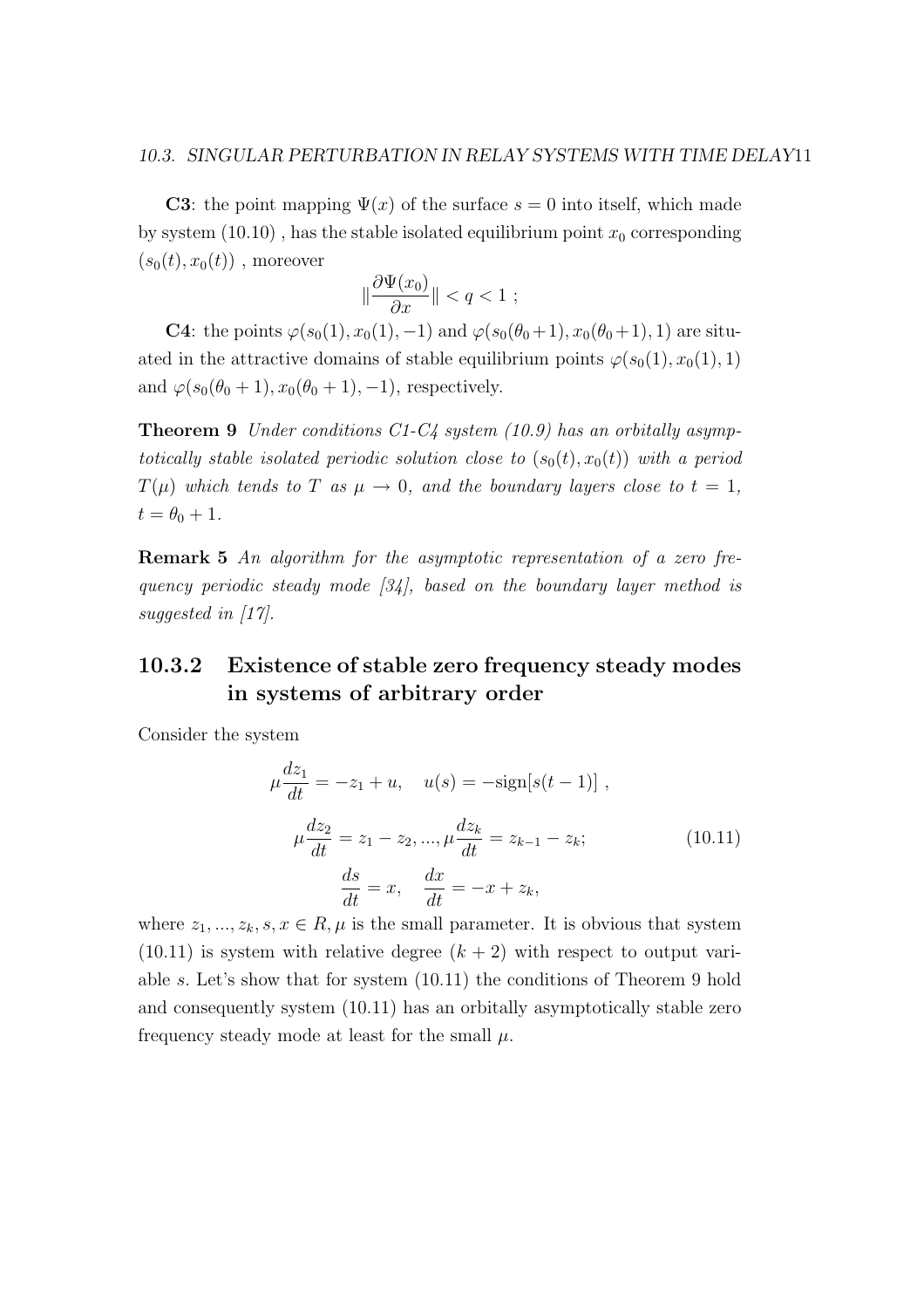For  $\mu = 0$  system (10.11) has the form

$$
\bar{z}_1 = \bar{z}_2 = \dots = \bar{z}_k = u,
$$
  
\n
$$
\frac{d\bar{s}_0}{dt} = \bar{x}_0, \frac{d\bar{x}_0}{dt} = -\bar{x}_0 + u.
$$
\n(10.12)

Then for the solution of (10.12) with initial conditions

$$
\bar{x}_0^+(0) = \xi, \quad \bar{s}_0^+(0) = 0,
$$

 $sign\left[\bar{s}_0^+(t-1)\right] = -1, \quad u = 1 \quad \text{for} \quad t \in [-1, 0]$ 

we have

$$
\bar{x}_0^+(t,\xi) = e^{-t}(\xi-1) + 1; \quad \bar{s}_0^+(t,\xi) = (1 - e^{-t})(\xi-1) + t;
$$

and consequently

$$
\bar{x}_0^+(1,\xi) = e^{-1}(\xi - 1) + 1; \quad \bar{s}_0^+(1,\xi) = (1 - e^{-1})(\xi - 1) + 1.
$$

For  $t > 1, u = -1$  and until switching of sign(u)

$$
\bar{x}_0(t,\xi) = e^{-(t-1)}(\bar{x}_0^+(1,\xi) + 1) - 1;
$$
  

$$
\bar{s}_0^-(t,\xi) =
$$
  

$$
= (1 - e^{-(t-1)})(\bar{x}_0^+(1,\xi) + 1) - (t-1) + (1 - e^{-1})(\xi - 1) + 1.
$$

In this case the switching moment  $\theta(\xi)$  is defined by equation  $s_0^-(\theta(\xi), \xi) = 0$ . Taking into account the symmetry of system (10.12) with respect to the point  $s = x = 0$ , we can conclude that the semi-period of the desired periodic solution  $\theta_0$  and the fixed point  $\xi_0$  of the point mapping  $\Psi(\xi)$  are described by equation

$$
\bar{s}_0^-(\theta_0,\xi_0)=0,\quad \bar{x}_0^-(\theta_0,\xi_0)=-\xi_0,
$$

hence

$$
\xi_0 = 1 - 2 \frac{e^{-\theta_0 + 1}}{1 + e^{-\theta_0}}; \quad \theta_0 = 4 - 4 \frac{e^{-\theta_0 + 1}}{1 + e^{-\theta_0}}.
$$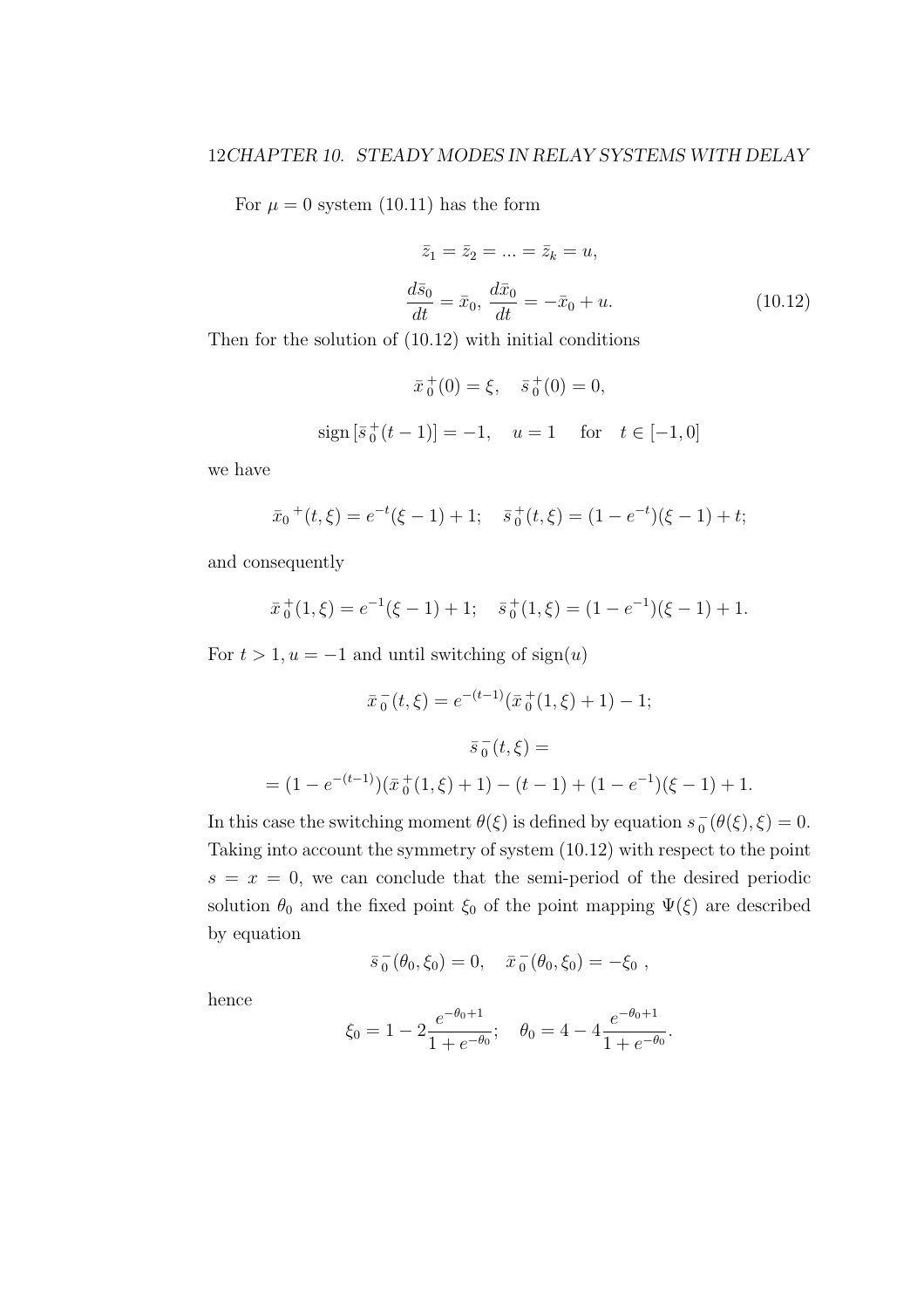This system has the solution  $\theta_0 \approx 3, 75, \xi_0 \approx 0, 87$ . Here  $\xi_0$  is the fixed point of point mapping  $\Psi(\xi)$ , corresponding the  $2\theta_0$  – periodic solution of (10.12) determined by the equations

$$
(\bar{s}_0(t), \bar{x}_0(t)) = \begin{cases} (\bar{s}_0^+(t, \xi_0), \bar{x}_0^+(t, \xi_0)), & \text{for } -\theta_0 + 1 \le t \le 1, \\ (\bar{s}_0^-(t, \xi_0), \bar{x}_0^-(t, \xi_0)), & \text{for } 1 \le t \le \theta_0 + 1. \end{cases}
$$

Moreover,

$$
\frac{d\Psi}{d\xi}(\xi_0) = \left(\frac{dx^-(\theta(\xi), \xi)}{d\xi}(\theta_0, \xi_0)\right)^2 = \left(e^{-\theta_0} - 2\frac{e^{-\theta_0 + 1}(1 - e^{-\theta_0})}{e^{-\theta_0} + 1 - 2e^{-\theta_0 + 1}}\right)^2 \approx 0,0144.
$$

Then the conditions of Theorem 9 hold for system (10.11), therefore system (10.11) has an orbitally asymptotically stable periodic zero frequency steady mode at least for the small  $\mu$ . This means that for any k there exists at list one orbitally asymptotically stable zero frequency periodic steady mode of  $(k+2)$ -th order.

## 10.4 Design of delay controllers of relay type

#### 10.4.1 Stabilization of the simplest unstable system

Consider the stabilization problem for the simplest unstable system

$$
\dot{x} = kx, \quad (x \in \mathbb{R}, k > 0)
$$
 (US)

by means of a delay relay control law of the form  $u = -\text{sign}[x(t - \gamma)]$ , where  $\gamma$  is time delay. In this case the equation for control system has the form

$$
\dot{x}(t) = -\text{sign}\left[x(t-\gamma)\right] + kx,\tag{CS}
$$

Let us compute the constant  $A > 0$  for which the system (CS) with initial function

$$
\varphi(t) = A, \quad t \in [-\gamma, 0] \tag{IF}
$$

has stable periodic solution for  $t > 0$ .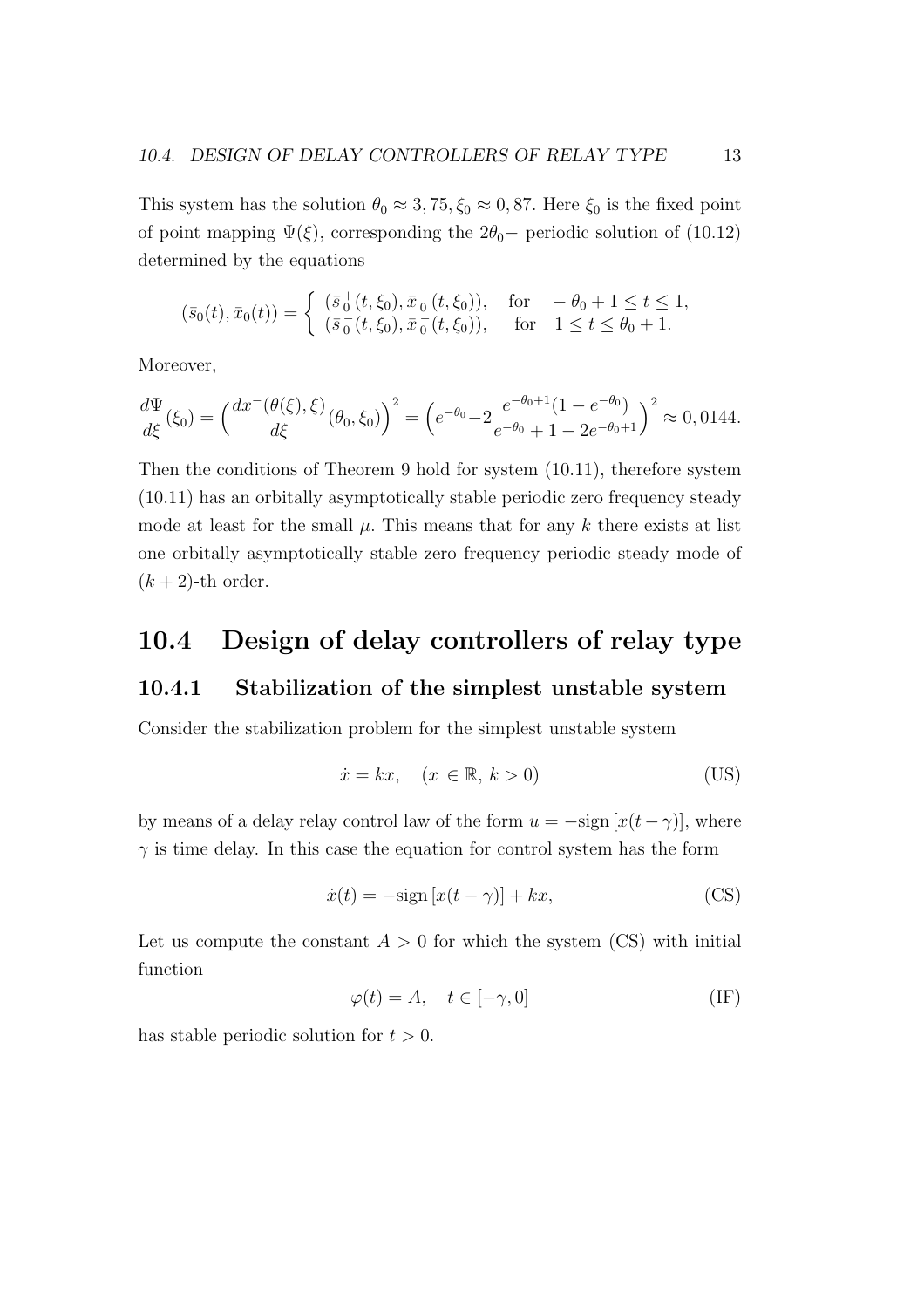Before the switching moment we have

$$
x(t) = \frac{1}{k} + (A - \frac{1}{k}) e^{kt}.
$$

The function  $x(t)$  could change its sign if and only if the condition

$$
A-\frac{1}{k}<0
$$

holds. In this case we can rewrite equation for  $\tau$  – which is the root of equation  $x(\tau) = 0$  in form  $e^{k\tau} = \frac{1}{1-k}$ . From periodicity of  $x(t)$  we have the equation for the switching moment of the control law in the form  $x(\tau + \gamma) =$ −A. Then

$$
\frac{1}{k}+(A-\frac{1}{k})e^{k\tau}e^{k\gamma}=-A,
$$

and consequently  $A = (e^{k\gamma} - 1)/k$ . This means that sufficient condition for existence of the periodic solution has he form

$$
k\gamma < \log 2. \tag{SC}
$$

This implies that for any positive feedback coefficient  $k$  we can choose the time delay  $\gamma$  for which there exist zero frequency stable periodic steady mode of (CS). Moreover the equation (CS) has a countable set of steady modes in the interior of the strip  $|x| < (e^{k\gamma}-1)/k$ . System (CS) has unstable solutions  $x = \pm 1/k$ , and unbounded solutions in the regions  $|x| > 1/k$ .

This means that Cauchy problem (CS), (10.3) has bounded solution if for any  $t \in [0, \gamma], k|x_{\varphi}(t)| < 1$ . This means that if  $\varphi(0) > 0$ , then

$$
k|x_{\varphi}(t)| = |-1 + (k\varphi(0) + 1)e^{kt}| < 1.
$$

This implies

**Theorem 10** If condition (CS) holds and  $|\varphi(0)| < \frac{2-e^{k\gamma}}{ke^{k\gamma}}$ , than the solution  $x_{\varphi}(t)$  of (CS), (10.3) is bounded.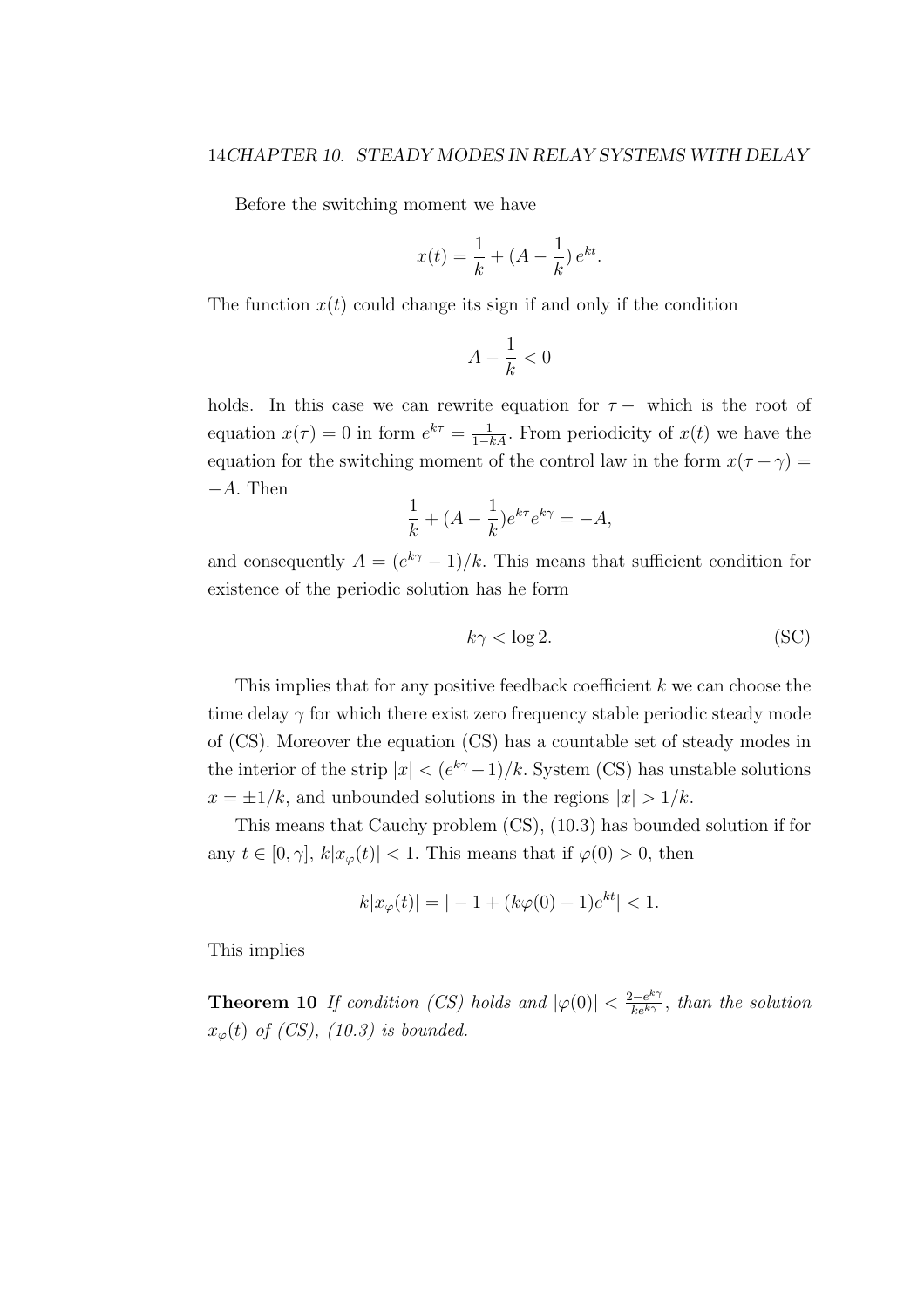## 10.4.2 Stable systems with bounded perturbation and relay controllers with delay

Consider the simplest stable system with bounded perturbations

$$
\dot{x} = -kx + F(t, x), \quad (x \in \mathbb{R}, k > 0). \tag{PS}
$$

Here  $|F(t, x)| \leq \varepsilon$  is bounded perturbation. Suppose that we have the possibility to use the relay control with delay  $\gamma$  in form  $u(s) = -\lambda \cdot \text{sign}[x(t \gamma$ ],  $\lambda > \varepsilon$ . The behavior of the control system is described by equation

$$
\dot{x} = -kx + F(t, x) - \lambda \cdot \text{sign}[x(t - \gamma)].
$$
 (CPS)

Than for the amplitude of the we have the following estimation

$$
|x(\gamma)| \leq \int_0^{\gamma} e^{-k(\gamma - \tau)}(|\lambda| + |F(\tau, x(\tau)|)d\tau \leq \frac{\lambda + \varepsilon}{k}(1 - e^{-k\gamma}) \leq \gamma(\lambda + \varepsilon).
$$

It allows us to conclude that the motions in stable systems are in the  $O(\varepsilon)$ neighborhood from constraints. If we are using the relay control with delay, the amplitude of oscillation is  $O((\lambda + \varepsilon)\gamma)$ . It is important in the case of sufficiently small  $\lambda, \varepsilon, \gamma$ .

#### 10.4.3 Statement of the adaptive control problem

Consider the system

$$
\dot{x}(t) = F(x, t) + u(t). \qquad (10.13)
$$

$$
u(t) = \alpha(t) \cdot \text{sign}[x(t-1)].
$$

A real controller operates with an unavoidable time delay. Here we develop the direct adaptive delay control of relay type  $u(t) = -\alpha \cdot \text{sign}[x(t-1)]$  with a step function  $\alpha$  depending on the only information on the time interval  $(-1, t-1)$  provides exponentially decreasing oscillations even in the presence of disturbances. Here we restrict ourselves to those systems satisfying (cf. [20])

$$
F(0,t)\equiv 0.
$$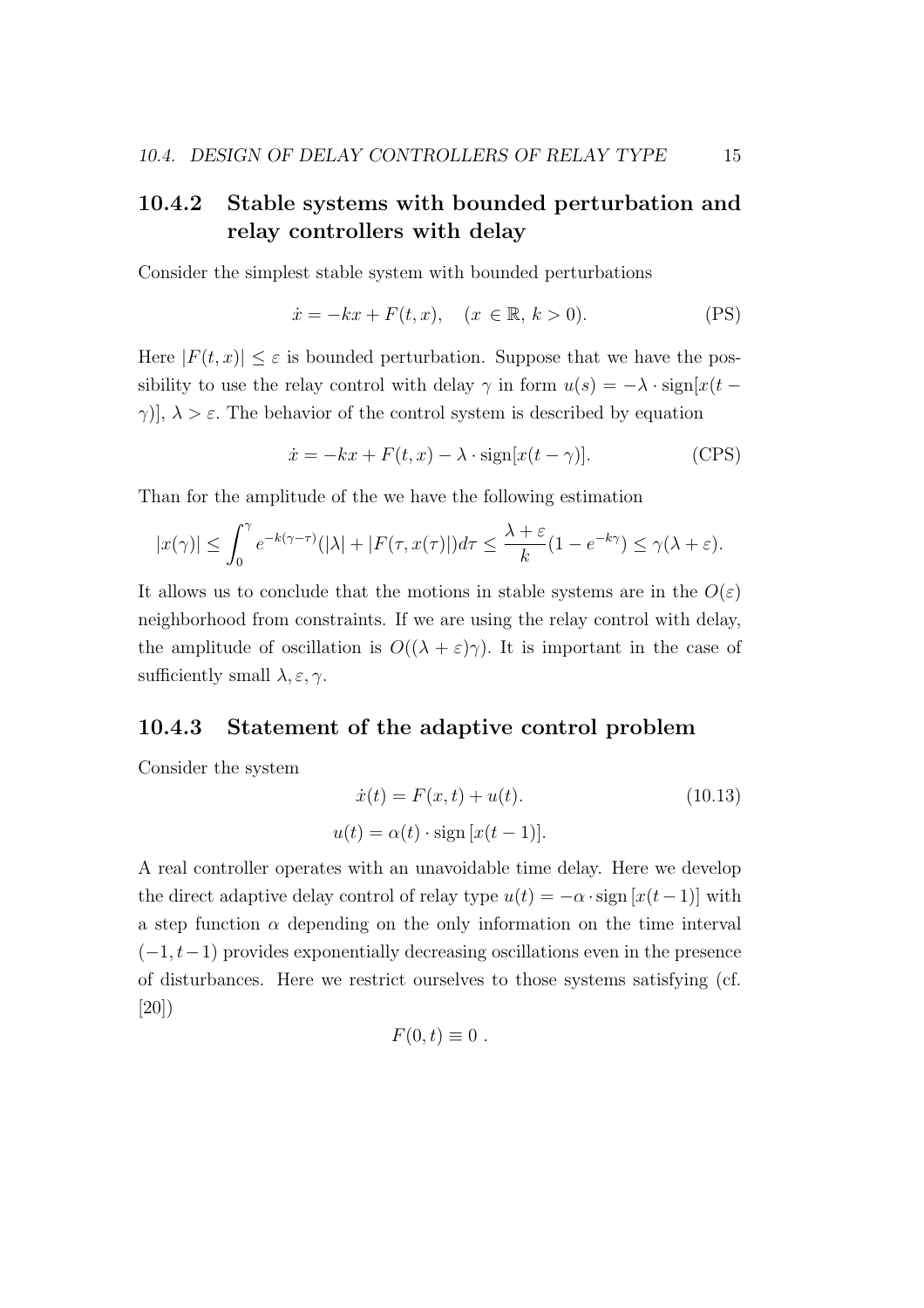and everywhere below in section 10.3 we suppose this equality.

Note that here we lose the restriction (10.2), and solutions may be unbounded and inextensible to the infinite interval. On the other hand, there are SM with sufficiently big frequency and small amplitude. It turns out that the existence of stable SM with zero frequency implies the existence of a wide class of bounded solutions. Namely,

Lemma 6 Let

$$
F(0,t) \equiv 0 \tag{10.14}
$$

$$
\frac{\partial F}{\partial x}(x,t) \le k < \ln 2, t \in \mathbb{R}, \ |x| < \alpha/k. \tag{10.15}
$$

Then all the solutions of equation

$$
\dot{x}(t) = F(x, t) + \alpha \cdot \text{sign}[x(t-1)]
$$

with initial condition (10.3), where

$$
|x(0)| = |\varphi(0)| < \alpha(2\exp(-k) - 1)/k,\tag{10.16}
$$

are extensible to the interval  $(-1, \infty)$  and satisfy inequalities

$$
|x_{\varphi}(t)| \le \frac{\alpha}{k}(e^k - 1), \quad |\dot{x}_{\varphi}(t)| \le \alpha e^k. \tag{10.17}
$$

These solutions hold all properties mentioned in sections 10.2.

In a non-ideal situation we'll use the following simple estimate:

Proposition 7 Under the conditions of Lemma 6, let T be a zero of some solution  $x(t)$  of (10.1), and  $|T^* - T| < \delta$ . Then

$$
|x(T^*)| < \alpha (e^{k\delta} - 1)/k \, .
$$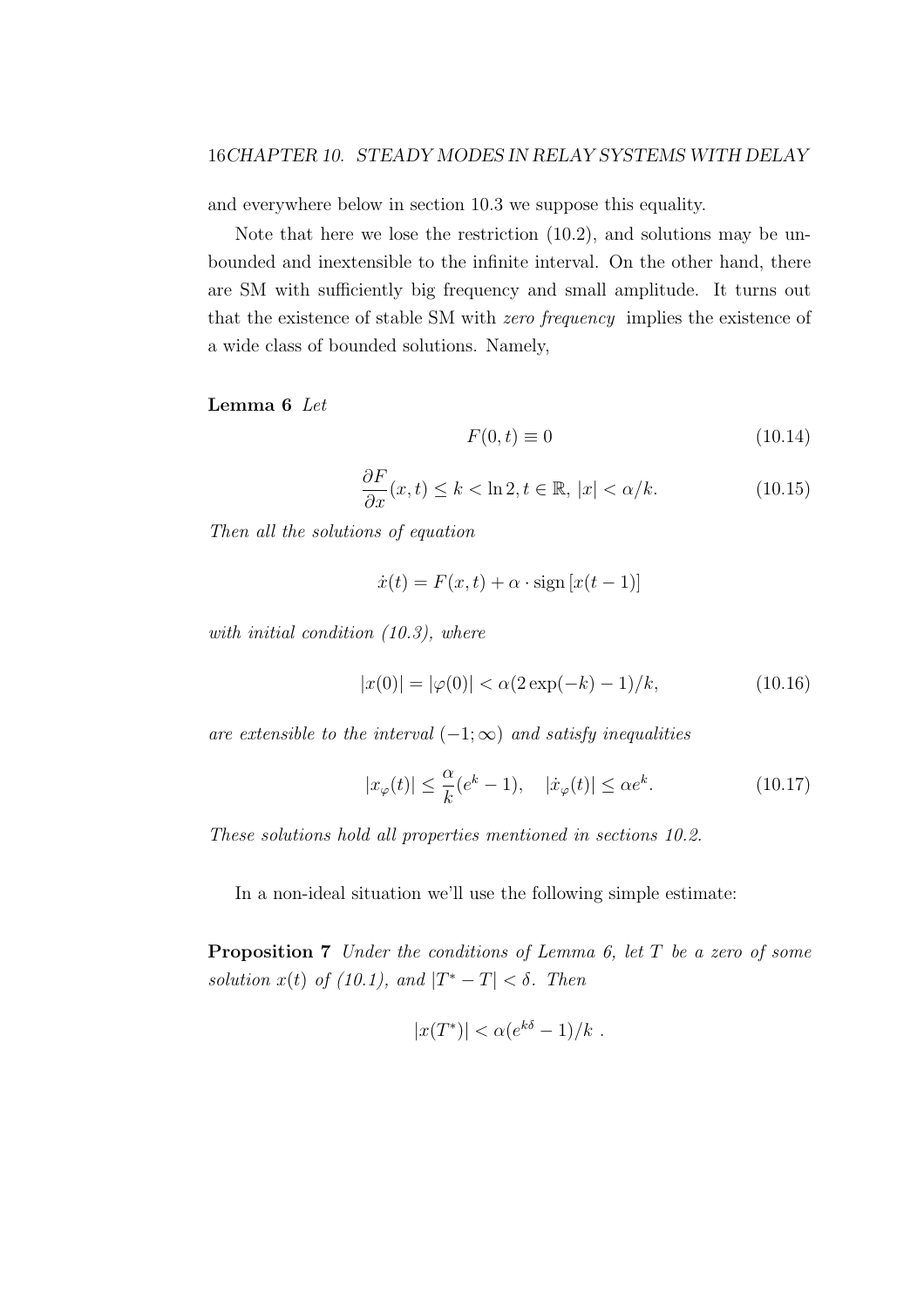#### 10.4.4 The case of definite systems

Assume  $F(x, t)$  holds (10.15), and we know a complete information on  $F(x, t)$ and have the observer, which indicates zeros of  $x(t)$  and signs of  $x(t)$  with the delay 1. We design the desired control by means of the following algorithm.

Let (10.16) hold with some constant  $\alpha = \alpha_0$ . Put  $\alpha(t) = \alpha_0, t \geq 0$ , and consider the equation

$$
\dot{x}(t) = -\alpha_0 \cdot \text{sign}[x(t-1)] + F(x(t), t), \quad t \ge 0.
$$

We fix a time moment  $t_1 + 1$ , when the observer indicates the first zero  $t_1$  of  $x(t)$  greater than 1. Using the distribution of zeros and signs of  $x(t)$  on the segment [0;  $t_1$ ], we extrapolate  $x(t)$  on the interval  $t > t_1$  and compute the first zero  $t_2$  of  $x(t)$  greater than  $t_1 + 1$ . Now in the ideal situation we can put

$$
\alpha(t) = \alpha_1, \quad t \ge t_2
$$

where  $\alpha_1$  is an anyhow small positive constant, and, according to (10.17), we obtain a solution  $x(t)$  anyhow close to zero.

Assume we compute  $t_2$  with error  $\delta$ . Let  $\delta$  satisfy the condition

$$
\rho \stackrel{\text{def}}{=} \frac{e^{k\delta} - 1}{2e^{-k} - 1} < 1 \Longleftrightarrow \delta < \frac{\ln 2}{k} - 1. \tag{10.18}
$$

From Proposition 7 it follows immediately the property  $(10.16)$  at  $t_2$  with the constant  $\alpha = \alpha_0 \rho$ . Now we put  $\alpha(t) = \alpha_0 \rho$ ,  $t \geq t_2$  and repeat our algorithm from the beginning. After  $m$  steps we get from  $(10.17)$ 

$$
|x(t)| \le \frac{e^k - 1}{k} \alpha_0 \rho^m = \frac{k^{m-1}(e^k - 1)}{(2e^{-k} - 1)^m} \delta^m + O(\delta^{m+1})
$$
(10.19)

The left side of (10.19) tend to zero for  $m \to \infty$ .

#### 10.4.5 The case of indefinite systems

Having the error  $\delta_0$  of the observer and the property (10.15) as only an information on  $F(x, t)$ , we really have to solve a single problem in using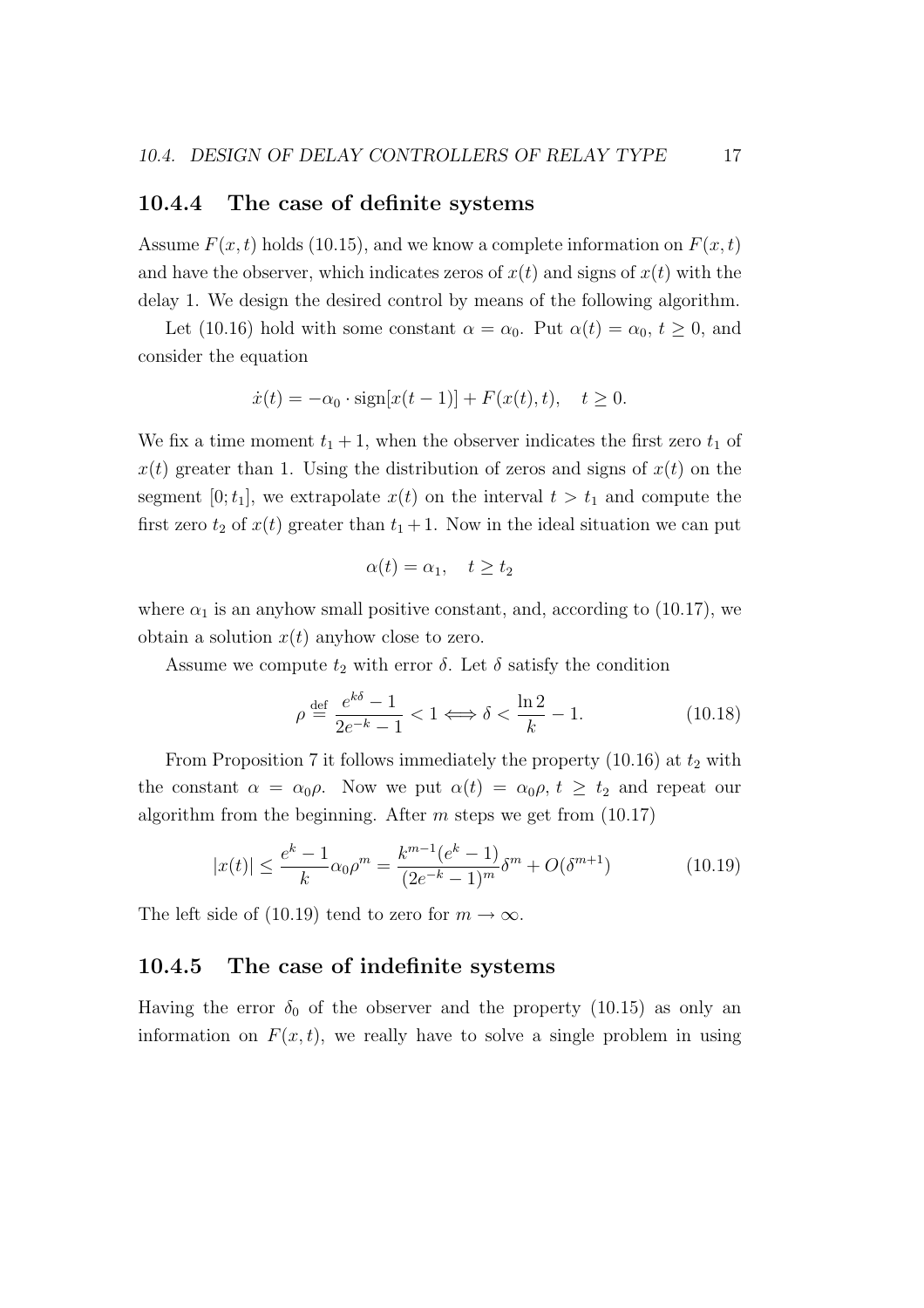the previous algorithm: to construct a zeros sequence on an interval  $(t; \infty)$ having a zeros sequence on  $(-1; t - 1)$ .

In the autonomous case Theorem 8 provides (with the probability 1) turning any bounded solution of the equation

$$
\dot{x}(t) = -\alpha \cdot \text{sign}[x(t-1)] + F(x(t))
$$

into some zero frequency SM. Assume that by the time moment  $t_{2n} + 1$  our observer indicated consequent zeros  $t_0, t_1, \ldots, t_{2n}$  such that  $t_i + 1 < t_{i+1}$ ,  $i =$  $0, \ldots, 2n-1$ . According to periodicity of SM (see Theorem 4), the following zero equals  $t_{2n+1} = t_{2n-1} + (t_{2n} - t_0)/n > t_{2n} + 1$  with error  $\delta = \delta_0(1 + 2/n)$ . If  $\delta$  satisfies (10.18) then, repeating such steps, we stabilize the zero solution as above.

## 10.5 Generalizations and open problems

#### 10.5.1 The case when  $|F(x)| > 1$  for some x

In [29] it was shown that the results of section 10.2 for system (10.1) hold for the case when for some x the function  $F(x)$  has values out of  $[-1, 1]$ , but satisfies the following conditions.

(i) 
$$
x_{-1}^{\dagger} \le x_1^{\dagger}
$$
 or  $\int_0^{x_1^{\dagger}} \frac{dx}{1 + F(x)} > 1$ ,  
and  
(ii)  $x_1^- \ge x_{-1}^-$  or  $\int_{x_{-1}^-}^0 \frac{dx}{1 - F(x)} > 1$ ,  
where  
 $x_1^{\dagger} = \inf\{x > 0 : F(x) = 1\}$ ,  $x_{-1}^{\dagger} = \inf\{x > 0 : F(x) = -1\}$ ,  
 $x_1^- = \inf\{x < 0 : F(x) = 1\}$ ,  $x_{-1}^- = \inf\{x < 0 : F(x) = -1\}$ .

Systems with different delays are more complicated [3]. This is a very interesting subject for study.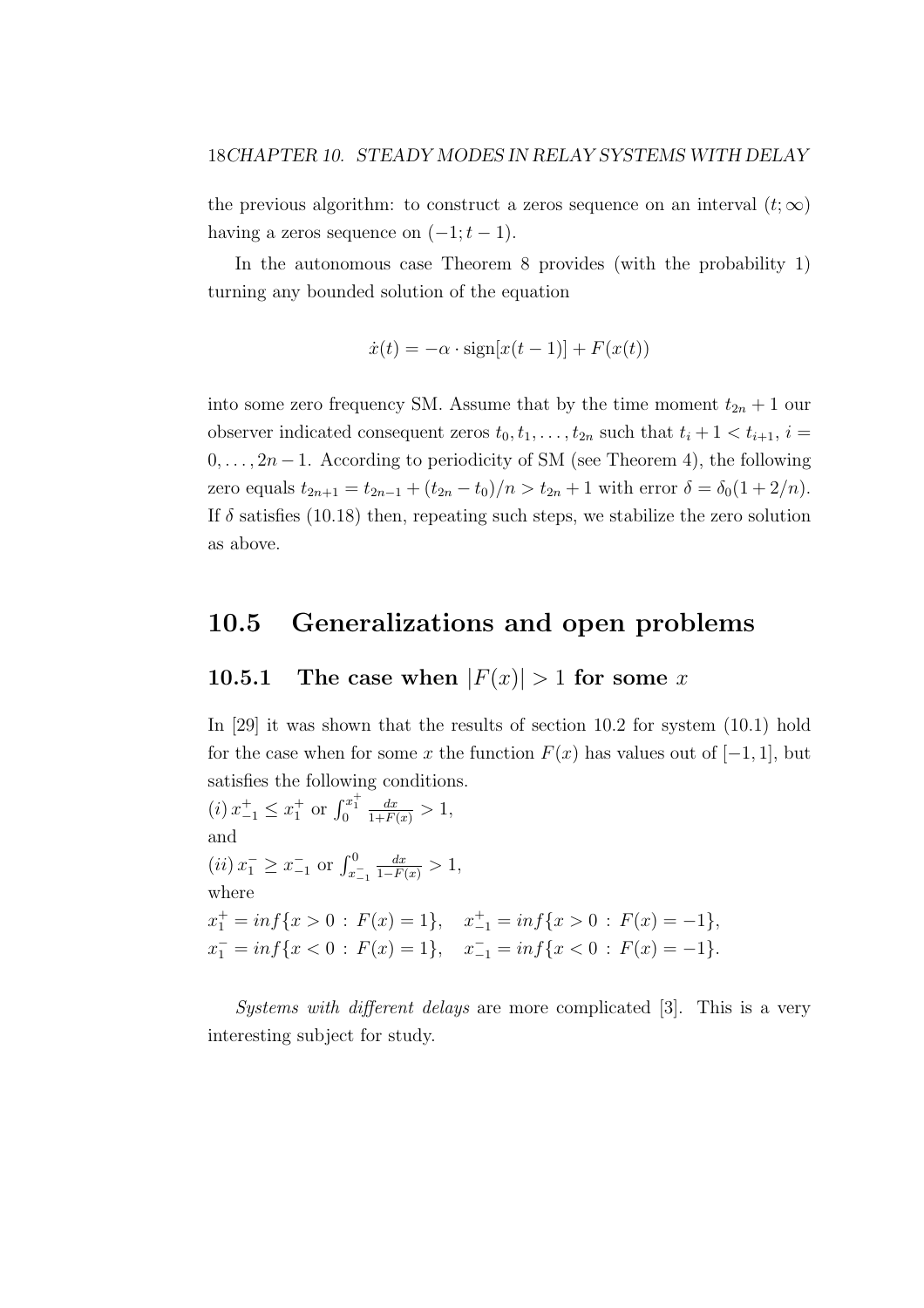#### 10.5.2 Systems and steady modes of the second order.

Relay control systems with delay of second order are considered in the form

$$
\frac{d^2x}{dt^2} = -\frac{dx}{dt} + F(x) - \text{sign}[x(t-1)],
$$
 (SONRCSD)  

$$
x(t) = \varphi(t), t \in [-1, 0], \varepsilon = \text{const} > 0, \dot{x}(0) = x_0
$$
  

$$
|F(x, t)| < p < 1, F \in \mathcal{C}^1(\mathbb{R}^2).
$$

was considered in [18]. It is shown that if the frequency  $\nu$  of solution of (SONRCSD) is even, then  $\nu$  does not increase. If the frequency  $\nu$  is odd it could increase by 1. This allows us to introduce the notion of frequency for the second order relay control systems with delay in the form  $\psi = (\nu + 1)/2$ (here  $\lceil \cdot \rceil$  is the entire part), which is a non-increasing function. It is shown that for each solution of (SONRCSD) there exists the limit value of frequency  $N = \lim_{t\to\infty} \psi$ . It is proved that in the case when F is autonomous for any integer  $\psi > 0$  there exists a periodic steady mode.

Second order linear relay control system with delay

$$
\varepsilon \frac{d^2 x}{dt^2} = -\frac{dx}{dt} + kx - \text{sign}[x(t-1)]
$$
 (SOLRCSD)

was considered in [15], [16], [18], [19], [33]. For such system there have been found conditions providing that

- the frequency  $\psi$  is non-increasing;
- there exists a countable set of periodic steady modes for any integer nonnegative value of  $\psi$ ;
- the zero frequency periodic steady modes are orbitally asymptotically stable.

The natural sufficient conditions for orbital asymptotic stability of zero frequency steady modes for (SOLDRCS) was found in [15],[16],[18], [19],[33]. For second order relay control systems with delay the problem of instability of steady modes with nonzero frequency is still open.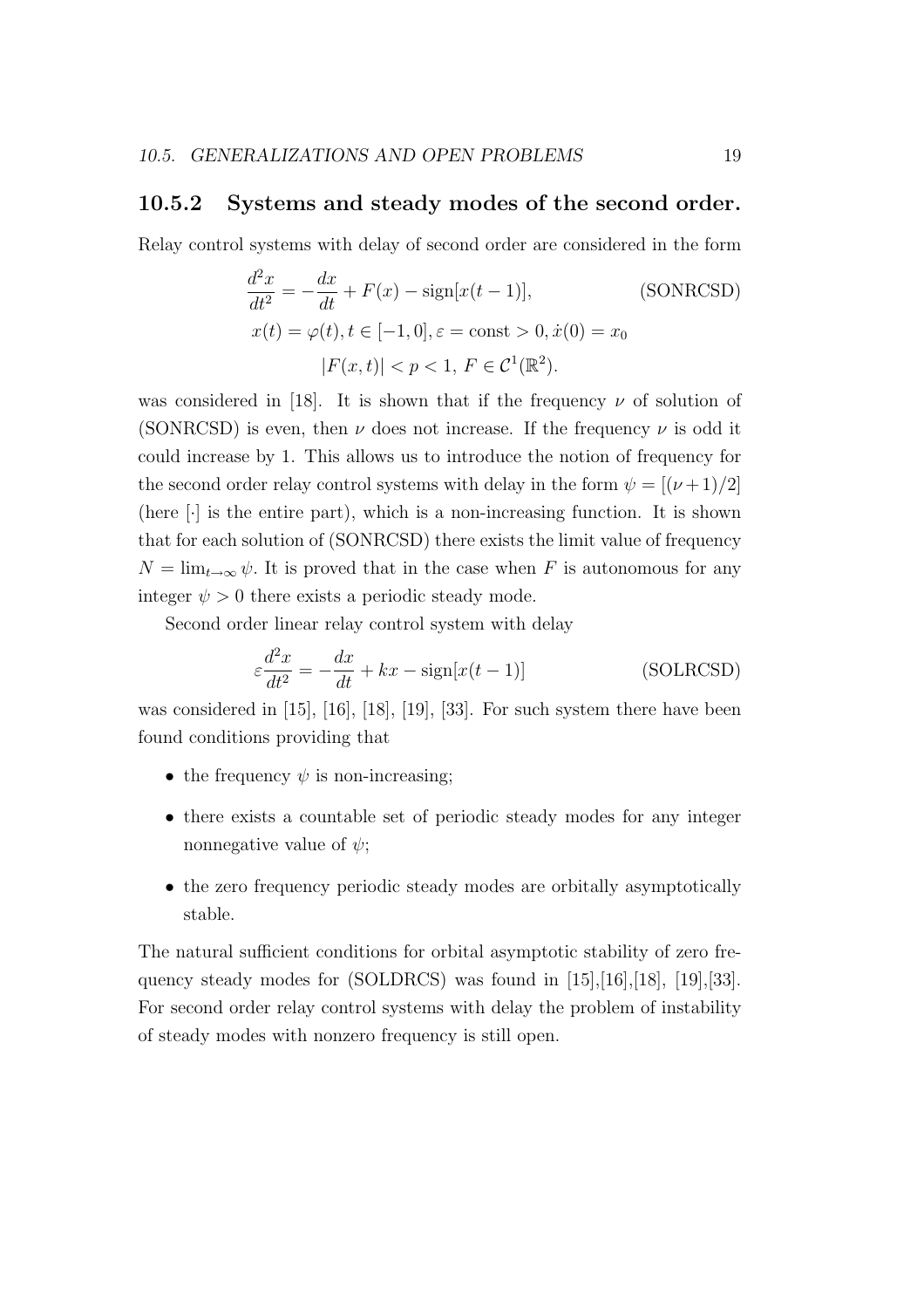## 10.5.3 Stability and instability of steady modes for multidimensional case.

In [14] was considered the multidimensional relay control systems with delay in form ½

$$
\begin{cases}\n\dot{s}(t) = -\text{sign}[s(t-1)] + F(s(t), x(t)), \\
\dot{x}(t) = As(t) + Bx(t), \\
s \in \mathbb{R}, x \in \mathbb{R}^n, |F(s, x)| < p < 1.\n\end{cases} \tag{MDRCSD}
$$

It is shown that if  $B$  is a stable matrix, then, for any even value of frequency, there exists a periodic steady mode. In [14] the problem of stability of zero frequency steady modes of (MDRDCS) is reduced to the problem of contractibility of point mapping of the surface  $s = 0$  into itself made by the original system. In fact, it is practically impossible to check this property of (MDRCSD) and the problem of stability is open. As in the previous case the problem of instability is open too.

## Conclusions

1. The notions of frequency and steady modes are introduced. The existence of steady modes for any even frequency are established.

- 2. The steady modes possess properties similar to that of sliding modes:
	- (i) the set of switches of any steady mode is unbounded, thus, a steady mode is not equivalent to any solution of a continuous part of the given equation;
	- (ii) for any solution there exists a finite time preceding its input into a steady mode;
	- (iii) the shift operator is not invertible;
	- (iv) the properties (i)-(iii) are invariant with respect to bounded perturbations which satisfy the conditions (10.2).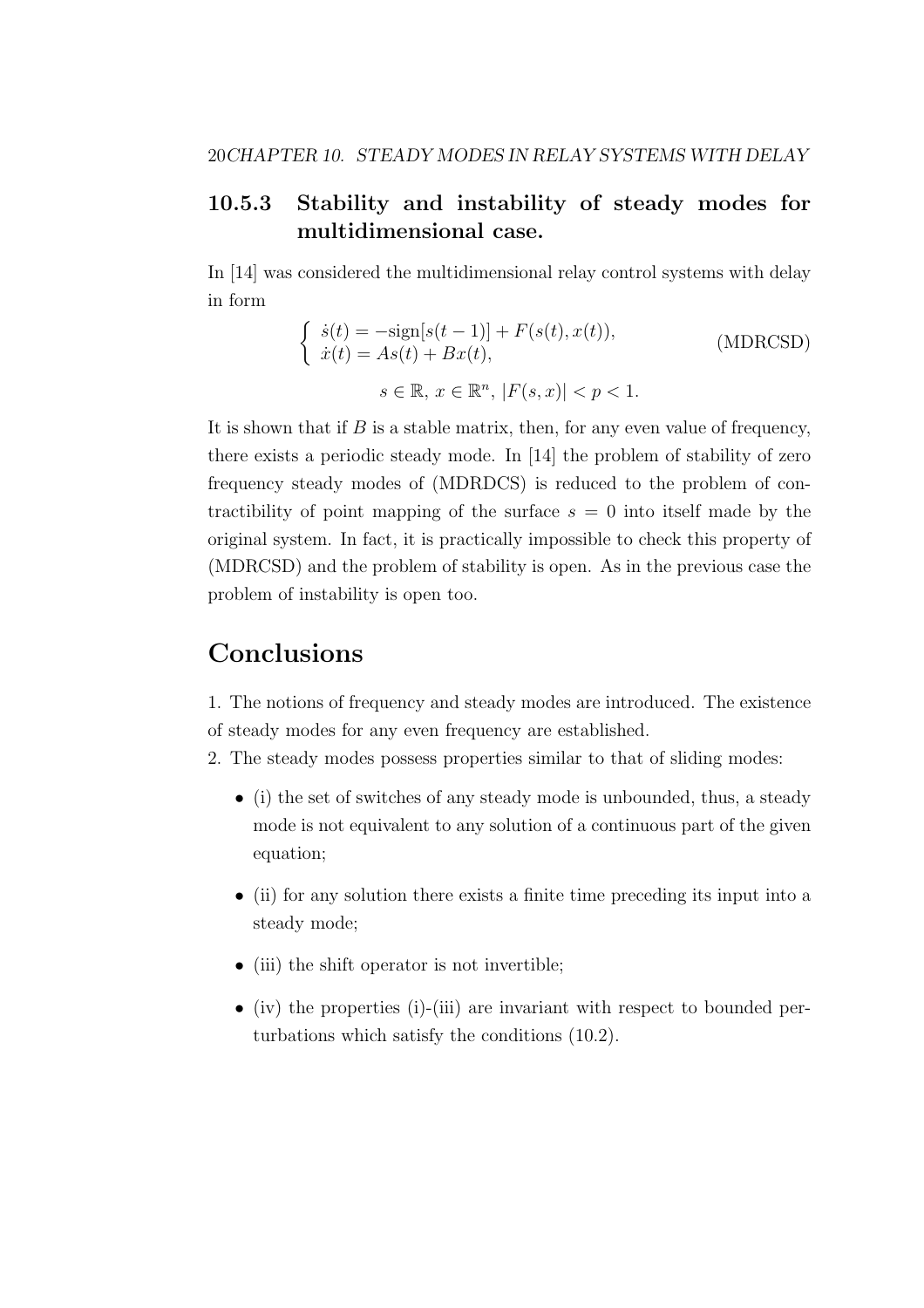3. Stability criteria for steady modes with zero frequency are established.

4. It is proved that all steady modes with the positive frequency are unstable under some mild conditions.

5. The existence of a slow stable periodic solution of the multidimensional singularly perturbed relay system with time delay, which corresponds to the stable zero frequency steady mode, is proved.

6. A direct adaptive control of relay type with time delay that extinguishes parasite auto-oscillations in this model is designed.

## 10.6 Appendix. Proofs

Lemma 1 is obvious.

**Proof of Theorem 1.** If  $t_1 < t_2$ ,  $t_1, t_2 \in \mathbb{Z}_{\varphi}^+$ , then, according to Rolle's theorem and (10.1), (10.2), there exists  $\xi \in (t_1 - 1; t_2 - 1) \cap Z_{\varphi}$ . Therefore

card 
$$
(Z_{\varphi} \cap (t_1 - 1; t_2 - 1)) \geq
$$
 card  $(Z_{\varphi}^+ \cap (t_1; t_2)) + 1$ ,

hence

$$
\nu_{\varphi}(t_1) = \text{card} \left( Z_{\varphi} \cap (t_1 - 1; t_1) \right) \ge \text{card} \left( Z_{\varphi} \cap (t_2 - 1; t_2) \right) = \nu_{\varphi}(t_2).
$$

**Proof of Lemma 2.** Let  $\nu_{\varphi}(t) = N_{\varphi} < \infty$ , when  $t \geq T$ . Then  $x_{\varphi}(t)$ changes its sign at every point  $t \in Z_\varphi \cap [T; +\infty)$ . Indeed, if  $t_1 < t_2$  are neighboring points from  $Z_{\varphi} \cap [T+1; \infty)$  then, according to above assumption, there is a unique  $z \in (t_1 - 1; t_2 - 1) \cap Z_{\varphi}$ , and hence  $x_{\varphi}(t)$  changes its sign at z. Let us suppose, for example, that  $z \in Z^+_{\varphi}$  and  $x_{\varphi}(z)$  change its sign at some point from plus to minus. Hence  $\dot{x}(z)$  is negative. This means that  $x_{\varphi}(z-1)$  is positive. It is possible only in case when number of switches is even.

**Proof of Theorem 2.** In the case  $N = 0$  the desired statement is obvious. Fix even  $N > 0$ . Put

$$
\Sigma = \{(a_0, \ldots, a_N) \in R^{N+1} : a_0 \ge 0, \ldots a_N \ge 0, \, a_0 + \cdots + a_N = 1\}.
$$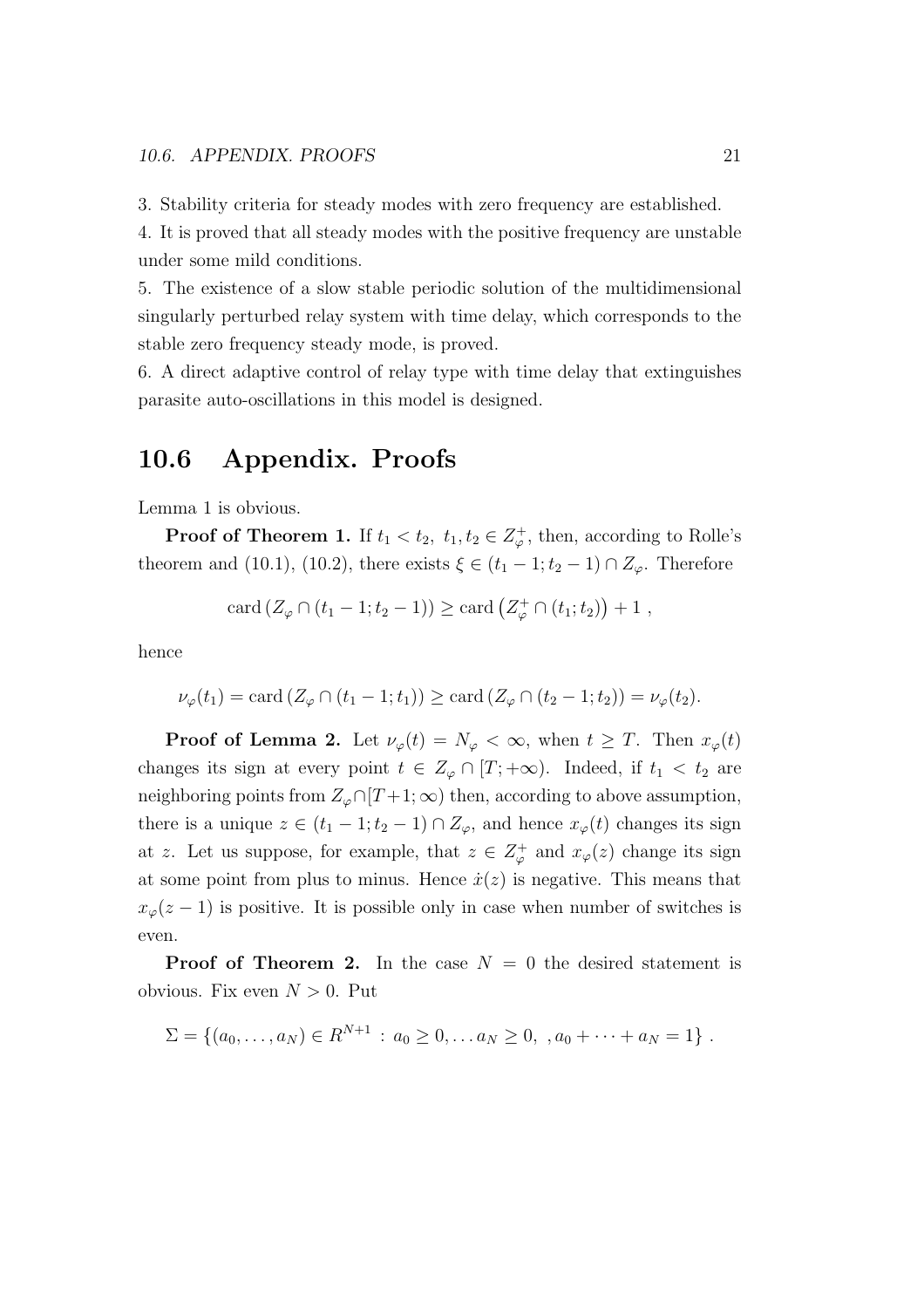Let  $Z_{\varphi} \cap [T; +\infty)$  be locally finite, and

$$
T=t_1 < t_2 < t_3 < \ldots
$$

be all zeros of  $x_{\varphi}(t)$  in  $[T; +\infty)$ . Let us define the operators of 'step forward" and "step back". Assume that  $\nu_{\varphi}(t_k) = \nu_{\varphi}(t_{k+1}) = N$ . Define the following vectors of sign changes:  $\overline{a} = (a_0, \ldots, a_N), \overline{b} = (b_0, \ldots, b_N) \in \Sigma$ , where

$$
a_0 = t_k - t_{k-1}, \quad a_1 = t_{k-1} - t_{k-2}, \dots, a_{N-1} = t_{k-N+1} - t_{k-N},
$$
  

$$
a_N = t_{k-N} - (t_k - 1)
$$
  

$$
b_0 = t_{k+1} - t_k, b_1 = t_k - t_{k-1}, \dots, b_{N-1} = t_{k-N+2} - t_{k-N+1},
$$
  

$$
b_N = t_{k-N+1} - (t_{k+1} - 1).
$$

Hence we obtain a correspondence

$$
\Gamma : (\overline{a}, \alpha, \varepsilon) \to (\overline{b}, \beta, -\varepsilon) ,
$$

where  $\alpha = t_k$ ,  $\beta = t_{k+1}$ ,  $\varepsilon = \text{sign } \dot{x}_\varphi(t_k)$ .

**Proposition 8** For a fixed  $\varepsilon$ , the correspondence inverse to  $\Gamma$ , is a smooth map

$$
M_{\varepsilon} : \Sigma \times R \to \Sigma \times R.
$$

**Proof.** Denote by  $x_{\varepsilon}(t_0, x_0, a)$ ,  $\varepsilon = \pm 1$ , the solution of the Cauchy problem  $\overline{ }$ 

$$
\frac{dx}{da} = \varepsilon + F(x, t_0 + a), \quad x(0) = x_0.
$$

Define functions  $T = \lambda_{\varepsilon}(t, a), \varepsilon = \pm 1$ , by equations

$$
x_{-\varepsilon}(t + a, x_{\varepsilon}(t, 0, a), b) = 0, \quad T = t + a + b.
$$
 (10.20)

It is easy to see that for a fixed  $t_0$ , the function  $\lambda_{\pm}(t_0, a)$  increases strictly, and  $\lambda_{\pm}(t_0, a) > a$  if  $a > 0$ . Therefore, for a fixed  $t_0$ , we can define positive functions of  $b > 0$ :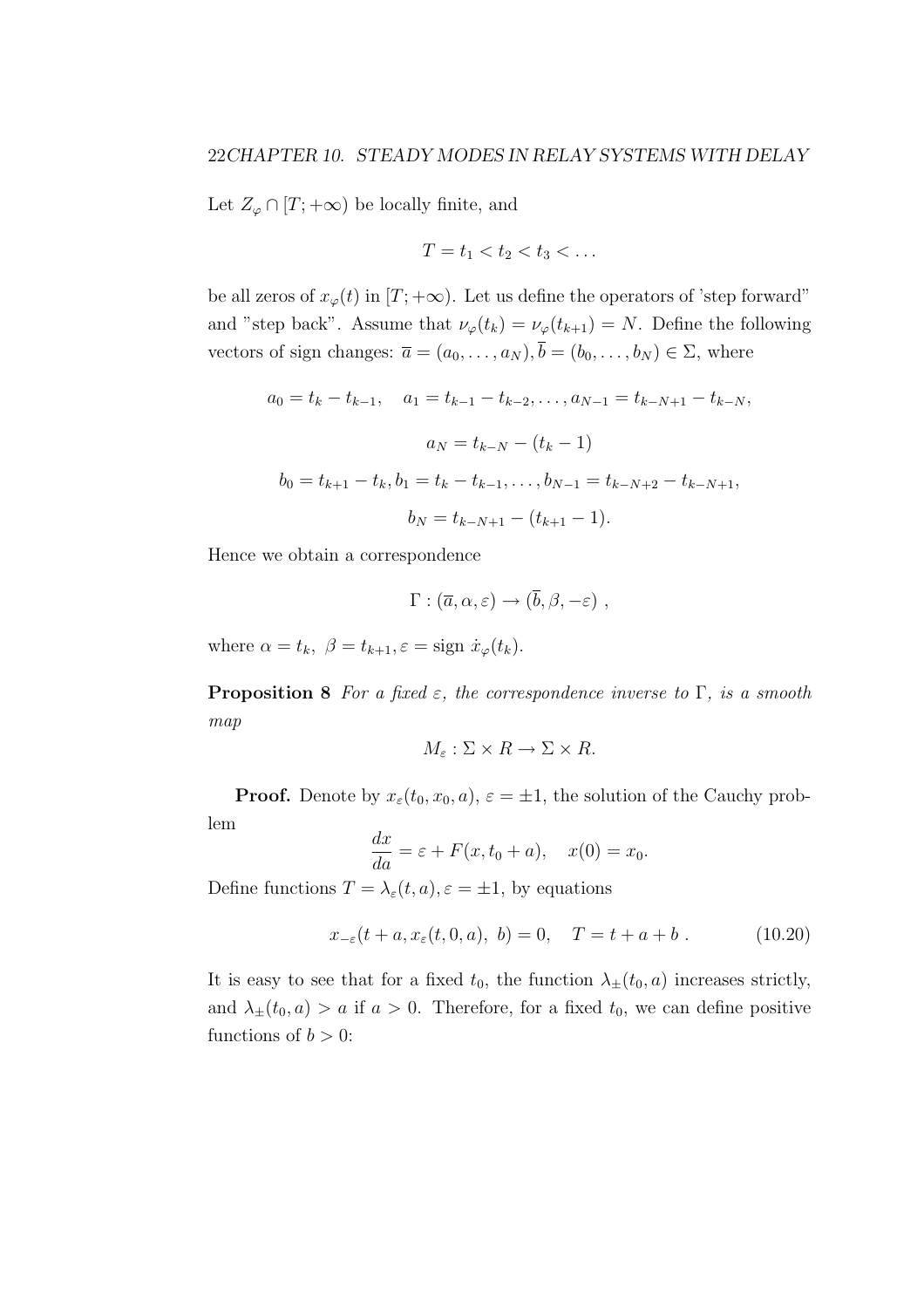- $\rho_{\varepsilon}(t_0, b)$  inverse to  $b = \lambda_{\varepsilon}(t_0, \rho_{\varepsilon});$
- $\sigma_{\varepsilon}(t_0, b) = b \rho_{\varepsilon}(t_0, b).$

Hence  $(\bar{a}, \alpha) = M_{\varepsilon}(\bar{b}, \beta)$  can be defined as

$$
a_0 = b_1, \quad a_1 = b_2, \dots, a_{N-2} = b_{N-1} ,
$$
  

$$
a_{N-1} = b_N + \sigma_{\varepsilon} (\beta - b_0, b_0), \quad a_N = \rho_{\varepsilon} (\beta - b_0, b_0),
$$
  

$$
\alpha = \beta - b_0
$$
 (10.21)

Thereby Proposition 8 defines the operator of step back with a constant frequency independently from initial assumption  $\nu_{\varphi}(t_k) = \nu_{\varphi}(t_{k+1}) = N$ .

So, given a triple  $(\bar{a}, \alpha, \varepsilon)$ , we can construct a solution of (10.1) for  $t \geq \alpha$ , and using maps  $M_{\pm}$  we can extend this solution on the interval  $(-\infty, \alpha)$  with a constant frequency function. Now let us introduce the decreasing sequence of closed connected sets

$$
\Pi_0 = \Sigma \times R
$$
,  $\Pi_{n+1} = (M_{-}M_{+})(\Pi_n)$ ,  $n \ge 0$ .

The set  $\Pi = \Pi_0 \cap \Pi_1 \cap \Pi_2 \cap \cdots$  is an invariant set of operator of step back. The statement of Theorem 2 is equivalent to  $\Pi \cap (\Sigma \times {\alpha}) \neq \emptyset$  for any  $\alpha \in R$ . It is obvious that, for any  $k > 0$ ,

$$
\Pi_k \cap (\Sigma \times \{\beta\}) \neq \emptyset,
$$

for  $\beta$  both anyhow big and anyhow small, because the time decrease in one step is absolutely bounded. Then (10.21) is fulfilled for any  $k \geq 0, \beta \in R$ , because  $\Pi_k$ ,  $k \geq 0$ , are connected. Thus,  $\Pi \cap (\Sigma \times {\alpha}) \neq \emptyset$ , because  $\Pi_k \cap (\Sigma \times \{\alpha\}) \neq \emptyset, k \geq 0$ , are non-empty compacts.

**Proof of Theorem 3.** We shall prove that, for any  $n \geq 1$  and a fixed  $T \in R$ , there is a unique  $g_{n,T} \in \mathcal{S}_n$  with property (10.4). Since  $M_{\varepsilon}$ , defined by (10.21), doesn't depend on  $\beta$  we get a map  $M_{\varepsilon} : \Sigma \to \Sigma$  such that

$$
\overline{a}=M_{\varepsilon}(\overline{b});\ \overline{a},\ \overline{b}\in\Sigma,
$$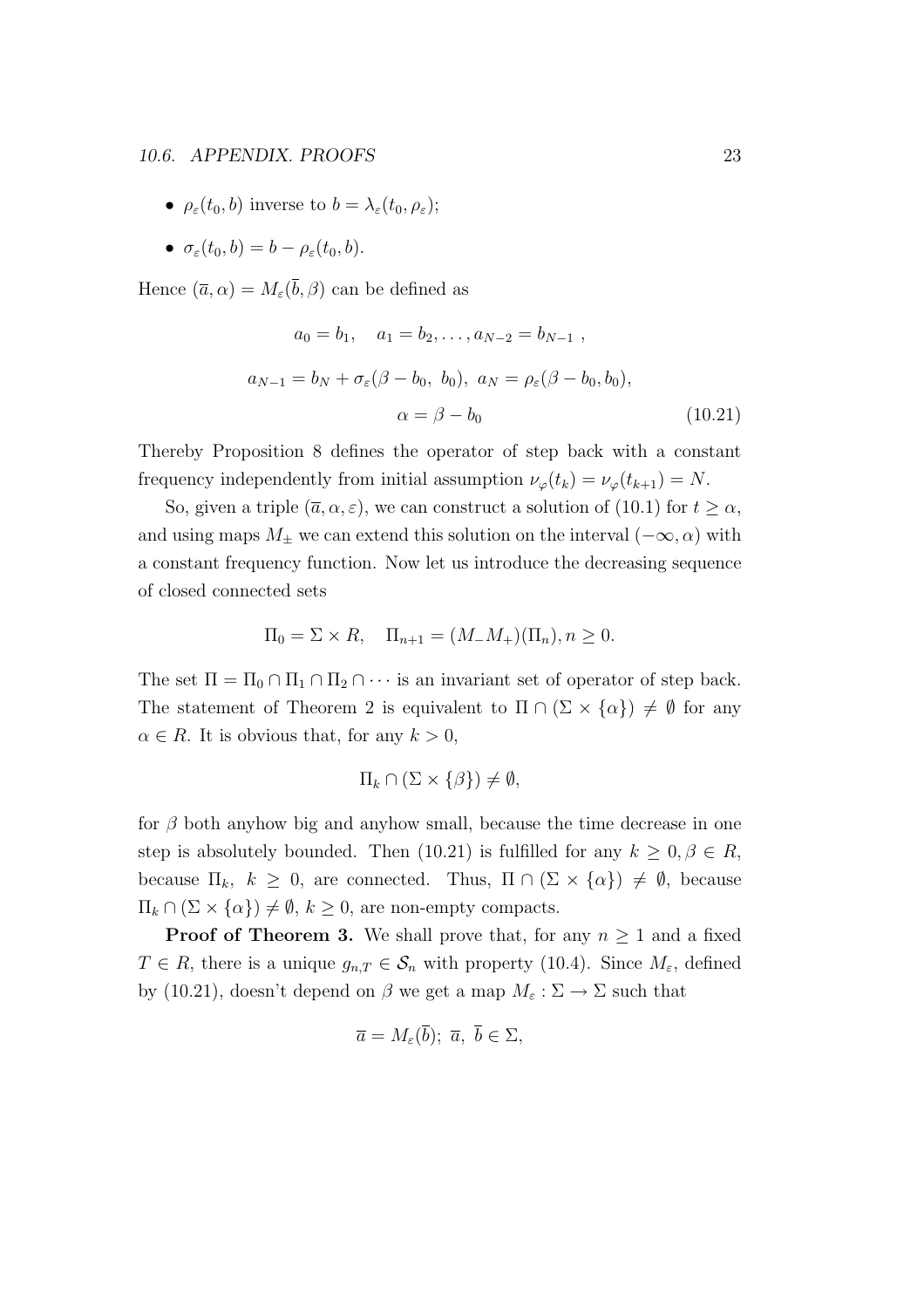$$
a_0 = b_1, \ a_1 = b_2, \dots, a_{N-2} = b_{N-1},
$$
  

$$
a_{N-1} = b_N + \sigma_{\varepsilon}(b_0), a_N = \rho_{\varepsilon}(b_0)
$$
 (10.22)

where  $N = 2n$  and according to the definition of  $\rho_{\varepsilon}, \sigma_{\varepsilon}$  (see Proposition 8) and (10.2)

$$
\frac{1-p}{2} \le \rho_{\varepsilon}'(b) \le \frac{1+p}{2}, \quad \frac{1-p}{2} \le \sigma_{\varepsilon}'(b) \le \frac{1+p}{2}.
$$
 (10.23)

We have to show that the intersection of a decreasing sequence of compacts

$$
(M_- \circ M_+)^k(\Sigma), \quad k \ge 0,
$$

is one point.

Proposition 9 For the metric

$$
\|\overline{a} - \overline{b}\| = \sum_{i=0}^{N} |a_i - b_i|
$$

the operator

$$
M = (M_- \circ M_+)^{N^2 - 1} : \Sigma \longrightarrow \Sigma
$$

is a contraction with a coefficient  $1 - \gamma$ , where

$$
\gamma = \frac{1}{N} \left( \frac{1-p}{2} \right)^{N^2 - 1}.
$$

**Proof.** If  $\overline{a}$ ,  $\overline{b} \in \Sigma$  then the vector  $\overline{a}-\overline{b}$  has at least one pair of coordinates with different signs. Let

$$
a_j - b_j = \max_i \{a_i - b_i\} > 0
$$
,  $a_k - b_k = \min_i \{a_i - b_i\} < 0$ .

It is easy to see that

$$
a_j - b_j \ge \frac{\|\overline{a} - \overline{b}\|}{2N}
$$
,  $b_k - a_k \ge \frac{\|\overline{a} - \overline{b}\|}{2N}$ .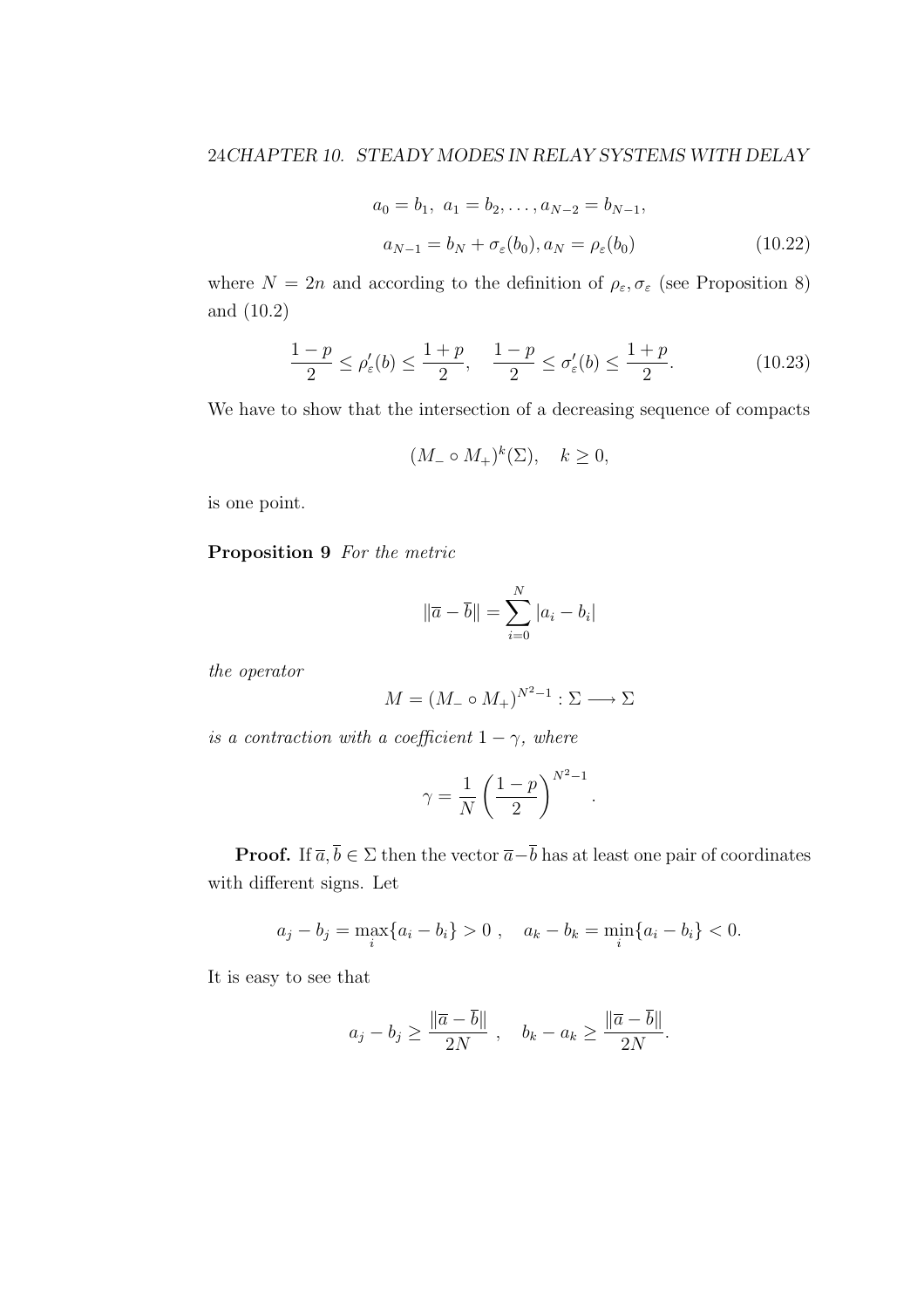According to (10.22),  $\bar{c} = M_{\varepsilon}(\bar{a}) - M_{\varepsilon}(\bar{b})$  can be defined by

$$
c_0 = \rho'_{\varepsilon}(\theta) \cdot (a_0 - b_0), c_1 = a_1 - b_1, \dots, c_{N-1} = a_{N-1} - b_{N-1},
$$
  

$$
c_N = a_N - b_N + \sigma'_{\varepsilon}(\theta) \cdot (a_0 - b_0).
$$

Thus, the transformation  $\bar{a} - \bar{b} \mapsto \bar{c}$  can be described as a multiplication by a matrix  $\{\alpha_{ij}\}\$  (depending on  $\overline{a}, \overline{b}$ ), where according to (10.23)

$$
\alpha_{ij} \ge 0, \quad 0 \le i, j \le N
$$
  $\sum_{i=0}^{N} \alpha_{ij} = 1, \quad j = 0, ..., N$  (10.24)

with

$$
\min\{\alpha_{ij} \; : \; \alpha_{ij} > 0\} \ge \frac{1-p}{2}.\tag{10.25}
$$

A product of matrices of type (10.24) is of the same type. Also it is not difficult to see that the product of  $N + 1$  matrices of type (10.24) does not contain zeros on the principal diagonal and on the next upper diagonal. Hence the product of the  $N^2 - 1$  matrices of type (10.24) contains the first string with, by (10.25),

$$
\min_{k=0,\dots,N} \{m_{0k}\} \ge \left(\frac{1-p}{2}\right)^{N^2-1} = N\gamma.
$$

This implies immediately that

$$
|M(\overline{a}) - M(\overline{b})| = \sum_{i=0}^{N} \left| \sum_{q=0}^{N} m_{iq} (a_q - b_q) \right| \le
$$
  

$$
\leq \left( \sum_{q=0}^{N} m_{0q} |a_q - b_q| - 2N\gamma \cdot \frac{\|\overline{a} - \overline{b}\|}{2N} \right) + \sum_{i=1}^{N} \sum_{q=0}^{N} m_{iq} ||a_q - b_q|| \le
$$
  

$$
< \|\overline{a} - \overline{b}\| - \gamma \cdot \|\overline{a} - \overline{b}\| = (1 - \gamma) \|\overline{a} - \overline{b}\|.
$$

This uniqueness and the autonomy imply the equality  $g_{n,T}(t) = g_{n,0}(t - T)$ ,  $t, T \in R$ , as well as the periodicity of  $g_{n,0}$ . Inequalities (10.5) follow from that the frequency of  $g_{n,0}$  is equal to  $2n$ .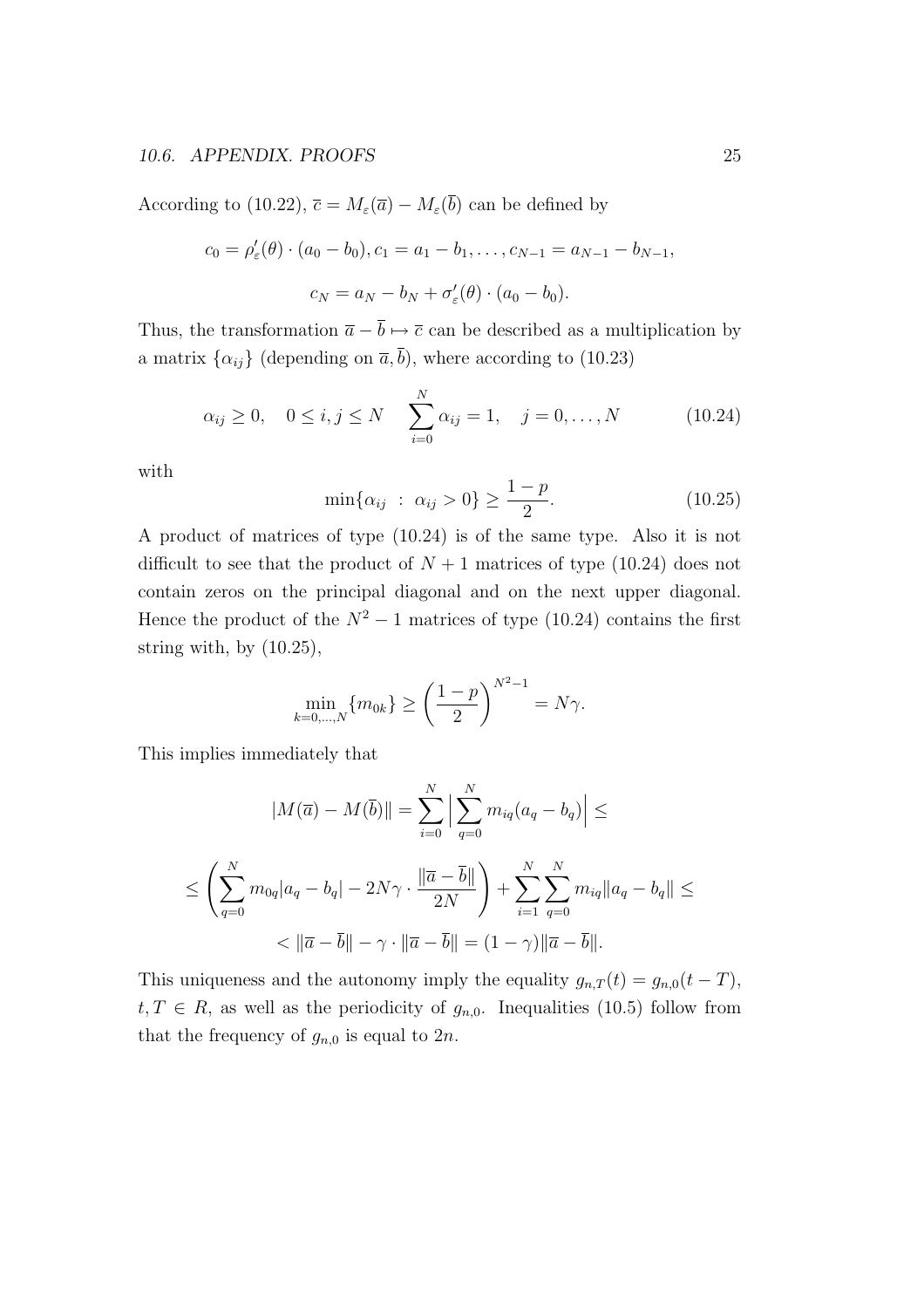**Proof of Theorem 4.** It is easy to deduce from the proof of Proposition 8 that every solution  $g(t)$ ,  $t \geq T$ , of (10.1) with a constant finite frequency can be extended on  $[-1; \infty)$  with the same frequency. That finishes the proof according to Lemmas 1, 2 and Theorem 2.

**Proof of Theorem 5 and Corollary 6.** The set  $\tilde{\mathcal{U}}_0$  is non-empty, because it contains  $S_0 \neq \emptyset$ . Now let  $\varphi \in \mathcal{U}_0$ , and mes $(\varphi^{-1}(0)) = 0$ . Then  $x_{\varphi}(t) = g_{0,T}(t), t \geq T$ , for a relevant  $T \in R$ . That means

$$
x_{\varphi}(T) = 0
$$
,  $\dot{x}_{\varphi}(t) > 0$ ,  $t \in \left(T; T + \frac{2}{1+p}\right)$ .

If  $\psi \in C[-1,0]$  is close to  $\varphi$ , then  $\psi^{-1}(0)$  is contained in a sufficiently small neighborhood of  $\varphi^{-1}(0)$ , and

$$
mes({\varphi > 0} \circ {\psi > 0}), \quad mes({\varphi < 0} \circ {\psi < 0})
$$

are small enough, where  $A \circ B$  denotes  $(A \setminus B) \cup (B \setminus A)$ . Hence  $Z_{\psi} \cap [0; T + 2]$ is contained in a sufficiently small neighborhood of  $Z_{\varphi} \cap [0; T + 2]$ . Therefore

$$
x_{\psi}(t) > 0
$$
,  $t \in \left(T + \delta; T + \frac{2}{1+p} - \delta\right)$ ,  $2\delta < \frac{2}{1+p} - 1$ 

that implies  $\psi \in \mathcal{U}_0$ . The statement of Corollary 6 follows from this immediately.

**Proof of Theorem 7.** Let  $\varphi \in \tilde{\mathcal{U}}_0$ , and  $x_{\varphi}(t) = g_{0\alpha}(t)$ ,  $t \geq T$ . We have just showed that if  $\psi$  is sufficiently close to  $\varphi$  then  $x_{\psi}(t) = g_{0\beta}(t), t \geq T$ , where  $|\beta - \alpha|$  is small enough. Let

$$
\alpha = t_1 < t_2 < \cdots, \quad \beta = t'_1 < t'_2 < \cdots
$$

be all zeros of the functions  $g_{0\alpha}, g_{0\beta}$  respectively in the interval  $[T; \infty)$ . It is enough to prove that

$$
C_1 \cdot |\beta - \alpha| < |t_k - t'_k| < C_2 \cdot |\beta - \alpha|
$$
,  $C_1, C_2 = \text{const}$ ,  $k = 1, 2, ...$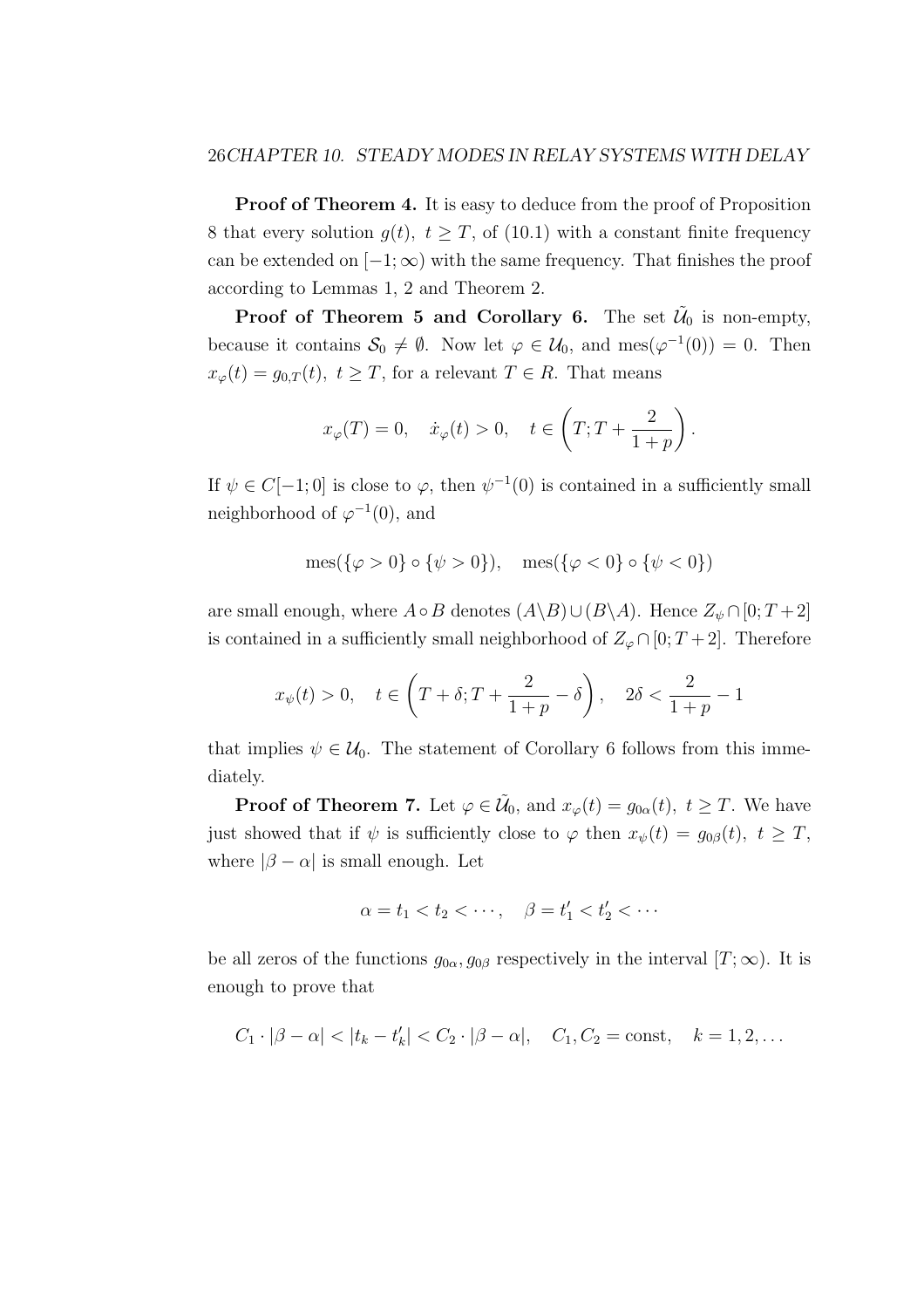According to the definition of the functions  $\lambda_{\pm}(t_0,a)$ 

$$
t_{k+1} = \lambda_{\pm}(t_k,1) \ , \quad t'_{k+1} = \lambda_{\pm}(t'_k,1),
$$

hence

$$
t'_{k+1} - t_{k+1} = \frac{\partial \lambda_{\pm}(\theta_k, 1)}{\partial t} \cdot (t'_k - t_k), \quad |\theta_k - t_k| < |t'_k - t_k|, \quad k \ge 1,
$$
\n
$$
t'_n - t_n = \prod_{k=1}^{n-1} \frac{\partial \lambda_{\pm}(\theta_k, 1)}{\partial t} \cdot (\beta - \alpha).
$$

The desired statement follows from

Proposition 10 Under condition (10.6), the product

$$
\prod_{k=1}^{\infty} \frac{\partial \lambda_{\pm}}{\partial t}(\theta_k, 1)
$$

converges uniformly when

$$
\theta_{k+1} \ge \theta_k + 1 \;, \quad k = 1, 2, 3, \dots \tag{10.26}
$$

Proof. We will show that the series

$$
\sum_{k=1}^{\infty} \left( \frac{\partial \lambda_{\pm}}{\partial t} (\theta_k, 1) - 1 \right)
$$

converges uniformly. Put

$$
\mu(t) = \max_{x} \left| \frac{\partial F}{\partial t}(x, t) \right|, \quad t \ge 0.
$$

It follows from (10.20) and well-known formulae for the derivatives of solutions with respect to initial data , that

$$
\frac{\partial \lambda_{\varepsilon}}{\partial t}(t, a) = 1 - (-\varepsilon + F(0, \tau))^{-1} \cdot \exp \int_{t+a}^{\tau} \frac{\partial F}{\partial x}(x_{-\varepsilon}, t) dt
$$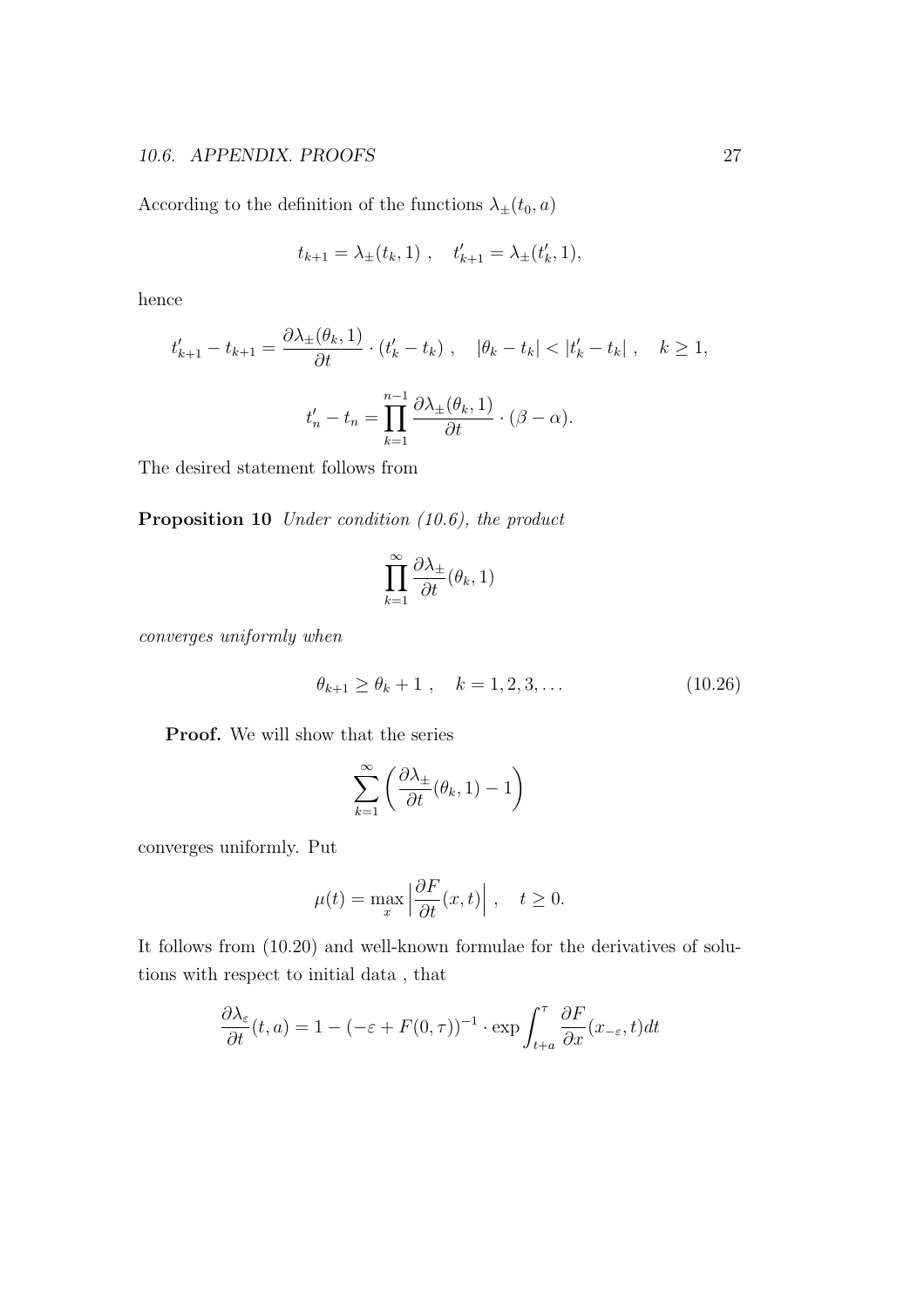$$
\times \left( \int_{t+a}^{\tau} \frac{\partial F}{\partial t}(x_{-\varepsilon},t)dt + \int_{t}^{t+a} \frac{\partial F}{\partial t}(x_{\varepsilon},t)dt \cdot \exp \int_{t}^{t+a} \frac{\partial F}{\partial x}(x_{\varepsilon},t)dt \right),
$$

where  $\tau = \lambda_{\varepsilon}(t, a)$ , hence

$$
\left| \frac{\partial \lambda_{\varepsilon}}{\partial t}(\theta, 1) - 1 \right| \le \frac{1}{1 - p} \exp \int_{\theta + 1}^{\tau} \frac{\partial F}{\partial x}(x_{-\varepsilon}, t) dt
$$

$$
\times \left( \int_{\theta + 1}^{\tau} \mu(t) dt + \int_{\theta}^{\theta + 1} \mu(t) dt \cdot \exp \int_{\theta}^{\theta + 1} \frac{\partial F}{\partial x}(x_{\varepsilon}, t) dt \right). \tag{10.27}
$$

According to (10.26), one may admit

$$
\theta \gg 0
$$
,  $\int_{\theta}^{\infty} \mu(t)dt \leq 1$ .

Then

Then  
\n
$$
\int_{\theta+1}^{\tau} \frac{\partial F}{\partial x}(x_{-\varepsilon},t)dt = \int_{\theta+1}^{\tau} \frac{dF}{dt} \cdot (-\varepsilon + F(x_{-\varepsilon},t))^{-1} dt
$$
\n
$$
-\int_{\theta+1}^{\tau} \frac{\partial F}{\partial t} \cdot (-\varepsilon + F(x_{-\varepsilon},t))^{-1} dt \le \log \frac{1+p}{1-p} + \frac{1}{1-p} \cdot \int_{\theta+1}^{\tau} \mu(t) dt \le \log \frac{1+p}{1-p} + \frac{1}{1-p},
$$
\n
$$
\int_{\theta}^{\theta+1} \frac{\partial F}{\partial x}(x_{\varepsilon},t) dt \le \log \frac{1+p}{1-p} + \frac{1}{1-p}.
$$
\nPut  $a = \exp(2p + 1/(1-p))$ ,  $N = [(1+p)/(1-p)] + 1$ . Then (10.27) implies

Put  $q = \exp(2p + 1/(1 - p))$ ,  $N = [(1 + p)/(1 - p)] + 1$ . Then (10.27) implies  $\overline{a}$  $q^2 \int_0^{\tau}$ 

$$
\left|\frac{\partial \lambda_{\varepsilon}}{\partial t}(\theta,1) - 1\right| \leq \frac{q^2}{1-p} \int_{\theta}^{\tau} \mu(t)dt,
$$

$$
\sum_{\theta_i > \theta} \left|\frac{\partial \lambda_{\pm}}{\partial t}(\theta_i,1) - 1\right| \leq \frac{q^2 N}{1-p} \int_{\theta}^{\infty} \mu(t)dt \xrightarrow{\theta \to \infty} 0,
$$

because  $\tau \leq \theta + (1+p)/(1-p)$  according to (10.2), that completes the proof of Theorem 7.

Proof of Theorem 8. We shall use the two following propositions.

#### Proposition 11 If

$$
a \le \frac{1+p}{2} \tag{10.28}
$$

and one of  $(10.7)$ ,  $(10.8)$  is fulfilled, then

$$
\frac{\partial \lambda_{\varepsilon}}{\partial a}(t, a) \ge q > 1 \; , \quad \varepsilon = \pm 1. \tag{10.29}
$$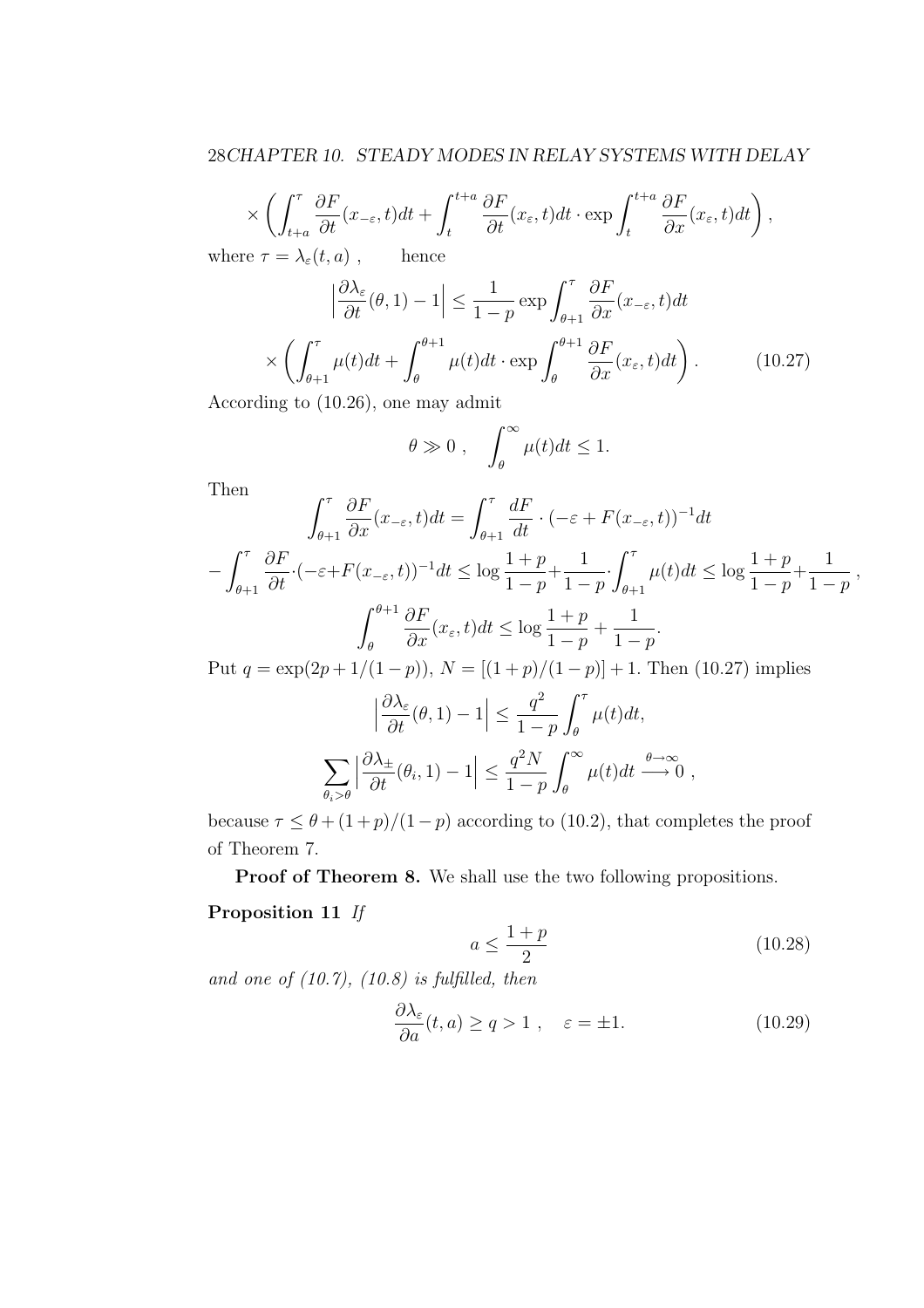#### 10.6. APPENDIX. PROOFS 29

Proof. It is not difficult to derive that

$$
\frac{\partial \lambda_{\varepsilon}}{\partial a}(t, a) = 1 + (1 - \varepsilon F(0, T))^{-1} \exp \int_{t+a}^{T} \frac{\partial F}{\partial x}(x_{-\varepsilon}, t) dt
$$

$$
\times \left(1 + \varepsilon F(x_{\varepsilon}(t, 0, t+a), t+a) + \varepsilon \int_{t+a}^{T} \frac{\partial F}{\partial t}(x_{-\varepsilon}, t) dt\right) ,
$$

where  $T = \lambda_{\varepsilon}(t, a)$ . Therefore (10.8) implies

$$
1 + \varepsilon F(x_{\varepsilon}(t, 0, t + a), t + a) + \varepsilon \int_{t+a}^{T} \frac{\partial F}{\partial t}(x_{-\varepsilon}, t)dt
$$
  
\n
$$
> 1 - p - (T - t - a)M_t \ge 1 - p - aM_t \frac{1+p}{1-p} > 0,
$$
  
\n
$$
\int_{t+a}^{T} \frac{\partial F}{\partial x}(x_{-\varepsilon}, t)dt = \int_{t+a}^{T} \left(\frac{dF}{dt} - \frac{\partial F}{\partial t}\right) \cdot (\dot{x}_{-\varepsilon})^{-1}dt
$$
  
\n
$$
= \int_{t+a}^{T} \frac{dF}{dt} \cdot (-\varepsilon + F(x_{-\varepsilon}, t))^{-1}dt - \int_{t+a}^{T} \frac{\partial F}{\partial t} \cdot (-\varepsilon + F(x_{-\varepsilon}, t))^{-1}dt
$$
  
\n
$$
\ge -\log \frac{1+p}{1-p} - M_t \frac{T-t-a}{1-p} \ge -\log \frac{1+p}{1-p} - M_t a \frac{1+p}{(1-p)^2}
$$
  
\n
$$
\ge -\log \frac{1+p}{1-p} - M_t \frac{(1+p)^2}{2(1-p)^2},
$$

that implies (10.29). Analogously (10.7) implies

$$
1 + \varepsilon F(x_{\varepsilon}(t, 0, t + a), t + a) + \varepsilon \int_{t+a}^{T} \frac{\partial F}{\partial t}(x_{-\varepsilon}, t)dt
$$
  

$$
= 1 + \varepsilon F(x_{\varepsilon}(t, 0, t + a), t + a) + \varepsilon \int_{t+a}^{T} \frac{dF}{dt} dt - \varepsilon \int_{t+a}^{T} \frac{\partial F}{\partial x} \cdot \dot{x}_{-\varepsilon} dt
$$
  

$$
\geq 1 + \varepsilon \cdot F(0, T) - M_x(1+p)(T-t-a) \geq 1 - p - M_x a \frac{(1+p)^2}{1-p} > 0,
$$
  

$$
\int_{t_0}^{t_0+a} \frac{\partial F}{\partial x}(x_{\varepsilon}, t) dt \geq -M_x a \geq -M_x (1+p)/2,
$$

that implies (10.29).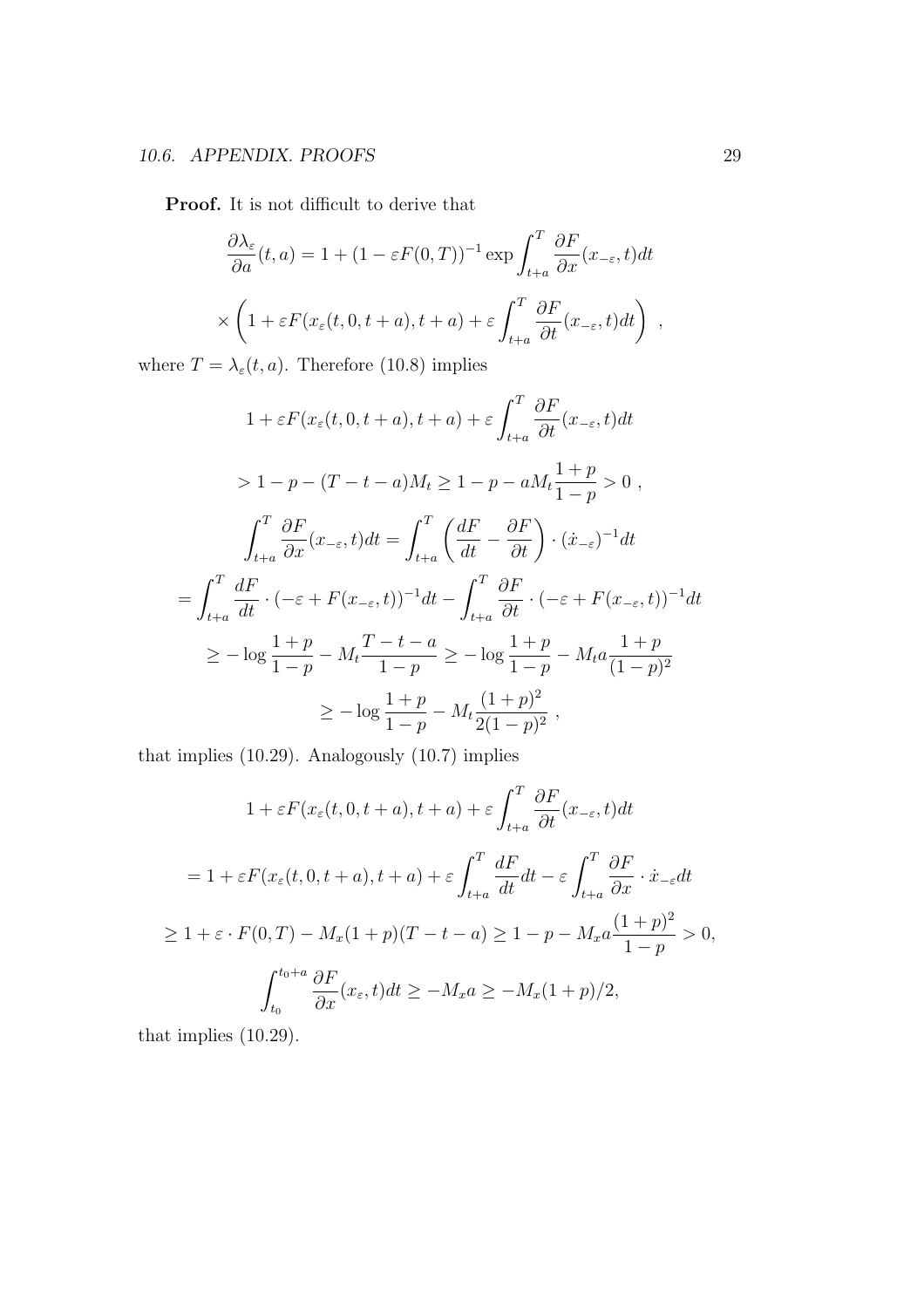Proposition 12 Under conditions of Theorem 8 the measure of the set Π from the proof of Theorem 2 is zero.

**Proof.** First we show that any  $\overline{a} = (a_0, \ldots, a_N) = M_{\varepsilon}(\overline{b}), \overline{b} \in \Sigma$ , satisfies  $a_N \leq (1+p)/2$ . Indeed, we have  $a_N \leq a_{N-1}(1+p)/(1-p)$ , that implies the above inequality.

Now from (10.21) the Jacobian  $|M'_{\varepsilon}|$  of the map  $M_{\varepsilon}$  is equal to

$$
\frac{\partial \rho_{\varepsilon}}{\partial b}(t,b)\Big|_{t=\alpha,b=b_0}=\left(\frac{\partial \lambda_{\varepsilon}}{\partial a}(t,a)\Big|_{t=\alpha,a=a_N}\right)^{-1}\leq \frac{1}{q}<1
$$

according to Proposition 11. Then

$$
|(M_{-} \circ M_{+})' : \leq q^{-2} < 1. \tag{10.30}
$$

Fix  $A \in R$  and  $T > A$ . Then

$$
\Pi \cap (\Sigma \times (-\infty; A]) \subset \bigcup_{k \ge n} (M_- \circ M_+)^k (\Sigma \times [T; T+1]) ,
$$

where *n* might be chosen big enough, because  $T > A$  is arbitrary. Thus, we obtain from (10.30)

$$
\operatorname{mes}(\Pi \cap (\Sigma \times (-\infty; A])) \le q^{-2(n-1)} \frac{\operatorname{mes}(\Sigma)}{q^2 - 1} \xrightarrow{n \to \infty} 0,
$$

that completes the proof.

Now we can finish the proof of Theorem 8. Now fix  $\varphi \in \mathcal{U}_n$  and a neighborhood V of  $\varphi$  in  $C[-1,0]$ . The set F is dense in  $C[-1,0]$ , evidently. Put

$$
m = \min\{k : \mathcal{F} \cap \mathcal{U}_k \cap V \neq \emptyset\}.
$$

Assume  $m \geq 1$ , and  $\psi \in \mathcal{F} \cap \mathcal{U}_m \cap V$ . Then there is  $\xi \in \mathcal{S}_m$  such that  $x_{\psi}(t) = \xi(t), t \geq T, \xi(T) = 0.$  Let 2k be a number of sign changes of  $\psi$  in  $[-1, 0]$ , and  $\overline{a} \in \Sigma_k \subset R^{2k+1}$  be a vector of sign changes of  $\psi$ , constructed as in the proof of Theorem 2, as well as  $\bar{b} \in \Sigma_m \subset R^{2m+1}$  be a vector of sign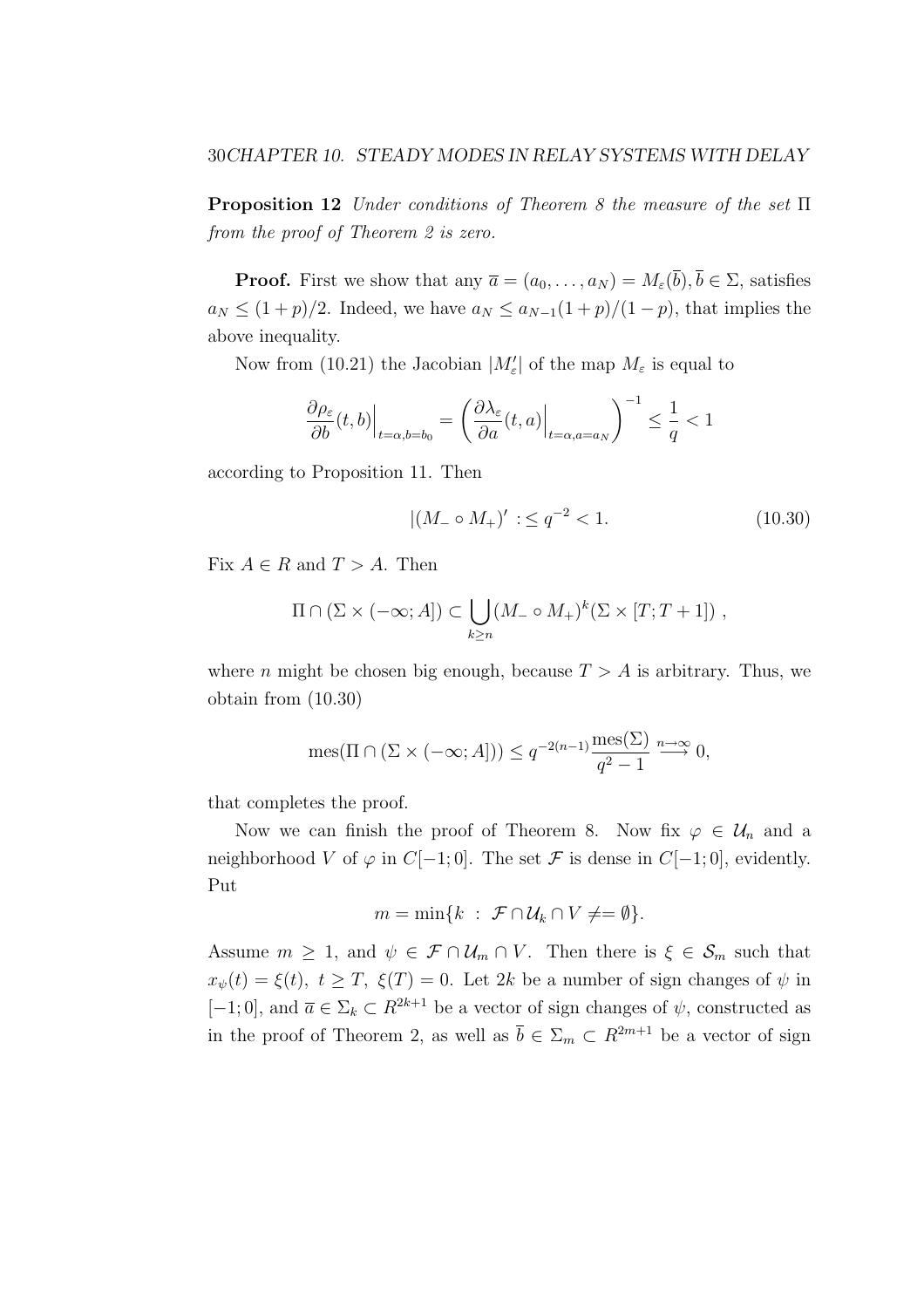changes of  $\xi$  in  $(T-1;T)$ . Suppose  $\overline{c} \in \Sigma_t, \overline{d} \in \Sigma_s$  are vectors of sign changes of  $x_{\psi}(t)$  in intervals  $(t_n - 1; t_n)$  and  $(t_{n+1} - 1; t_{n+1})$  respectively. If  $r = s$ then, according to the proof of Theorem 2, the equation (10.1) generates a diffeomorphism of neighborhoods of  $(\bar{c}, t_n)$ ,  $(\bar{d}, t_{n+1})$  in  $\Sigma_r \times R$ . If  $r < s$  then it is possible to deduce, following arguments from the proof of Theorem 2,

$$
c_0 = d_1, \dots, c_{2s-1} = d_{2s}, \ c_{2r} = \lambda (d_0, c_{2s}, \dots, c_{2r-2}, t_{n+1}),
$$
  

$$
c_{2r-1} = 1 - c_0 - \dots - c_{2r-2} - c_{2r}, \ t_n = t_{n+1} - d_0,
$$

where  $\Lambda$  is some smooth function. Hence an inverse image of  $(\bar{d}, t_{n+1})$  in a neighborhood of  $(\bar{c}, t_n)$  in  $\Sigma_r \times R$  has the codimension  $2s + 1$ . That implies the measure of an inverse image of  $\Pi \cap (\Sigma_m \times R)$  in  $\Sigma_k \times R$  is zero. Therefore, after a suitable small variation of  $(\bar{a}, 0)$  in  $\Sigma_k \times R$  an image of  $(\bar{a}, 0)$  in  $\Sigma_m \times R$ leaves  $\Pi$ , i.e. a limit frequency of the changed solution is less than  $2m$ , what contradicts to definition of m, and hence to our assumption  $m > 0$ .

Thus, we get that  $\mathcal{U}_0 \cap \mathcal{F}$  is dense in  $\mathcal{F}$ , and also in  $C[-1,0]$ , because  $\mathcal{F}$ is dense in  $C[-1,0]$ . According to Theorem 5, it means that  $\mathcal{U}_{\infty} \cup \bigcup \mathcal{U}_k$  is  $k\geq 1$ dense nowhere in  $C[-1;0]$ .

Proof of Lemma 6. From (10.15) we deduce that

$$
\frac{F(x,t)}{x} \le k, x \ne 0 \tag{10.31}
$$

In particular, that means: if  $x(t)$  is a solution of (10.1) then, for  $x(T)$  >  $0, x(t) \leq \omega(t), t \geq T$ , where  $\omega(t) = ((\alpha + kx(T))e^{k(t-T)} - \alpha)/k$  is the solution of Cauchy problem

$$
\dot{\omega}(t) = \alpha + k\omega(t), \quad \omega(T) = x(T),
$$

and, for  $x(T) \leq 0, x(t) \geq \omega(t), t \geq T$ , where  $\omega(t) = ((-\alpha + kx(T))e^{k(t-T)} +$  $\alpha$ / $k$  is the solution of Cauchy problem

$$
\dot{\omega}(t) = -\alpha + k\omega(t), \quad t \ge T
$$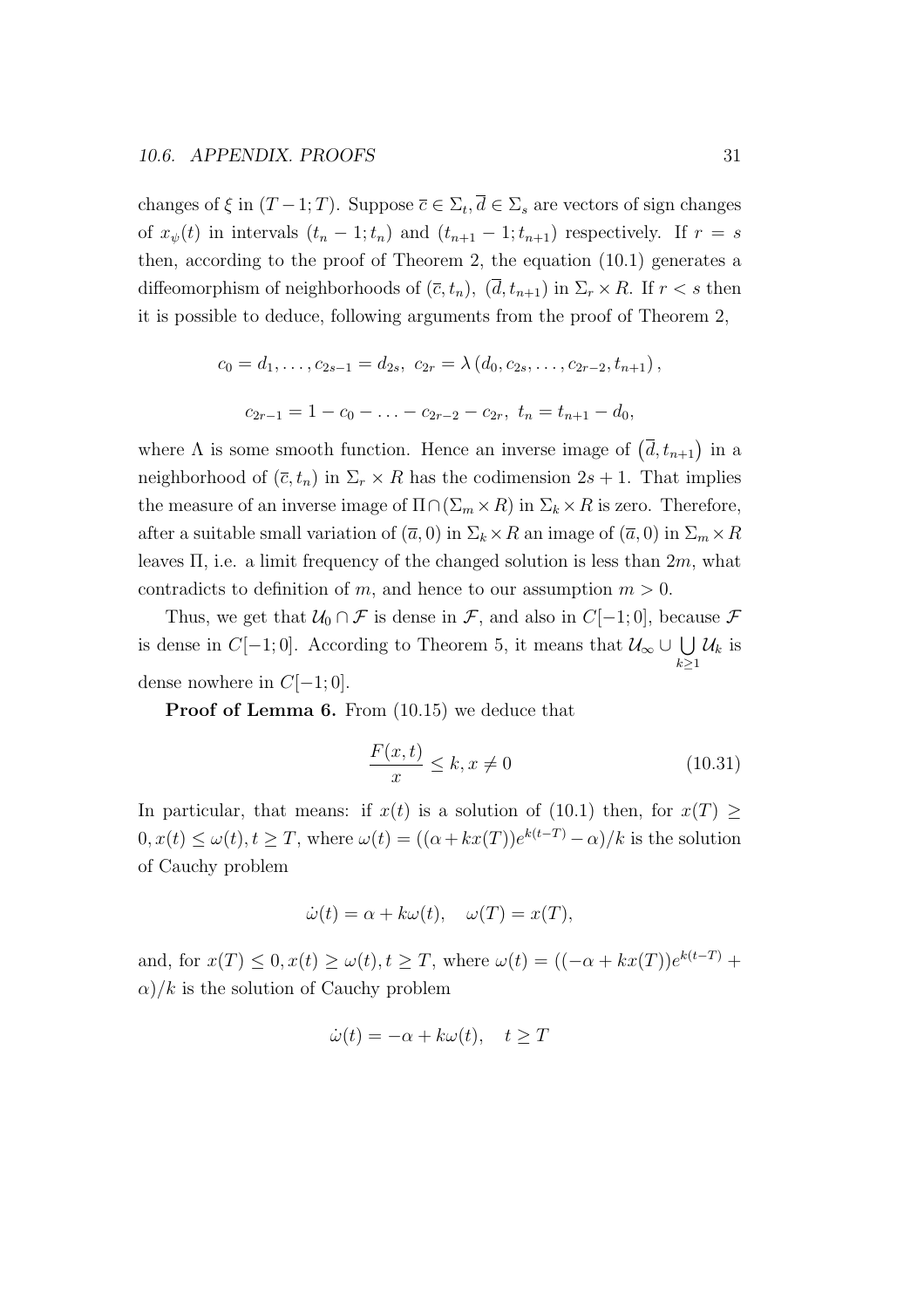Those inequalities and (10.31) imply that  $|F(x,t), t| < \alpha$  when  $t \in [0, 1]$  and  $x(0) = \varphi(0)$  satisfies (10.16), and that  $x(t)$  satisfies (10.17) when  $t \in [T, T +$ 1,  $x(T) = 0$ , and secondly,  $x(t)$  does not leave the strip  $|x| \le \alpha (e^k - 1)/k$  for  $t \leq T$ .

**Proof of Theorem 9.** Let us study the point mapping  $\Phi(z, x, \mu)$  of the switching surface  $s = 0$  into itself induced by the full order system (10.9). First we show that under the conditions of the Theorem 9 there exists a neighborhood of the point  $(\varphi(0, x_0, 1), 0, x_0)$  in the z, x space on the surface  $s = 0$  mapped into itself.

It follows from the continuous dependence of the solutions to differential equations on the parameters and initial conditions that there exists  $U(\alpha)$ , the closed ball with the center at the point  $x_0$  and radius  $\alpha$  on the surface  $s = 0$  in the x space such that for some q' for all  $x' \in U(\alpha)$ 

- the point  $\varphi(s_0^{-}(1), x_0^{-}(1), -1)$  is situated in the interior of the attractive domain of the equilibrium point  $\varphi(s_0^{-}(1), x_0^{-}(1), 1)$ , where  $(\bar{s}_0^{-}(t), \bar{x}_0^{-}(t))$ is the solution of system (10.10) for  $u = -1$  with the initial conditions  $\bar{s}_0(0) = 0, \quad \bar{x}_0(0) = x^0, \bar{s}_0(t) < 0, t \in [-1, 0);$
- there exists the smallest root  $\theta^0$  of the equation  $\bar{s}_0^+(\theta^0) = 0$  such that  $d\bar{s}_0^+(\theta^0)/dt < 0$ ; here  $(\bar{s}_0^+(t), \bar{x}_0^+(t))$  is the solution of system (10.10) for  $u = 1$  with the initial conditions  $\bar{s}_0^+(1) = \bar{s}_0^-(1)$ ,  $\bar{x}_0^+(1) = \bar{x}_0^-(1)$ ;
- the point  $\varphi(s_0^+(\theta_0+1), x_0^+(\theta_0+1), 1)$  is situated in the interior of the attractive domain of the equilibrium point  $\varphi(s_0^+(\theta_0+1), x_0^+(\theta_0+1), -1);$
- there exists the smallest root  $T(x^0)$  of the equation  $\bar{s}_0(T(x^0)) = 0$ such that  $T(x^0) > \theta + 1, d\bar{s}_0(T(x^0))/dt > 0$ ; here  $(s_0(t), x_0(t))$  is the solution of system (10.10) with  $u = -1$  and initial conditions  $(s_0^-(\theta_0 +$ 1),  $x_0^-(\theta_0+1)$  =  $(s_0^+(\theta_0+1), x_0^+(\theta_0+1))$ ;
- $\|\partial\Psi(x^0)/\partial x\| < q' < 1.$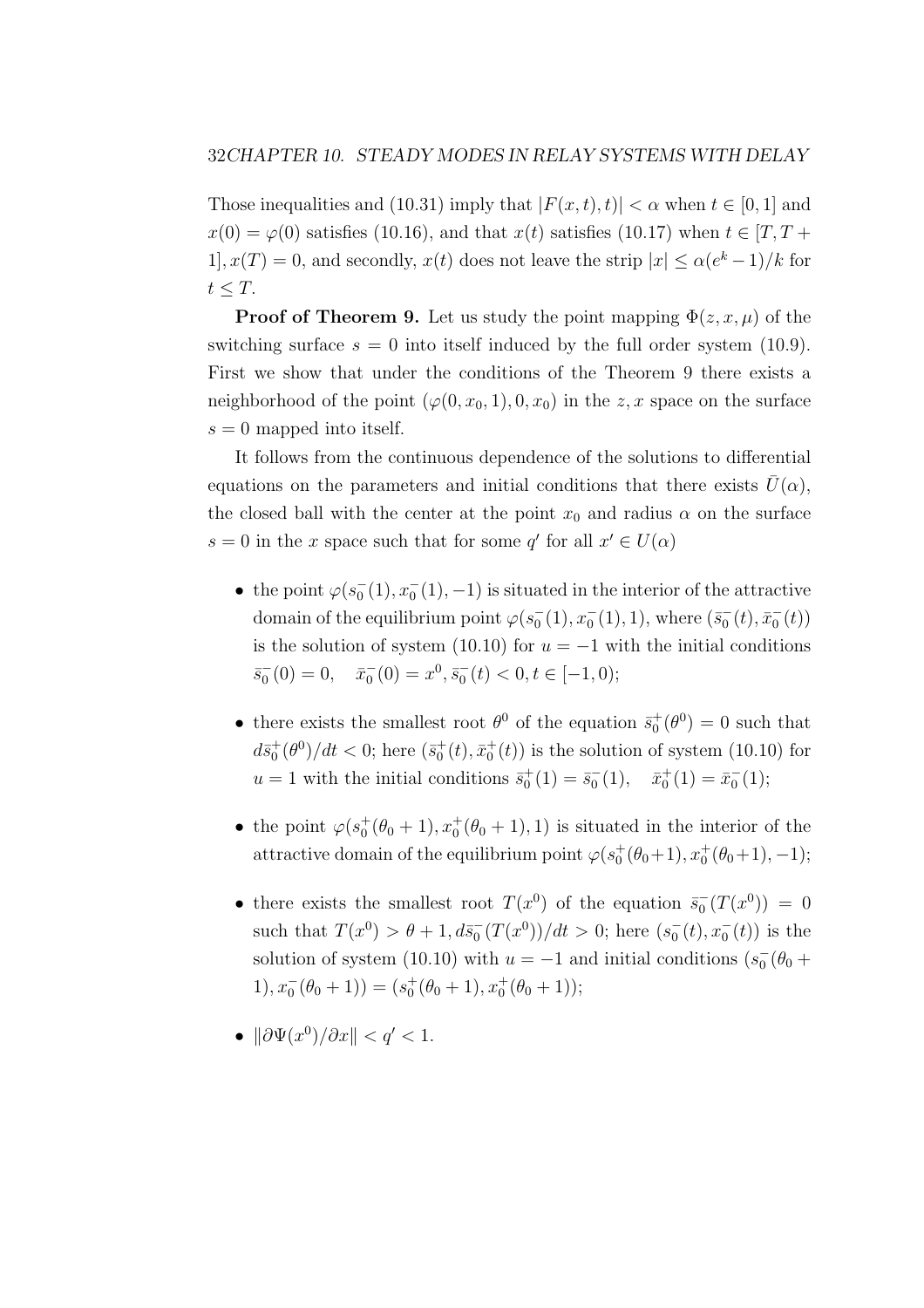Consider the set  $A = co(\varphi(0, \bar{U}(\alpha), -1)) \times \bar{U}(\alpha)$  and arbitrary  $(z^0, x^0) \in$ A. Then according to Tichonov's theorem [34] and the implicit function theorem, there exists  $\mu(z^0, x^0)$  such that, for all  $\mu \in [0, \mu(z^0, x^0)]$ ,

• there exists the unique solution  $(z^-(t, \mu), s^-(t, \mu), x^-(t, \mu))$  of system (10.9) for  $u = -1$  on [0, 1] with the initial conditions

$$
z^-(0,\mu) = z^0, \quad s^-(0,\mu) = 0, \quad x^-(0,\mu) = x^0, \quad s^-(t,\mu) < 0, \ t \in [-1,0);
$$

- the point  $z^-(t, \mu)$  is situated in the interior of the attractive domain of the equilibrium point  $\varphi(s_0^{-}(1), x_0^{-}(1), 1)$
- there exists the smallest root  $\theta(\mu, z^0, x^0)$  of the relations

$$
s^+(\theta(\mu, z^0, x^0), \mu) = 0, \quad \frac{ds^+(\theta(\mu, z^0, x^0), \mu)}{dt} < 0,
$$

where  $(z^+(t,\mu), s^+(t,\mu), x^+(t,\mu))$  is the solution of system (10.9) for  $u = 1$  with the initial conditions

$$
z^+(1,\mu) = z^-(1,\mu), \quad s^+(1,\mu) = s^-(1,\mu), \quad x^+(1,\mu) = x^-(1,\mu);
$$

- the point  $z^+(\theta(\mu, z^0, x^0) + 1, \mu)$  is situated in the interior of the attractive domain of the equilibrium point  $\varphi(\bar{s}_0^+(\theta_0+1), \bar{x}_0^+(\theta_0+1), -1);$
- there exists the smallest root  $T(\mu, z^0, x^0)$  of the relations

$$
s^-(T(\mu, z^0, x^0), \mu) = 0, \quad \frac{d\bar{s}^-(T(\mu, z^0, x^0))}{dt} > 0, \quad T(\mu, z^0, x^0) > \theta(\mu, z^0, x^0) + 1,
$$

where  $(z^-(t,\mu), s^-(t,\mu), x^-(t,\mu))$  is the solution of system (10.9) with  $u = -1$  and the initial conditions

$$
(z^-(\theta(\mu, z^0, x^0) + 1, \mu), s^-(\theta(\mu, z^0, x^0) + 1, \mu), x^-(\theta(\mu, z^0, x^0) + 1), \mu) =
$$
  
=  $(z^+(\theta(\mu, z^0, x^0) + 1), \mu), s^+(\theta(\mu, z^0, x^0) + 1, \mu), x^+(\theta(\mu, z^0, x^0) + 1, \mu);$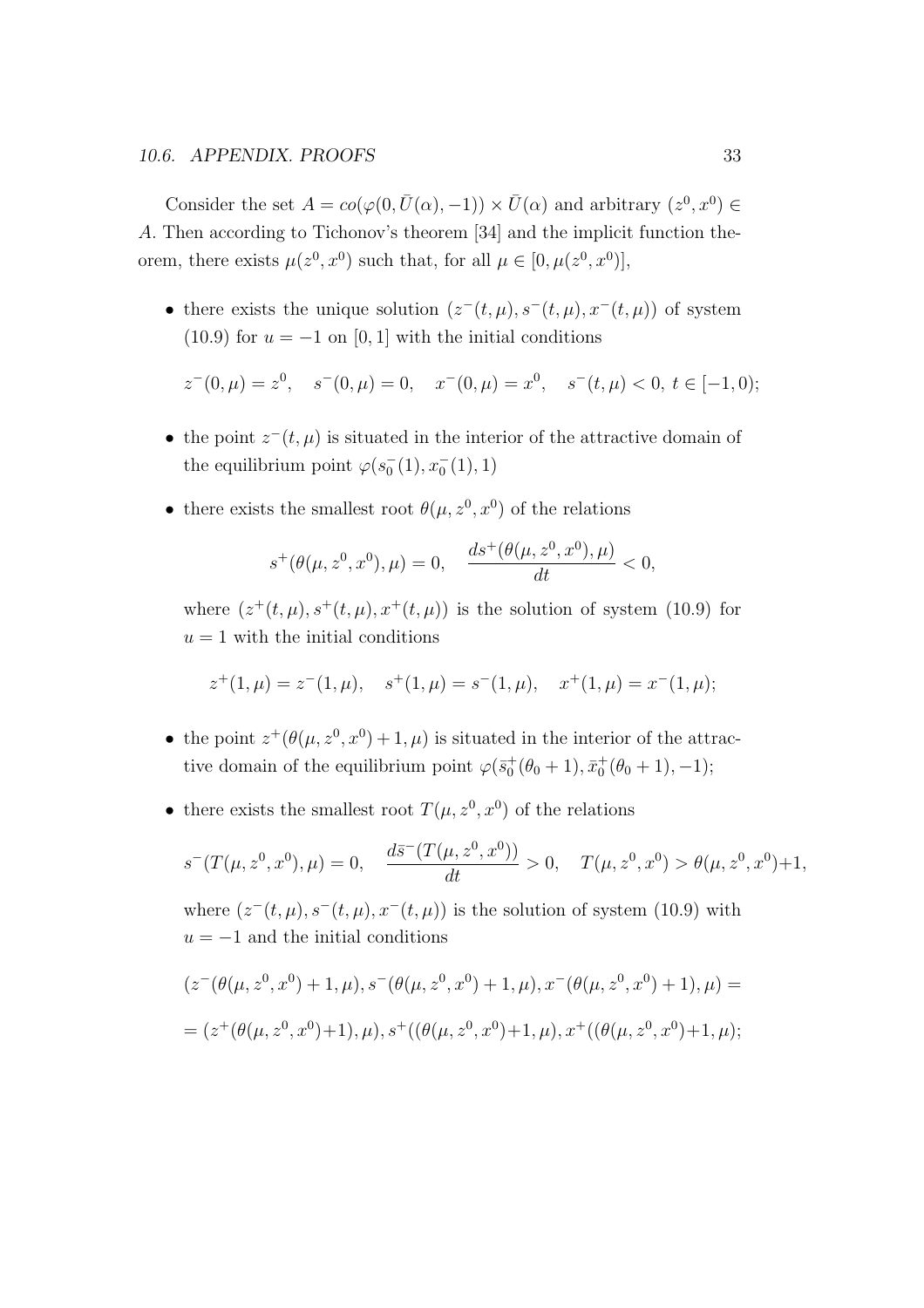• at last,

$$
(z^-(T(\mu,z^0,x^0),\mu),x^-(T(\mu,z^0,x^0),\mu))\in \{\varphi(0,\bar U((1+q')\alpha/2),-1),\bar U((1+q')\alpha/2)\}\subset
$$

This means that the image of the set A by the point mapping

$$
\Phi(z^0, x^0, \mu) = (\Phi_1(z^0, x^0, \mu), \Phi_2(z^0, x^0, \mu)) =
$$
  
=  $(z^-(T(\mu, z^0, x^0), \mu), x^-(T(\mu, z^0, x^0), \mu))$ 

induced by system (10.9) for all  $\mu \in [0, \mu(z^0, x^0)]$  is a subset of the interior of A. Moreover, for all  $\mu \in [0, \mu(z^0, x^0)],$ 

$$
\Phi(z^0, x^0, 0) = \lim_{\mu \to 0} \Phi(z^0, x^0, \mu) = (\varphi(0, x^-(T(x^0)), -1), x^-(T(x^0))), \tag{10.32}
$$

and

$$
\Phi(\varphi(0, x_0, -1), x_0, 0) = (\varphi(0, x_0, -1), x_0).
$$

This means that the point mapping  $\Phi$  is continuous on  $A \times [0, \mu'], \mu' > 0$ , and at all  $\mu \in [0, \mu']$  has a fixed point which corresponds to a periodic solution of system (10.9) close to  $(s_0(t), x_0(t))$ . Let us show that this periodic solution is stable and unique. The derivative of the point mapping  $\Phi$  is a smooth function of the derivatives of the functions  $\theta(\mu, x^0, z^0)$ ,  $T(\mu, x^0, z^0)$ ,  $z^-(1,\mu), \ x^-(1,\mu), \ z^-(T(\mu,x^0,z^0),\mu), \ x^-(T(\mu,x^0,z^0),\mu), \ z^+(\theta(\mu,x^0,z^0))$  $(1, \mu)$ ,  $x^+(\theta(\mu, x^0, z^0) + 1, \mu)$ , hence the derivatives of  $\Phi$  exist and they are continuous.

Let us consider the new variable  $\eta = z^0 - \varphi(0, x^{-1}(T(x^0)) - 1)$  and the auxiliary point mapping

$$
\Xi(\eta, x^0, \mu) = (\Xi_1(\eta, x^0, \mu), \Xi_2(\eta, x^0, \mu))
$$
  
=  $(\Phi_1(\eta + \varphi(0, x^-(T(x^0)), -1), x^0, \mu) - \varphi(0, x^-(T(x^0)), -1),$   
 $\Phi_2(\eta + \varphi(0, x^-(T(x^0)), -1), x^0, \mu)).$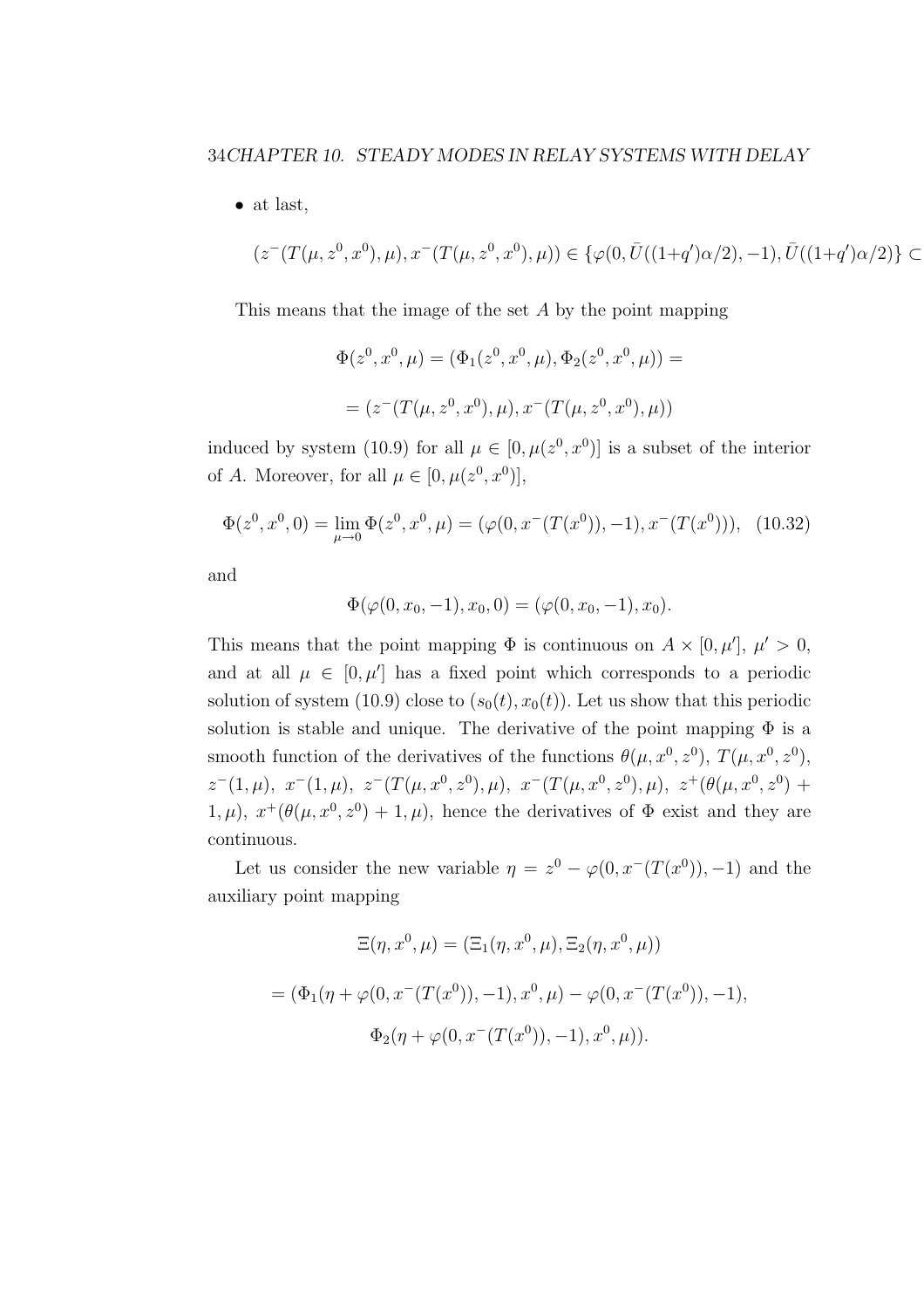The point  $(0, x^0)$  is a fixed point of  $\Xi$  for  $\mu = 0$ . For a sufficiently small  $\mu > 0$  the point mapping takes the set

$$
B(\beta, \alpha, \mu") = \{ (\eta, x, \mu) : ||\eta|| \le \beta, x \in \bar{U}(\alpha), \mu \in [0, \mu"] \}
$$

into itself.

It follows from (10.32) that the value of  $\Xi(\eta, x^0, 0)$  does not depend on  $\eta$ . Then  $\overline{a}$  $\mathbf{r}$ 

$$
\frac{\partial \Xi}{\partial(\eta, x)} = \begin{pmatrix} O(\mu) & O(\mu) \\ O(\mu) & \partial \Psi / \partial x(x_0) + O(\mu) \end{pmatrix}.
$$

This means that for some  $q_1 < 1$ 

$$
\sup_{B(\alpha,\beta,\mu'')}\|\frac{\partial\Xi}{\partial(\eta,x)}\|
$$

Consequently the point mapping  $\Xi$  is a contaction and  $\Phi$  has a unique fixed point, thus, the desired periodic solution of system (10.9) is unique and orbitally asymptotically stable.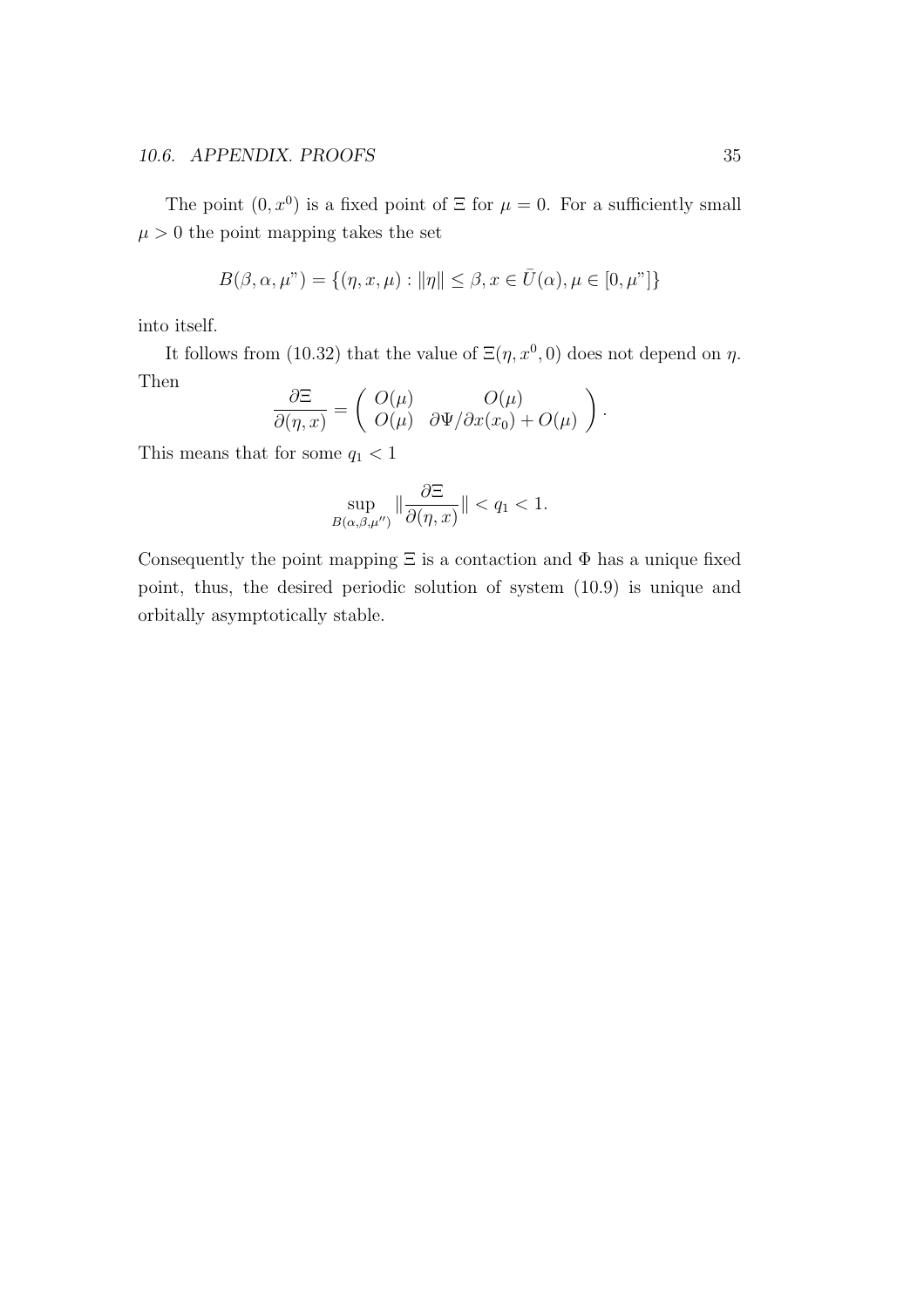## CHAPTER 10. STEADY MODES IN RELAY SYSTEMS WITH DELAY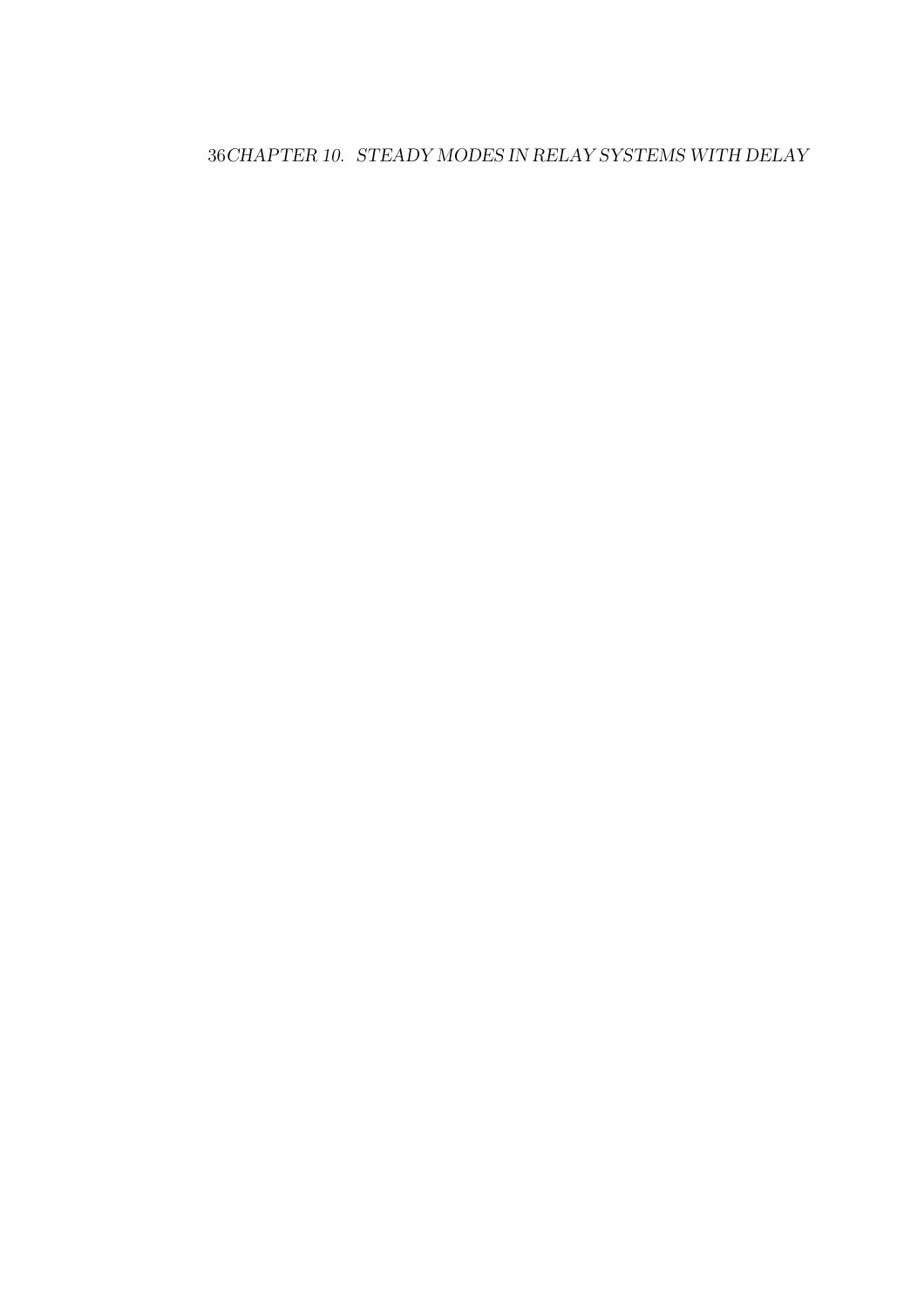# Bibliography

- [1] Akian M., Bliman P.-A.: On super-high-frequencies in discontinuous 1storder delay-differential equations. J. Differential Equations 162 (2000), no. 2, 326-358.
- [2] Akian M., Bliman P.-A., Sorine M.: P.I. control of periodic oscillations of relay systems. In: Proc. Conf. on Control and Chaos, St-Petersburg, Russia, 27-29 August 1997.
- [3] Asarin E., Izmailov R.: About speed of motions on the discontinuity surface. Automation and Remote Control 50 (1989), 43-47.
- [4] Bartolini G., Caputo W., Cecchi M., Ferrara A., Fridman L.: Vibration damping in elastic robotic structure via sliding modes J. Robotic Systems 14 (1997), 675-696.
- [5] Backer V.R., Hrissagis K., Cristalle O.: Variable structure control design for reduced chatter in uncertain time delay system . In: Proc. 36th Conference on Decision in Control, San - Diego, CA, 1997, pp. 3234- 3437.
- [6] Belkoura L., Doumbrine M., Orlov Y., Richard J.P.: Sliding Mode Control of System with Delayed State and Controls. Proc. 5th Inetrn. Workshop on Variable Structure Systems, Longbout Key, Florida, 1998, pp. 37–42.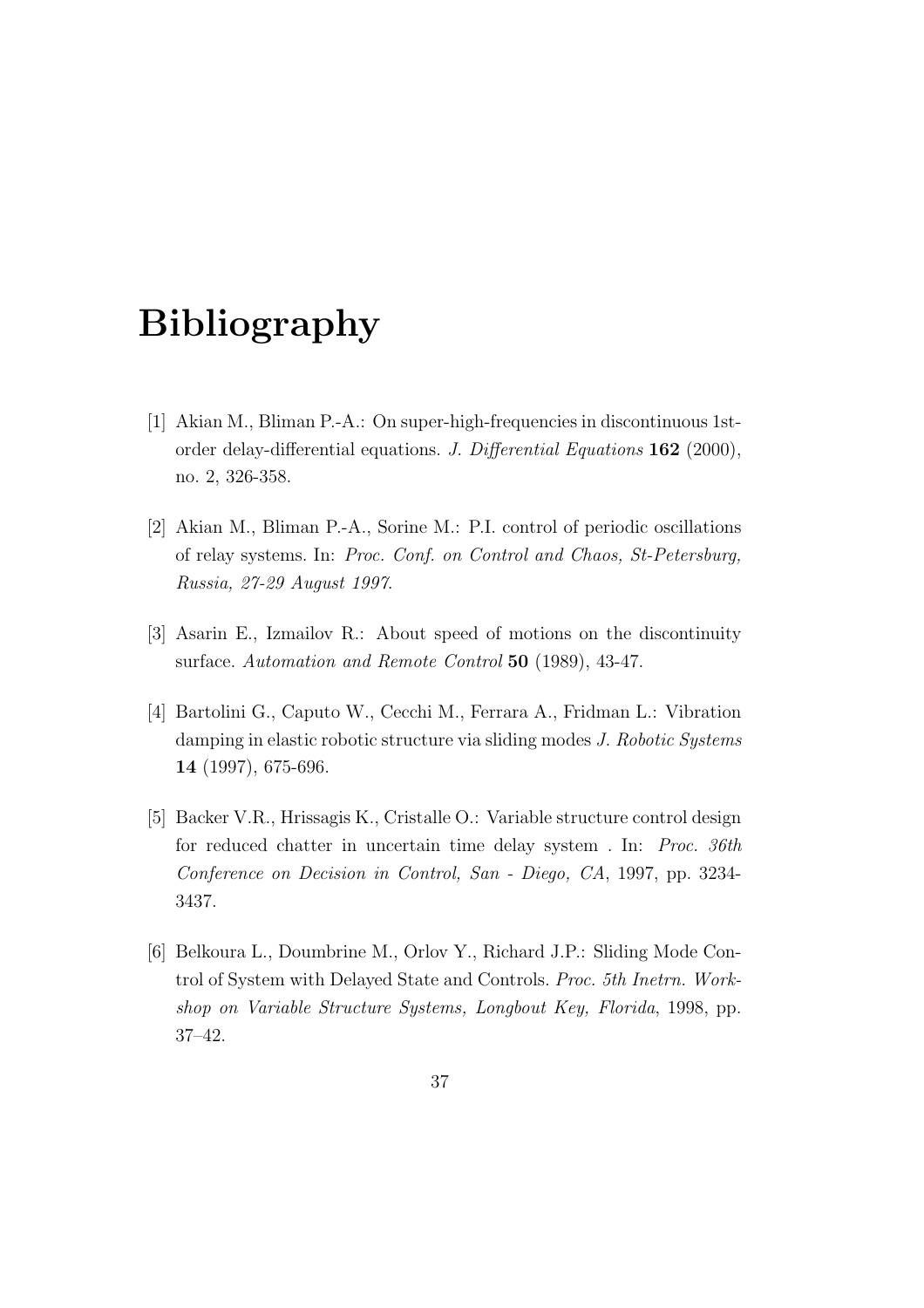- [7] Bayer W., an der Heiden U.: Oscillation types and bifurcations of a nonlinear second-order differential-difference equation. J. Dynam. Diff. Equations 10 (1998), no. 2, 303-326.
- [8] Choi S.-B., Hedrick J. K.: Robust Throttle Control of Automotive Engines ASME J. of Dynamic Systems, Measurement, and Control 118 (1996), 92-98.
- [9] Dix J.G.: Infinite frequency solutions to discontinuous control systems with different delay. *Israel J. Math.* **106** (1998), 165-176.
- [10] Drakunov S.V., Utkin V.I.: Sliding mode control in dynamic systems. Int. Journ. of Control 55 (1993), 1029-1037.
- [11] Fridman L., Fridman E., Shustin E.: Steady modes in an autonomous system with break and delay. Differential Equations 29 (1993), 1161-1166.
- [12] Fridman L., Fridman E., Shustin E.: Steady Modes in the Relay Control Systems with Delay. In: Proc. 15th World Congress of IMACS, Berlin, 1997, pp. 239–244.
- [13] Fridman L., Fridman E., Shustin E.: Second Order Steady Modes in Relay Control Systems with Delay. In: Proc. IEEE Workshop on Variable Structure Systems, Tokyo, 1996, pp. 108–110.
- [14] Fridman L.M.: Steady Modes in Relay Control Systems with Delay. In: Proc. IEEE Workshop on Variable Structure Systems, Tokyo, Japan, 1996, pp. 111-116.
- [15] Fridman L., Fridman E., Shustin E.: Steady Modes and Sliding Modes in the Relay Control Systems with Time Delay In: Proc. 35th Conference on Decision in Control, vol. 4, 1996, pp. 4601–4606.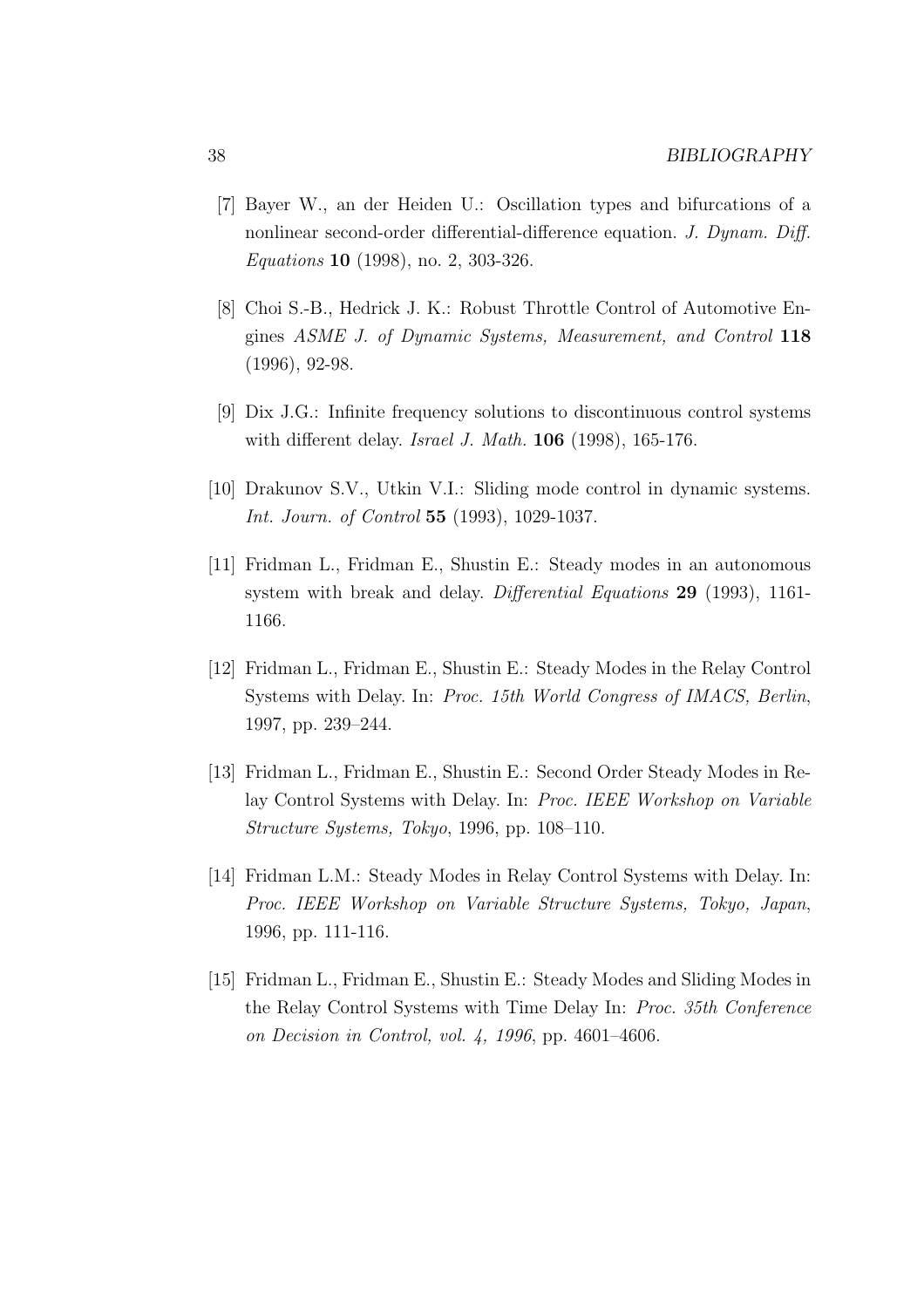- [16] Fridman L., Fridman E., Shustin E.: The Phenomenon of Second Order Steady Modes in Relay Control Systems with Delay. In: Proc. of European Control Conference, vol. 3, Brussels, 1997, 767.
- [17] Fridman L.: The Separation of Motion in Relay Control Systems with Delay with Different Speed. Automation and Remote Control 58 (1997).
- [18] Fridman L., Fridman E., Shustin E.: Steady modes in the relay control systems with time delay and periodic disturbances. In: Proc. 1st Conf. on Control of Oscillations and Chaos, vol. 1, St-Petersburg, 1997, pp. 75–78.
- [19] Fridman L., Fridman E., Shustin E.: The Phenomenon of Higher Order Steady Modes in Relay Control Systems with Delay. In: Proc. 5th European Control Conference, Karlsruhe, 1999.
- [20] an der Heiden U., Longtin A., Mackey M. C., Milton J. G., Scholl R.: Oscillatory modes in a nonlinear second-order differential equation with delay. J. Dynam. Diff. Equations 2 (1990), no. 4, 423-449.
- [21] Kolmanovskii V., Myshkis A.: Applied Theory of Functional Differential Equations. Kluwer Academic Publishers, Dodrecht, 1992.
- [22] Li X., Yurkovitch S.: Sliding Mode Control of System with Delayed State and Controls. In: Proc. 5th Inetrn. Workshop on Variable Structure Systems, Longbout Key, Florida, 1998, pp. 37–42.
- [23] Mallet-Paret J.: Morse Decomposition for Delay Differential Equation. J. Diff. Equation 72 (1988), 270–315.
- [24] Nitecki Z.: Differential dynamics. M.I.T. Press, Cambridge, 1971.
- [25] Nussbaum R.D.: Periodic solution of nonlinear autonomous functional differential equations, In: Functional Differential Equations and Approx-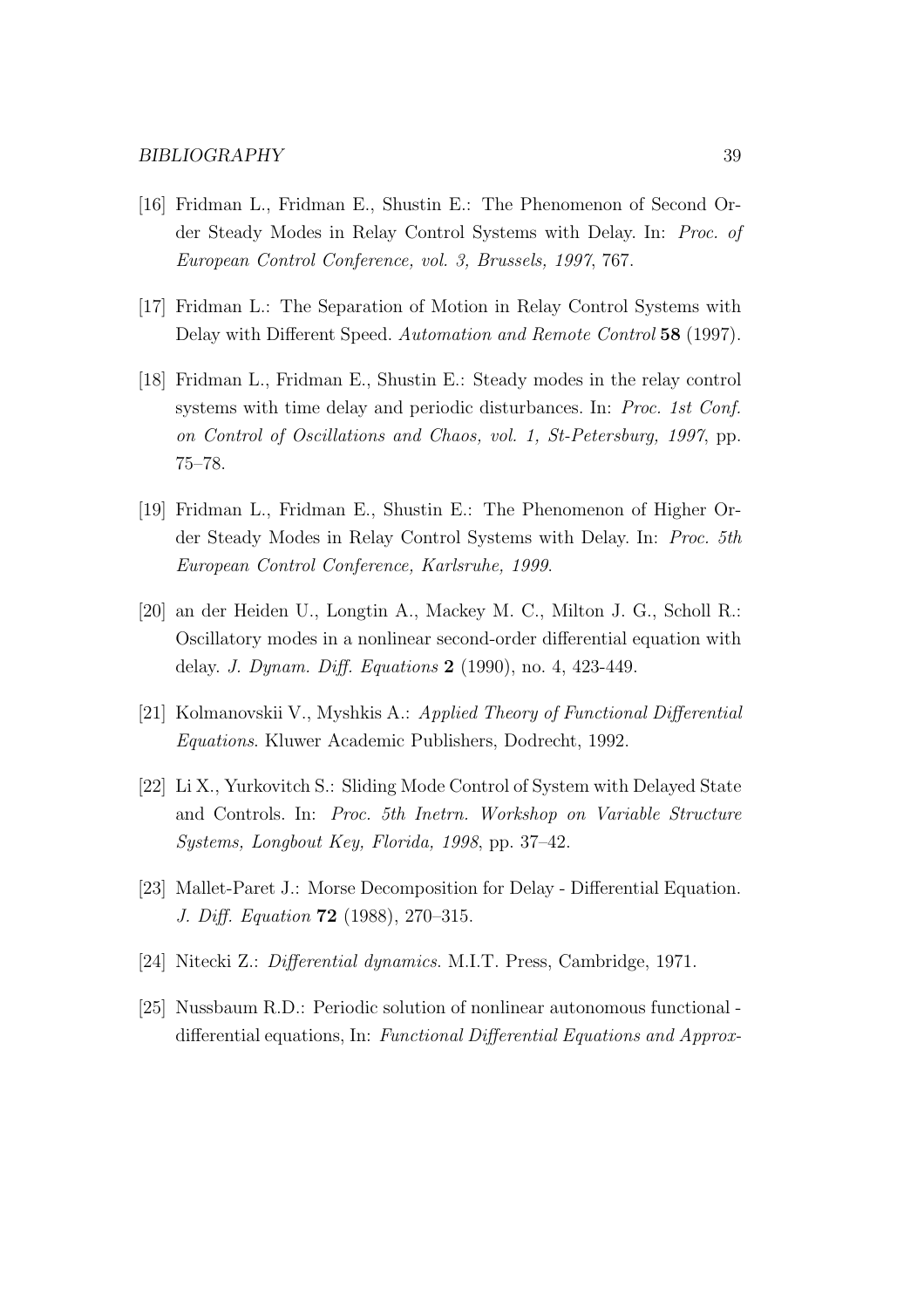imations of Fixed Points, Lecture Notes in Mathematics, 730, Springer-Verlag, 1979, pp. 283-325.

- [26] Nussbaum R., Shustin E.: Nonexpansive periodic operators in  $l_1$  with applications to super-high-frequency oscillations in a discontinuous dynamical system with time delay. Preprint, 1998.
- [27] Shustin E.: Super-high-frequency oscillations in a discontinuous dynamic delay system. Israel J. Math. 90 (1995), 199-219.
- [28] Shustin E., Fridman L., Fridman E.: Steady Modes in Discontinuous Equations with time Delay. In: Proc. IEEE Workshop Variable Structure and Lyapunov Control of Uncertain Dynamical Systems, Sheffield, 1992, pp. 65–69.
- [29] Shustin E.I., Fridman E.M., Fridman L.M.: Steady modes in a discontinuous control system with time delay. Pure Math. Appl. (Budapest) 4 (1993), 59-73.
- [30] Shustin E., Fridman E., Fridman L.: Adaptive Delay Control of Relay Type in Autonomous and Periodic Systems. In: Proc. of the second European Control Conference (ECC'93), vol 3, Groningen, 1993, pp. 2212–2215.
- [31] Shustin E.I., Fridman E.M., Fridman L.M.: Sliding Modes, Stability and Stabilization in Discontinuous Delay Control Systems. In: Proc. Workshop on Variable Structure and Lyapunov Technique, Benevento, 1994, pp. 165–169.
- [32] Shustin E.I., Fridman E.M., Fridman L.M.: Steady Modes as Sliding Modes in Discontinuous Delay Control Systems. In: Proc. Int. Symp. on Nonlinear Control Systems Design, Lake Tahoe, California, 1995, pp. 731–734.